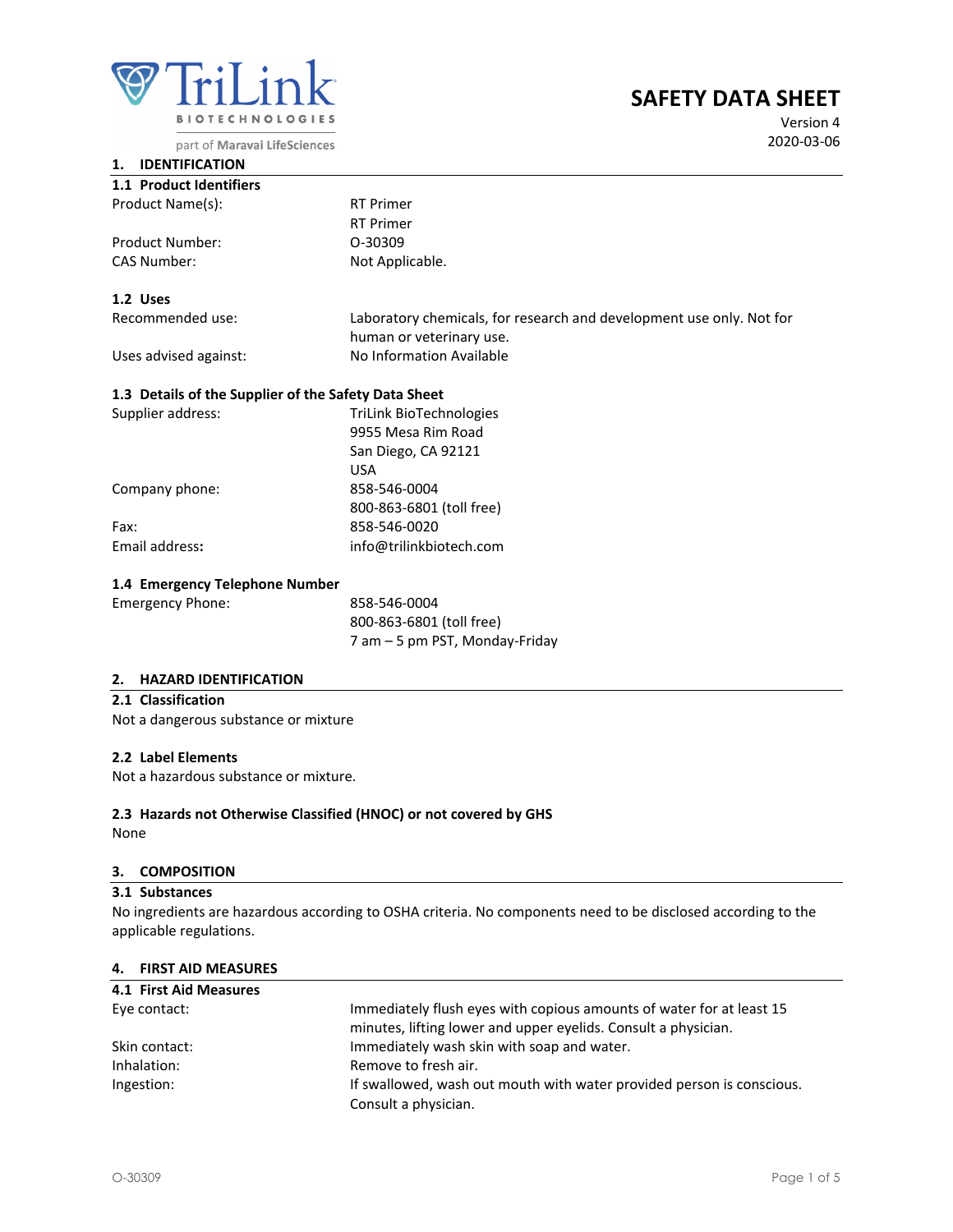No information available.

## **4.3 Indication of any Immediate Medical Attention and Special Treatment Needed**

No information available.

#### **5. FIRE‐FIGHTING MEASURE**

#### **5.1 Extinguishing Media**

Suitable Media: Use water spray, alcohol-resistant foam, dry chemical or carbon dioxide.

#### **5.2 Special Hazards Arising from Product**

No information available.

#### **5.3 Advice for Firefighters**

As in any fire, wear self‐contained breathing apparatus pressure‐demand, MSHA/NIOSH (approved or equivalent) and full protective gear.

#### **6. ACCIDENTAL RELEASE MEASURES**

#### **6.1 Personal Precautions, Protective Equipment and Emergency Procedures**

Ensure adequate ventilation. Avoid breathing vapors, mists or gas. See Section 8 for personal protection.

#### **6.2 Environmental Precautions**

See Section 12 for additional ecological information.

#### **6.3 Methods and Materials for Containment and Clean Up**

Prevent further leakage or spillage if safe to do so. Soak up with inert absorbent material. Pick up and transfer to properly labeled containers. This material and its container must be disposed of as hazardous waste.

#### **7. HANDLING & STORAGE**

#### **7.1 Precautions for Safe Handling**

Ensure adequate ventilation. Avoid breathing vapors, mists or gas. See Section 8 for personal protection.

#### **7.2 Conditions for Safe Storage**

Keep/store only in original container. Storage Temperature: At or below ‐20°C.

#### **7.3 Incompatibilities**

None known based on information supplied.

#### **8. EXPOSURE CONTROLS/PERSONAL PROTECTION**

#### **8.1 Control Parameters**

This product, as supplied, does not contain any hazardous materials with occupational exposure limits established by the region specific regulatory bodies.

#### **8.2 Appropriate Engineering Controls**

General industrial hygiene practices.

| Eye/Face Protection:           | Wear safety glasses with side shields (or goggles).                    |
|--------------------------------|------------------------------------------------------------------------|
| Skin/Body Protection:          | Wear suitable protective clothing and gloves.                          |
| <b>Respiratory Protection:</b> | Use in well ventilated areas.                                          |
| General:                       | Handle in accordance with good industrial hygiene and safety practice. |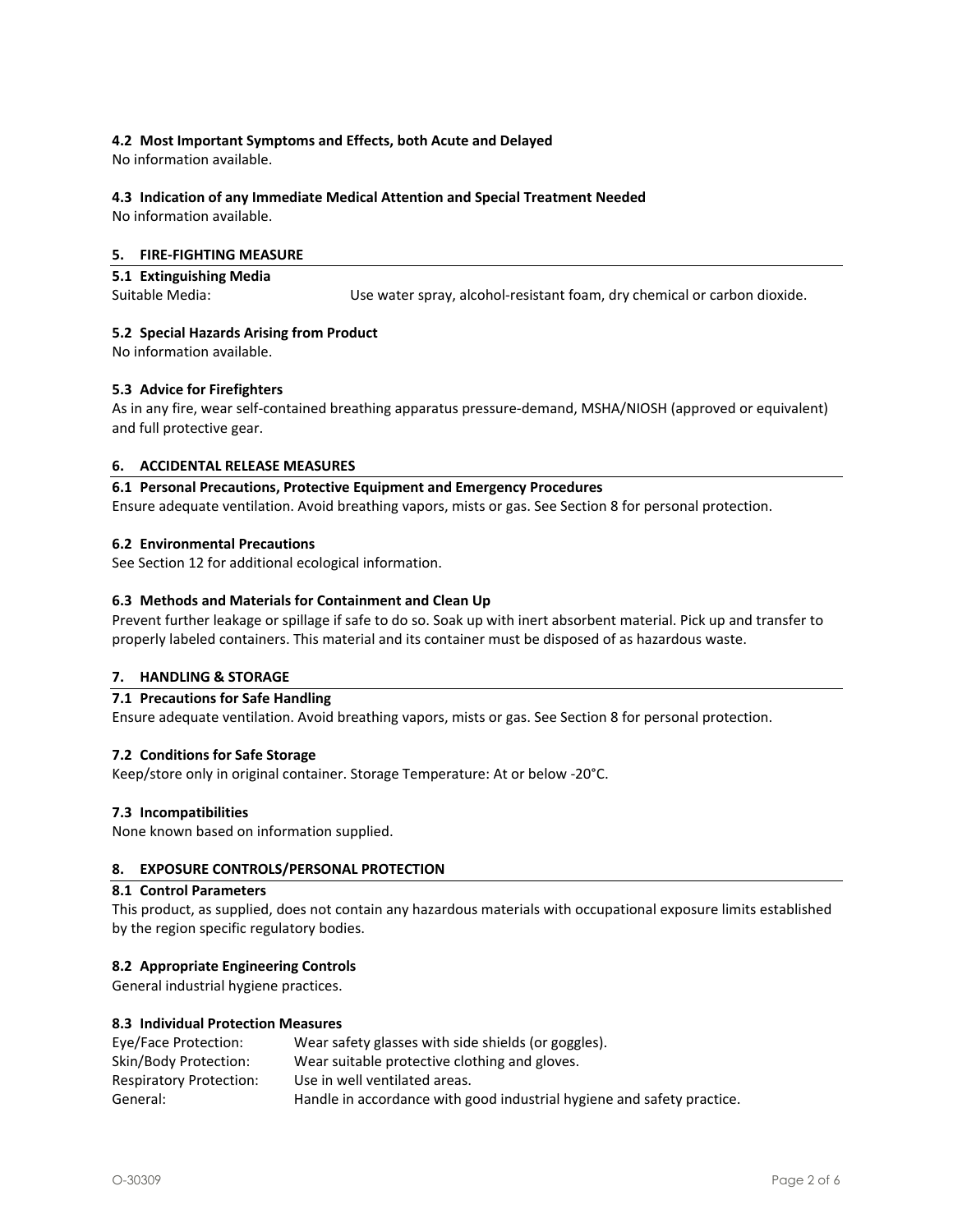| 9.1 Information on Basic Physical and Chemical Properties |                                                       |  |
|-----------------------------------------------------------|-------------------------------------------------------|--|
| Physical state:                                           | liquid                                                |  |
| Appearance:                                               | Colorless                                             |  |
| Odor:                                                     | Mild                                                  |  |
| pH:                                                       | Refer to trilinkbiotech.com for specific information. |  |
| Melting Point/Freezing Point:                             | No information available                              |  |
| Boiling Point/Boiling Range:                              | No information available                              |  |
| Flash Point:                                              | No information available                              |  |
| <b>Evaporation Rate:</b>                                  | No information available                              |  |
| Flammability (solid, gas):                                | No information available                              |  |
| Upper/Lower Flammability Limits:                          | No information available                              |  |
| Vapor Pressure:                                           | No information available                              |  |
| Vapor Density:                                            | No information available                              |  |
| <b>Relative Density:</b>                                  | No information available                              |  |
| Specific Density:                                         | No information available                              |  |
| Water Solubility:                                         | No information available                              |  |
| <b>Partition Coefficient:</b>                             | No information available                              |  |
| Autoignition Temperature:                                 | No information available                              |  |
| Decomposition Temperature:                                | No information available                              |  |
| Viscosity:                                                | No information available                              |  |
| <b>Oxidizing Properties:</b>                              | No information available                              |  |

#### **10. STABILITY AND REACTIVITY**

**10.1 Reactivity** No information available.

#### **10.2 Chemical stability**

Stable under normal conditions.

#### **10.3 Possibility of hazardous reactions**

Can react briskly with oxidizers, danger of explosion.

#### **10.4 Conditions to avoid**

Incompatible materials. Ignition sources. Heat.

#### **10.5 Incompatible materials**

Strong oxidizing agents.

#### **10.6 Hazardous decomposition products**

Thermal decomposition can lead to release of irritating and toxic gases and vapors. Carbon monoxide. Carbon dioxide (CO2).

#### **11. TOXICOLOGICAL INFORMATION 11.1 Information on likely routes of exposure**

| <b>11.1</b> INTERNATION ON TIMELY TOULES OF EXPOSURE |                                                                                                              |
|------------------------------------------------------|--------------------------------------------------------------------------------------------------------------|
| Inhalation                                           | Avoid breathing vapors or mists. May cause irritation of respiratory tract.                                  |
| Eye contact                                          | Redness. May cause slight irritation.                                                                        |
| Skin contact                                         | Prolonged contact may cause redness and irritation. Repeated exposure may<br>cause skin dryness or cracking. |
|                                                      |                                                                                                              |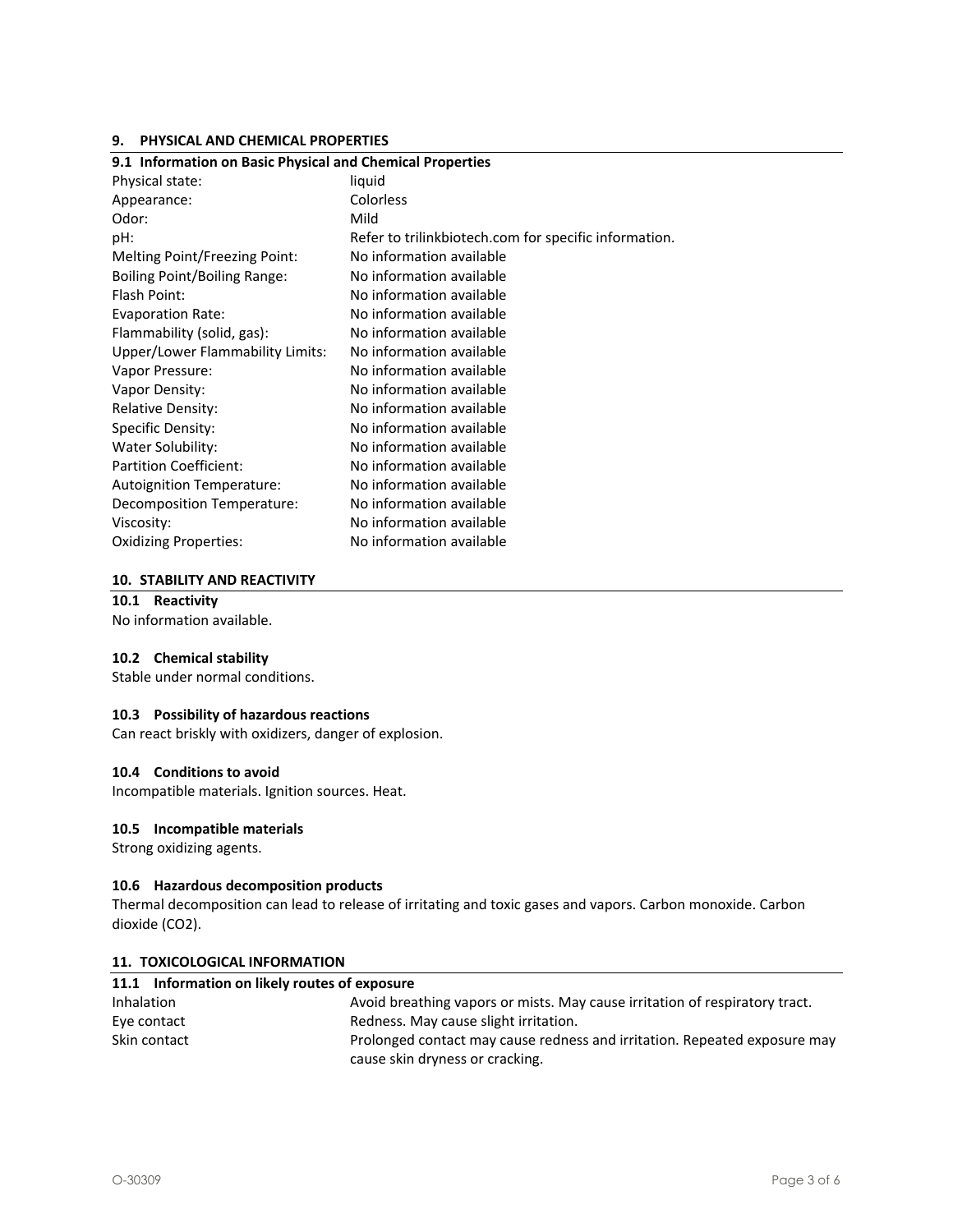#### **11.2 Information on toxicological effects**

| Symptoms | No information available. |
|----------|---------------------------|
|          |                           |

#### **11.3 Delayed and immediate effects as well as chronic effects from short and long‐term exposure**

| Mild                                    |
|-----------------------------------------|
| Mild                                    |
|                                         |
| No information available                |
| No information available                |
| No information available                |
| No information available                |
| No information available                |
| No information available                |
| No information available                |
| No information available                |
| Kidneys, eyes, skin, respiratory system |
| No information available                |
| No information available                |
| No information available                |
| No information available                |
| No information available                |
|                                         |

#### **12. ECOLOGICAL INFORMATION**

#### **12.1 Marine pollutant**

No information available

#### **12.2 Ecotoxicity**

No information available

#### **12.3 Persistence and degradability**

No information available

#### **12.4 Bioaccumulation**

No information available

#### **12.5 Mobility**

No information available

# **12.6 Other adverse effects** Ozone Depletion Potential: No information available

No information available

#### **13. DISPOSAL CONSIDERATIONS**

#### **13.1 Waste treatment methods**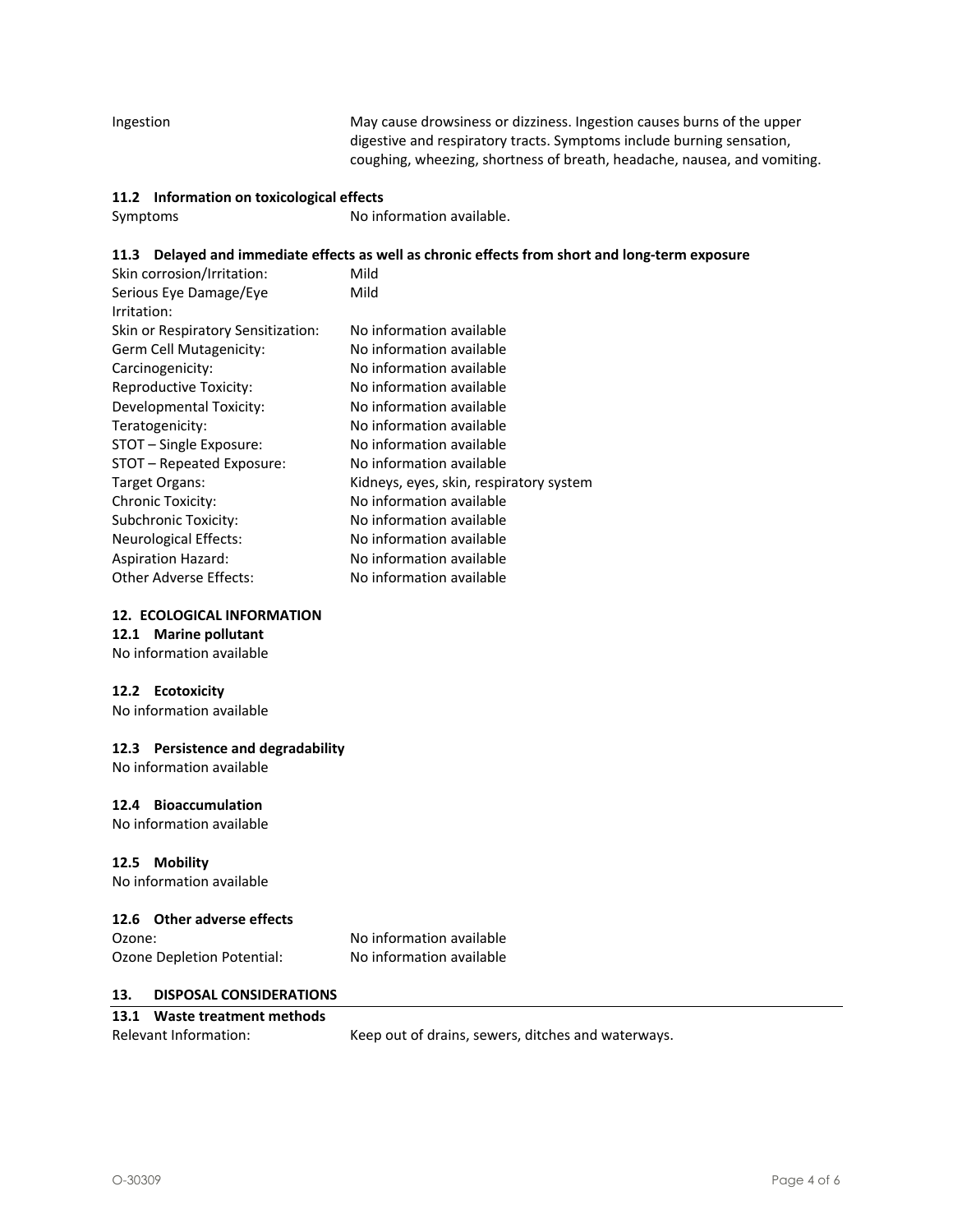|                                                                                                                                                                      | Disposal Method:                  | Use a licensed professional waste disposal service to dispose of this product.<br>Product may be dissolved in a combustible solvent or absorbed onto a<br>combustible material and burned by a chemical incinerator.                                                                                                                                                                                                   |
|----------------------------------------------------------------------------------------------------------------------------------------------------------------------|-----------------------------------|------------------------------------------------------------------------------------------------------------------------------------------------------------------------------------------------------------------------------------------------------------------------------------------------------------------------------------------------------------------------------------------------------------------------|
|                                                                                                                                                                      | <b>Contaminated Packaging:</b>    | Dispose of as unused product.                                                                                                                                                                                                                                                                                                                                                                                          |
| 14.                                                                                                                                                                  | <b>TRANSPORT INFORMATION</b>      |                                                                                                                                                                                                                                                                                                                                                                                                                        |
| Dot:                                                                                                                                                                 |                                   | Not dangerous goods.                                                                                                                                                                                                                                                                                                                                                                                                   |
| 15.                                                                                                                                                                  | <b>REGULATORY INFORMATION</b>     |                                                                                                                                                                                                                                                                                                                                                                                                                        |
|                                                                                                                                                                      | 15.1 US Federal Regulations       |                                                                                                                                                                                                                                                                                                                                                                                                                        |
| Clean Water Act (CWA):<br>This product does not contain any substances regulated as pollutants<br>pursuant to the Clean Water Act (40 CFR 122.21 and 40 CFR 122.42). |                                   |                                                                                                                                                                                                                                                                                                                                                                                                                        |
| <b>CERCLA:</b>                                                                                                                                                       |                                   | This material, as supplied, does not contain any substances regulated as<br>hazardous substances under the Comprehensive Environmental Response<br>Compensation and Liability Act (CERCLA) (40 CFR 302) or the Superfund<br>Amendments and Reauthorization Act (SARA) (40 CFR 355). There may be<br>specific reporting requirements at the local, regional, or state level pertaining<br>to releases of this material. |
|                                                                                                                                                                      | TSCA: Not Hazardous.              |                                                                                                                                                                                                                                                                                                                                                                                                                        |
|                                                                                                                                                                      | 15.2 US State Regulations         |                                                                                                                                                                                                                                                                                                                                                                                                                        |
|                                                                                                                                                                      | <b>California Proposition 65:</b> | This product does not contain any Proposition 65 chemicals.                                                                                                                                                                                                                                                                                                                                                            |
| 16.                                                                                                                                                                  | <b>OTHER INFORMATION</b>          |                                                                                                                                                                                                                                                                                                                                                                                                                        |
|                                                                                                                                                                      | 16.1 HMIS Rating                  |                                                                                                                                                                                                                                                                                                                                                                                                                        |
|                                                                                                                                                                      | Health Hazard:                    | 0                                                                                                                                                                                                                                                                                                                                                                                                                      |
|                                                                                                                                                                      | Flammability:                     | 0                                                                                                                                                                                                                                                                                                                                                                                                                      |
|                                                                                                                                                                      | Physical Hazard:                  | 0                                                                                                                                                                                                                                                                                                                                                                                                                      |
|                                                                                                                                                                      | <b>Chronic Health Hazard:</b>     | 0                                                                                                                                                                                                                                                                                                                                                                                                                      |
|                                                                                                                                                                      | 16.2 NFPA Rating                  |                                                                                                                                                                                                                                                                                                                                                                                                                        |
|                                                                                                                                                                      | Health Hazard:                    | 0                                                                                                                                                                                                                                                                                                                                                                                                                      |
|                                                                                                                                                                      | Fire Hazard:                      | 0                                                                                                                                                                                                                                                                                                                                                                                                                      |
|                                                                                                                                                                      | Reactivity Hazard:                | 0                                                                                                                                                                                                                                                                                                                                                                                                                      |
|                                                                                                                                                                      | 16.3 Preparation Information      |                                                                                                                                                                                                                                                                                                                                                                                                                        |
|                                                                                                                                                                      | Prepared By:                      | TriLink BioTechnologies                                                                                                                                                                                                                                                                                                                                                                                                |
|                                                                                                                                                                      |                                   | 858-546-0004                                                                                                                                                                                                                                                                                                                                                                                                           |
| Issue Date:                                                                                                                                                          |                                   | 2020-03-06                                                                                                                                                                                                                                                                                                                                                                                                             |
| Version:                                                                                                                                                             | 4                                 |                                                                                                                                                                                                                                                                                                                                                                                                                        |
|                                                                                                                                                                      | 16.4 Further Information          |                                                                                                                                                                                                                                                                                                                                                                                                                        |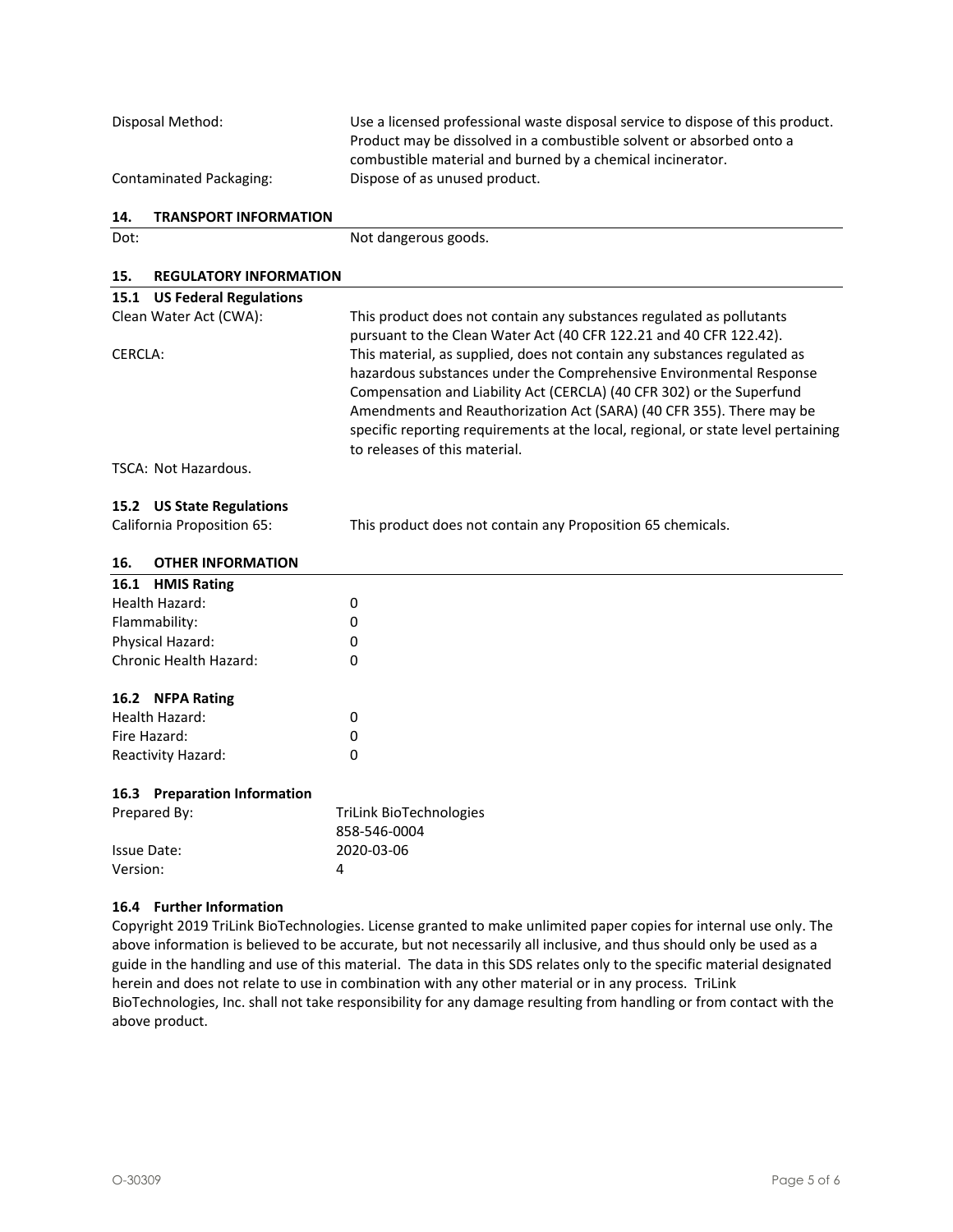

# **1. IDENTIFICATION**

# **SAFETY DATA SHEET**

Version 4 2020‐03‐06

| 1.1 Product Identifiers |                                                                      |
|-------------------------|----------------------------------------------------------------------|
| Product Name(s):        | Barcode Convert Reverse Primer                                       |
|                         | Barcode Convert Reverse Primer                                       |
| <b>Product Number:</b>  | 0-30360                                                              |
| CAS Number:             | Not Applicable.                                                      |
| 1.2 Uses                |                                                                      |
| Recommended use:        | Laboratory chemicals, for research and development use only. Not for |
|                         | human or veterinary use.                                             |
| Uses advised against:   | No Information Available                                             |
|                         | 1.3 Details of the Supplier of the Safety Data Sheet                 |
| Supplier address:       | TriLink BioTechnologies                                              |
|                         | 9955 Mesa Rim Road                                                   |
|                         | San Diego, CA 92121                                                  |
|                         | <b>USA</b>                                                           |
| Company phone:          | 858-546-0004                                                         |
|                         | 800-863-6801 (toll free)                                             |
| Fax:                    | 858-546-0020                                                         |
| Email address:          | info@trilinkbiotech.com                                              |
|                         |                                                                      |

#### **1.4 Emergency Telephone Number**

Emergency Phone: 858‐546‐0004

 800‐863‐6801 (toll free) 7 am – 5 pm PST, Monday‐Friday

#### **2. HAZARD IDENTIFICATION**

#### **2.1 Classification**

Not a dangerous substance or mixture

#### **2.2 Label Elements**

Not a hazardous substance or mixture.

## **2.3 Hazards not Otherwise Classified (HNOC) or not covered by GHS**

None

#### **3. COMPOSITION**

#### **3.1 Substances**

No ingredients are hazardous according to OSHA criteria. No components need to be disclosed according to the applicable regulations.

| <b>4.1 First Aid Measures</b> |                                                                                                                                        |
|-------------------------------|----------------------------------------------------------------------------------------------------------------------------------------|
| Eye contact:                  | Immediately flush eyes with copious amounts of water for at least 15<br>minutes, lifting lower and upper evelids. Consult a physician. |
| Skin contact:                 | Immediately wash skin with soap and water.                                                                                             |
| Inhalation:                   | Remove to fresh air.                                                                                                                   |
| Ingestion:                    | If swallowed, wash out mouth with water provided person is conscious.                                                                  |
|                               | Consult a physician.                                                                                                                   |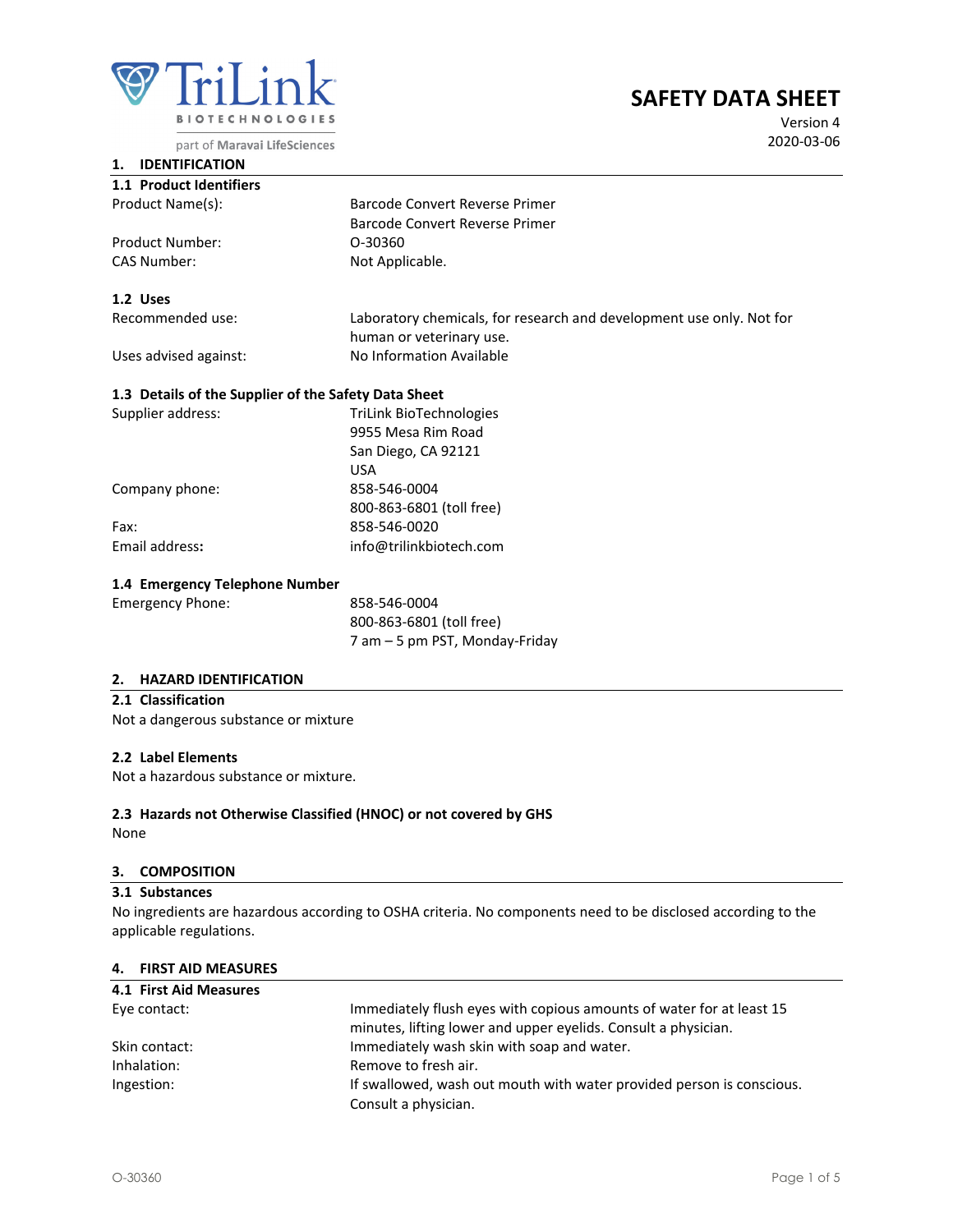No information available.

# **4.3 Indication of any Immediate Medical Attention and Special Treatment Needed**

No information available.

#### **5. FIRE‐FIGHTING MEASURE**

#### **5.1 Extinguishing Media**

Suitable Media: Use water spray, alcohol-resistant foam, dry chemical or carbon dioxide.

#### **5.2 Special Hazards Arising from Product**

No information available.

#### **5.3 Advice for Firefighters**

As in any fire, wear self‐contained breathing apparatus pressure‐demand, MSHA/NIOSH (approved or equivalent) and full protective gear.

#### **6. ACCIDENTAL RELEASE MEASURES**

#### **6.1 Personal Precautions, Protective Equipment and Emergency Procedures**

Ensure adequate ventilation. Avoid breathing vapors, mists or gas. See Section 8 for personal protection.

#### **6.2 Environmental Precautions**

See Section 12 for additional ecological information.

#### **6.3 Methods and Materials for Containment and Clean Up**

Prevent further leakage or spillage if safe to do so. Soak up with inert absorbent material. Pick up and transfer to properly labeled containers. This material and its container must be disposed of as hazardous waste.

#### **7. HANDLING & STORAGE**

#### **7.1 Precautions for Safe Handling**

Ensure adequate ventilation. Avoid breathing vapors, mists or gas. See Section 8 for personal protection.

#### **7.2 Conditions for Safe Storage**

Keep/store only in original container. Storage Temperature: At or below ‐20°C.

#### **7.3 Incompatibilities**

None known based on information supplied.

#### **8. EXPOSURE CONTROLS/PERSONAL PROTECTION**

#### **8.1 Control Parameters**

This product, as supplied, does not contain any hazardous materials with occupational exposure limits established by the region specific regulatory bodies.

#### **8.2 Appropriate Engineering Controls**

General industrial hygiene practices.

| Eye/Face Protection:           | Wear safety glasses with side shields (or goggles).                    |
|--------------------------------|------------------------------------------------------------------------|
| Skin/Body Protection:          | Wear suitable protective clothing and gloves.                          |
| <b>Respiratory Protection:</b> | Use in well ventilated areas.                                          |
| General:                       | Handle in accordance with good industrial hygiene and safety practice. |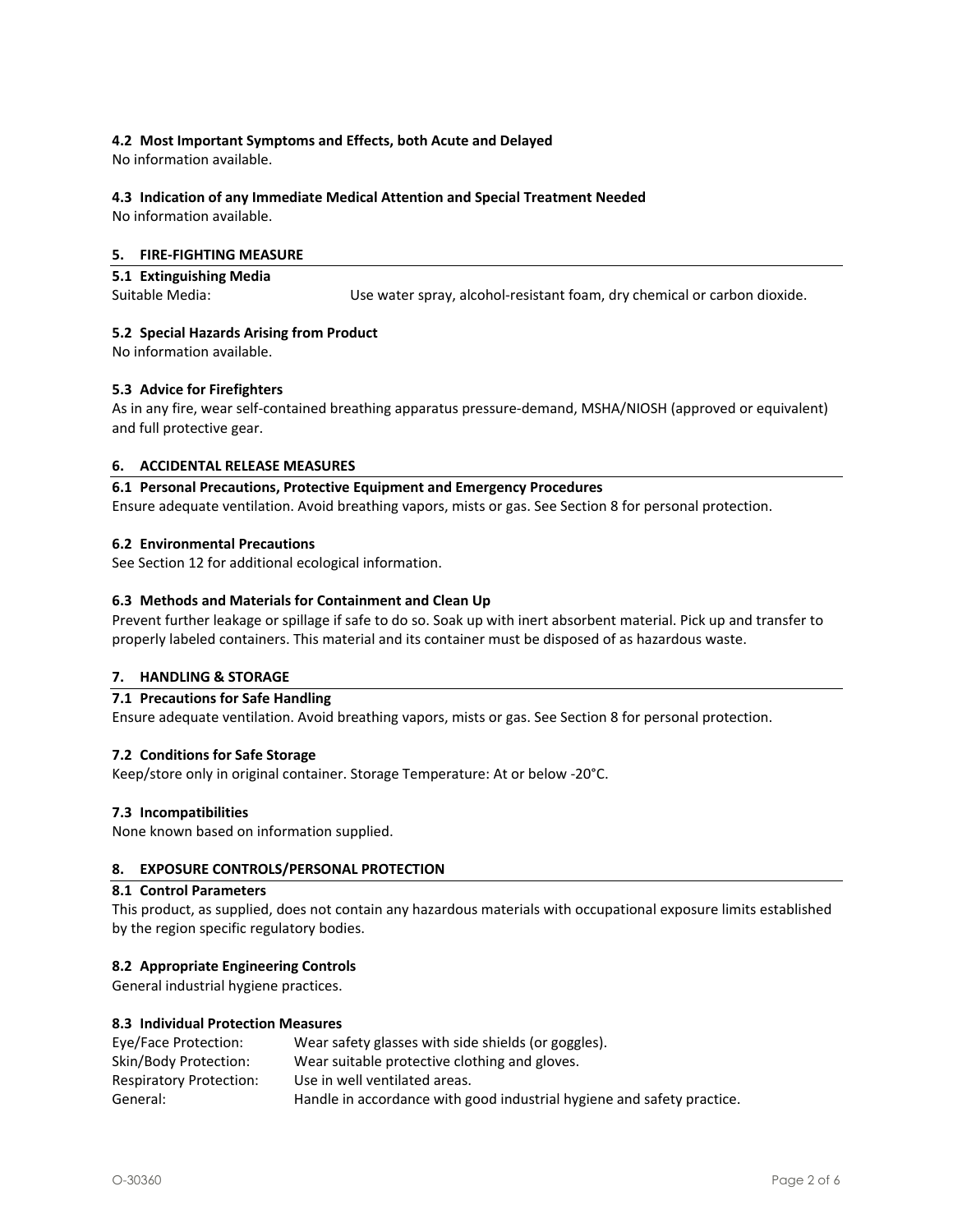| 9.1 Information on Basic Physical and Chemical Properties |                                                       |  |
|-----------------------------------------------------------|-------------------------------------------------------|--|
| Physical state:                                           | liquid                                                |  |
| Appearance:                                               | Colorless                                             |  |
| Odor:                                                     | Mild                                                  |  |
| pH:                                                       | Refer to trilinkbiotech.com for specific information. |  |
| Melting Point/Freezing Point:                             | No information available                              |  |
| Boiling Point/Boiling Range:                              | No information available                              |  |
| Flash Point:                                              | No information available                              |  |
| <b>Evaporation Rate:</b>                                  | No information available                              |  |
| Flammability (solid, gas):                                | No information available                              |  |
| Upper/Lower Flammability Limits:                          | No information available                              |  |
| Vapor Pressure:                                           | No information available                              |  |
| Vapor Density:                                            | No information available                              |  |
| <b>Relative Density:</b>                                  | No information available                              |  |
| Specific Density:                                         | No information available                              |  |
| Water Solubility:                                         | No information available                              |  |
| <b>Partition Coefficient:</b>                             | No information available                              |  |
| Autoignition Temperature:                                 | No information available                              |  |
| Decomposition Temperature:                                | No information available                              |  |
| Viscosity:                                                | No information available                              |  |
| <b>Oxidizing Properties:</b>                              | No information available                              |  |

#### **10. STABILITY AND REACTIVITY**

**10.1 Reactivity** No information available.

#### **10.2 Chemical stability**

Stable under normal conditions.

#### **10.3 Possibility of hazardous reactions**

Can react briskly with oxidizers, danger of explosion.

#### **10.4 Conditions to avoid**

Incompatible materials. Ignition sources. Heat.

#### **10.5 Incompatible materials**

Strong oxidizing agents.

#### **10.6 Hazardous decomposition products**

Thermal decomposition can lead to release of irritating and toxic gases and vapors. Carbon monoxide. Carbon dioxide (CO2).

#### **11. TOXICOLOGICAL INFORMATION 11.1 Information on likely routes of exposure**

| <b>11.1</b> INTERNATION ON TINGLY TOULES OF EXPOSURE                                                         |  |
|--------------------------------------------------------------------------------------------------------------|--|
| Avoid breathing vapors or mists. May cause irritation of respiratory tract.                                  |  |
| Redness. May cause slight irritation.                                                                        |  |
| Prolonged contact may cause redness and irritation. Repeated exposure may<br>cause skin dryness or cracking. |  |
|                                                                                                              |  |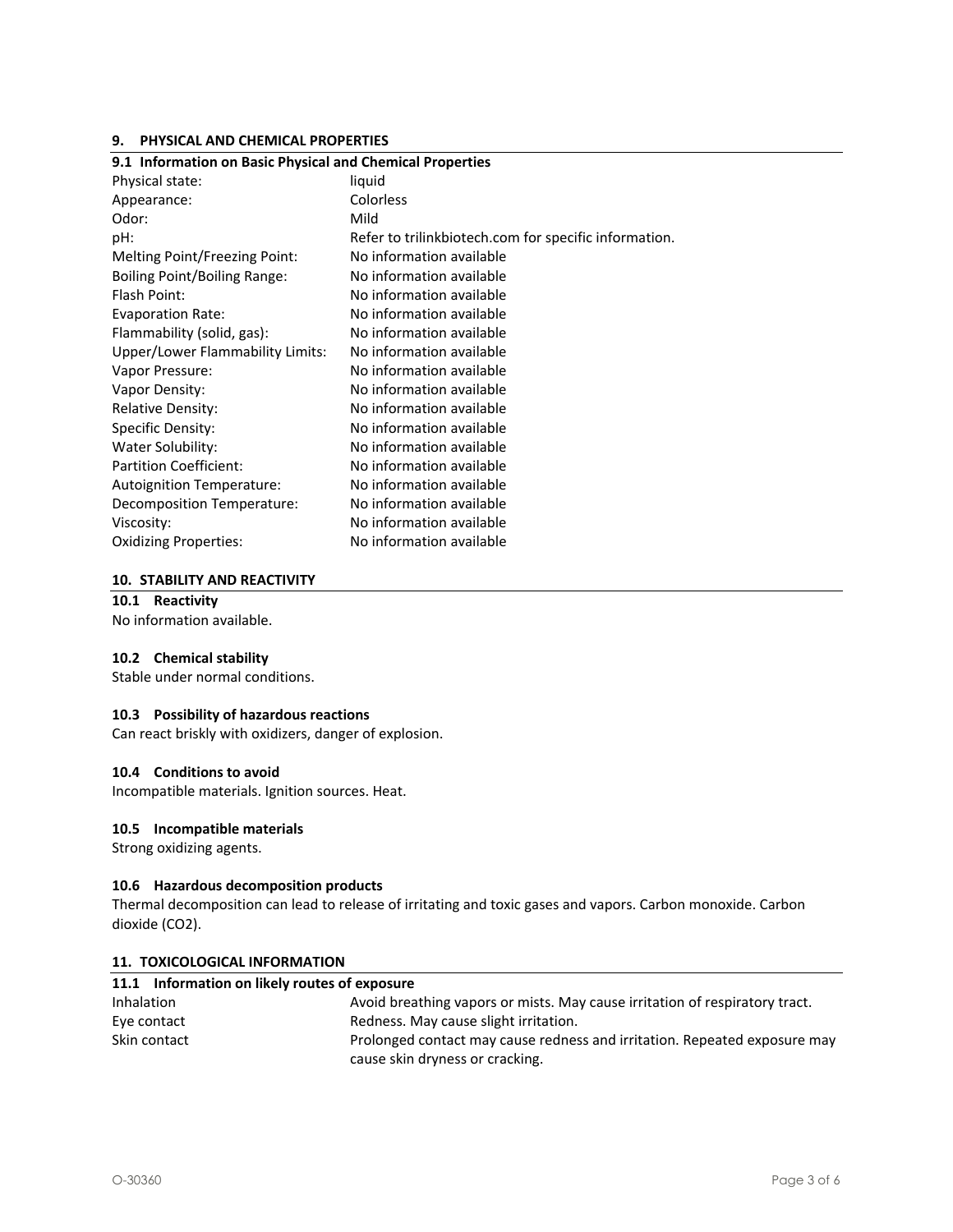#### **11.2 Information on toxicological effects**

| Symptoms | No information available. |
|----------|---------------------------|
|          |                           |

#### **11.3 Delayed and immediate effects as well as chronic effects from short and long‐term exposure**

| Skin corrosion/Irritation:         | Mild                                    |
|------------------------------------|-----------------------------------------|
| Serious Eye Damage/Eye             | Mild                                    |
| Irritation:                        |                                         |
| Skin or Respiratory Sensitization: | No information available                |
| Germ Cell Mutagenicity:            | No information available                |
| Carcinogenicity:                   | No information available                |
| <b>Reproductive Toxicity:</b>      | No information available                |
| Developmental Toxicity:            | No information available                |
| Teratogenicity:                    | No information available                |
| STOT - Single Exposure:            | No information available                |
| STOT – Repeated Exposure:          | No information available                |
| Target Organs:                     | Kidneys, eyes, skin, respiratory system |
| <b>Chronic Toxicity:</b>           | No information available                |
| <b>Subchronic Toxicity:</b>        | No information available                |
| <b>Neurological Effects:</b>       | No information available                |
| <b>Aspiration Hazard:</b>          | No information available                |
| <b>Other Adverse Effects:</b>      | No information available                |
|                                    |                                         |

#### **12. ECOLOGICAL INFORMATION**

#### **12.1 Marine pollutant**

No information available

#### **12.2 Ecotoxicity**

No information available

#### **12.3 Persistence and degradability**

No information available

#### **12.4 Bioaccumulation**

No information available

#### **12.5 Mobility**

No information available

# **12.6 Other adverse effects** Ozone Depletion Potential: No information available

No information available

### **13. DISPOSAL CONSIDERATIONS**

### **13.1 Waste treatment methods**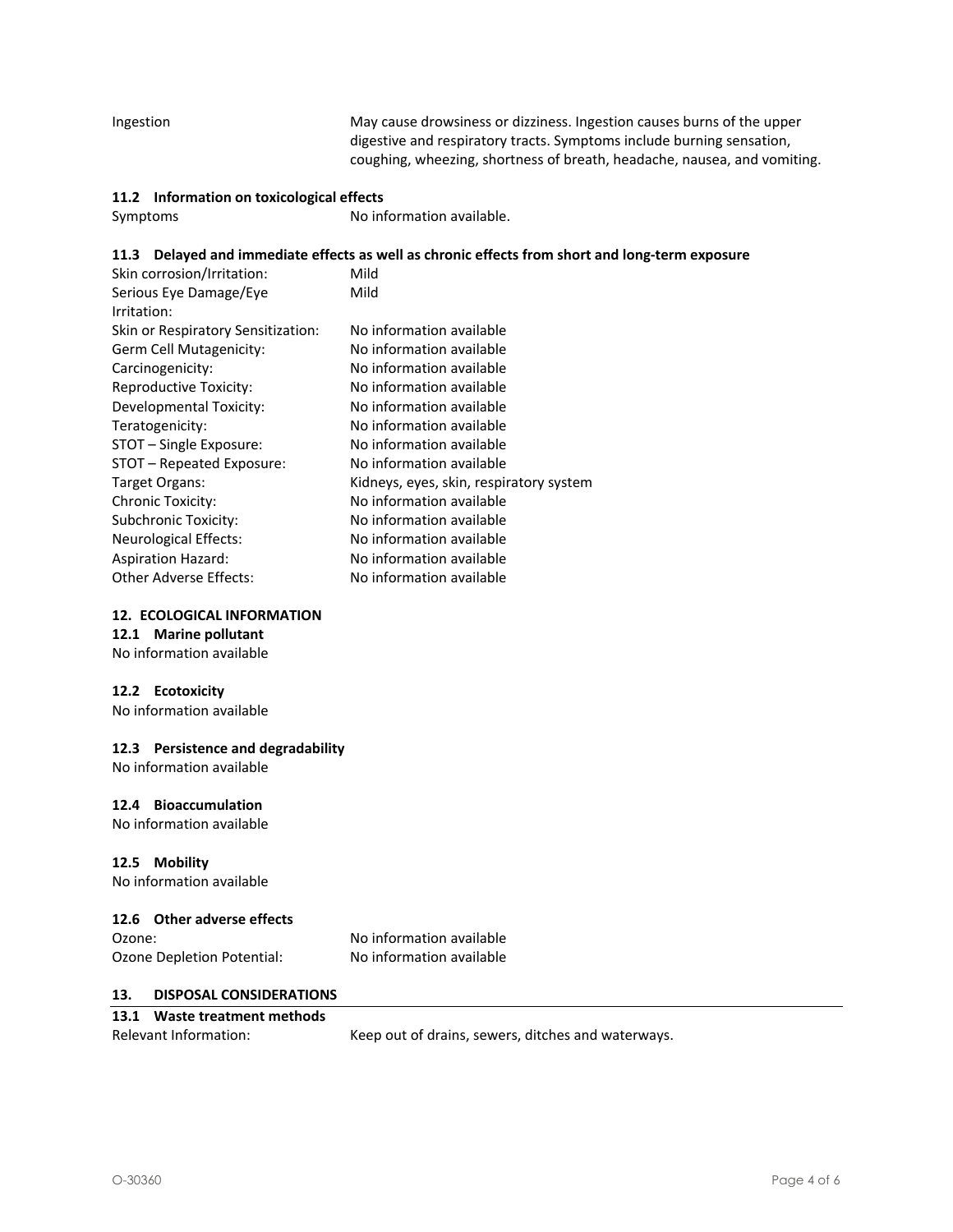|                | Disposal Method:                  | Use a licensed professional waste disposal service to dispose of this product.<br>Product may be dissolved in a combustible solvent or absorbed onto a<br>combustible material and burned by a chemical incinerator.                                                                                                                                                                                                   |
|----------------|-----------------------------------|------------------------------------------------------------------------------------------------------------------------------------------------------------------------------------------------------------------------------------------------------------------------------------------------------------------------------------------------------------------------------------------------------------------------|
|                | <b>Contaminated Packaging:</b>    | Dispose of as unused product.                                                                                                                                                                                                                                                                                                                                                                                          |
| 14.            | <b>TRANSPORT INFORMATION</b>      |                                                                                                                                                                                                                                                                                                                                                                                                                        |
| Dot:           |                                   | Not dangerous goods.                                                                                                                                                                                                                                                                                                                                                                                                   |
| 15.            | <b>REGULATORY INFORMATION</b>     |                                                                                                                                                                                                                                                                                                                                                                                                                        |
|                | 15.1 US Federal Regulations       |                                                                                                                                                                                                                                                                                                                                                                                                                        |
|                | Clean Water Act (CWA):            | This product does not contain any substances regulated as pollutants<br>pursuant to the Clean Water Act (40 CFR 122.21 and 40 CFR 122.42).                                                                                                                                                                                                                                                                             |
| <b>CERCLA:</b> |                                   | This material, as supplied, does not contain any substances regulated as<br>hazardous substances under the Comprehensive Environmental Response<br>Compensation and Liability Act (CERCLA) (40 CFR 302) or the Superfund<br>Amendments and Reauthorization Act (SARA) (40 CFR 355). There may be<br>specific reporting requirements at the local, regional, or state level pertaining<br>to releases of this material. |
|                | TSCA: Not Hazardous.              |                                                                                                                                                                                                                                                                                                                                                                                                                        |
|                | 15.2 US State Regulations         |                                                                                                                                                                                                                                                                                                                                                                                                                        |
|                | <b>California Proposition 65:</b> | This product does not contain any Proposition 65 chemicals.                                                                                                                                                                                                                                                                                                                                                            |
| 16.            | <b>OTHER INFORMATION</b>          |                                                                                                                                                                                                                                                                                                                                                                                                                        |
|                | 16.1 HMIS Rating                  |                                                                                                                                                                                                                                                                                                                                                                                                                        |
|                | Health Hazard:                    | 0                                                                                                                                                                                                                                                                                                                                                                                                                      |
|                | Flammability:                     | 0                                                                                                                                                                                                                                                                                                                                                                                                                      |
|                | Physical Hazard:                  | 0                                                                                                                                                                                                                                                                                                                                                                                                                      |
|                | Chronic Health Hazard:            | 0                                                                                                                                                                                                                                                                                                                                                                                                                      |
|                | 16.2 NFPA Rating                  |                                                                                                                                                                                                                                                                                                                                                                                                                        |
|                | Health Hazard:                    | 0                                                                                                                                                                                                                                                                                                                                                                                                                      |
|                | Fire Hazard:                      | 0                                                                                                                                                                                                                                                                                                                                                                                                                      |
|                | Reactivity Hazard:                | 0                                                                                                                                                                                                                                                                                                                                                                                                                      |
|                | 16.3 Preparation Information      |                                                                                                                                                                                                                                                                                                                                                                                                                        |
|                | Prepared By:                      | TriLink BioTechnologies                                                                                                                                                                                                                                                                                                                                                                                                |
|                |                                   | 858-546-0004                                                                                                                                                                                                                                                                                                                                                                                                           |
| Issue Date:    |                                   | 2020-03-06                                                                                                                                                                                                                                                                                                                                                                                                             |
| Version:       |                                   | 4                                                                                                                                                                                                                                                                                                                                                                                                                      |
|                | 16.4 Further Information          |                                                                                                                                                                                                                                                                                                                                                                                                                        |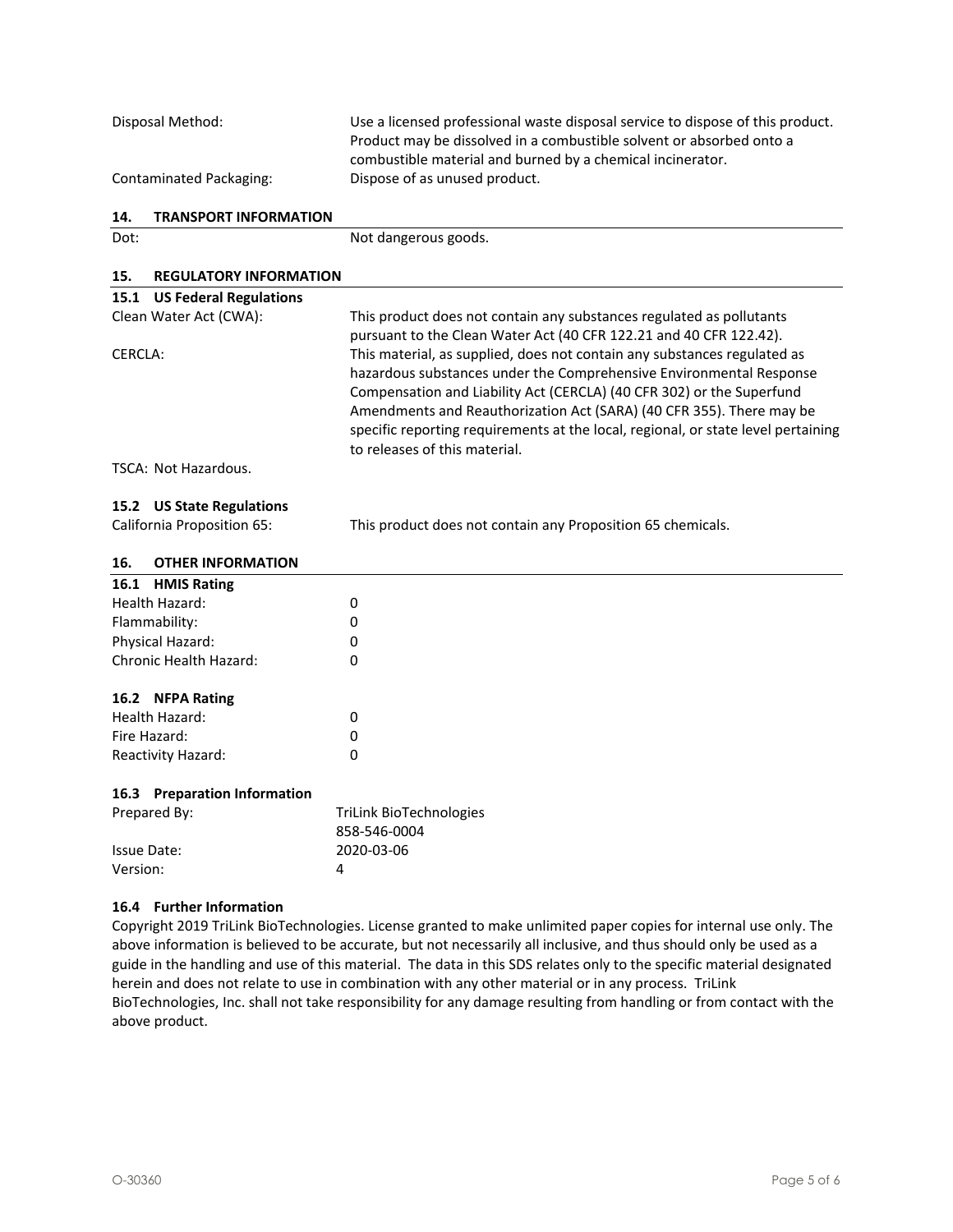

# **SAFETY DATA SHEET**

Version 4 2020‐03‐06

#### **1. IDENTIFICATION**

| 1.1 Product Identifiers                              |                                                                      |
|------------------------------------------------------|----------------------------------------------------------------------|
| Product Name(s):                                     | Barcode Convert Primer 13                                            |
|                                                      | Barcode Convert Primer 13                                            |
| <b>Product Number:</b>                               | 0-30373                                                              |
| <b>CAS Number:</b>                                   | Not Applicable.                                                      |
| 1.2 Uses                                             |                                                                      |
| Recommended use:                                     | Laboratory chemicals, for research and development use only. Not for |
|                                                      | human or veterinary use.                                             |
| Uses advised against:                                | No Information Available                                             |
| 1.3 Details of the Supplier of the Safety Data Sheet |                                                                      |
| Supplier address:                                    | TriLink BioTechnologies                                              |
|                                                      | 9955 Mesa Rim Road                                                   |
|                                                      | San Diego, CA 92121                                                  |
|                                                      | <b>USA</b>                                                           |
| Company phone:                                       | 858-546-0004                                                         |
|                                                      | 800-863-6801 (toll free)                                             |
| Fax:                                                 | 858-546-0020                                                         |
| Email address:                                       | info@trilinkbiotech.com                                              |
|                                                      |                                                                      |

#### **1.4 Emergency Telephone Number**

Emergency Phone: 858‐546‐0004

 800‐863‐6801 (toll free) 7 am – 5 pm PST, Monday‐Friday

#### **2. HAZARD IDENTIFICATION**

#### **2.1 Classification**

Not a dangerous substance or mixture

#### **2.2 Label Elements**

Not a hazardous substance or mixture.

## **2.3 Hazards not Otherwise Classified (HNOC) or not covered by GHS**

None

#### **3. COMPOSITION**

#### **3.1 Substances**

No ingredients are hazardous according to OSHA criteria. No components need to be disclosed according to the applicable regulations.

| 4.1 First Aid Measures |                                                                                                                                        |
|------------------------|----------------------------------------------------------------------------------------------------------------------------------------|
| Eye contact:           | Immediately flush eyes with copious amounts of water for at least 15<br>minutes, lifting lower and upper evelids. Consult a physician. |
| Skin contact:          | Immediately wash skin with soap and water.                                                                                             |
| Inhalation:            | Remove to fresh air.                                                                                                                   |
| Ingestion:             | If swallowed, wash out mouth with water provided person is conscious.                                                                  |
|                        | Consult a physician.                                                                                                                   |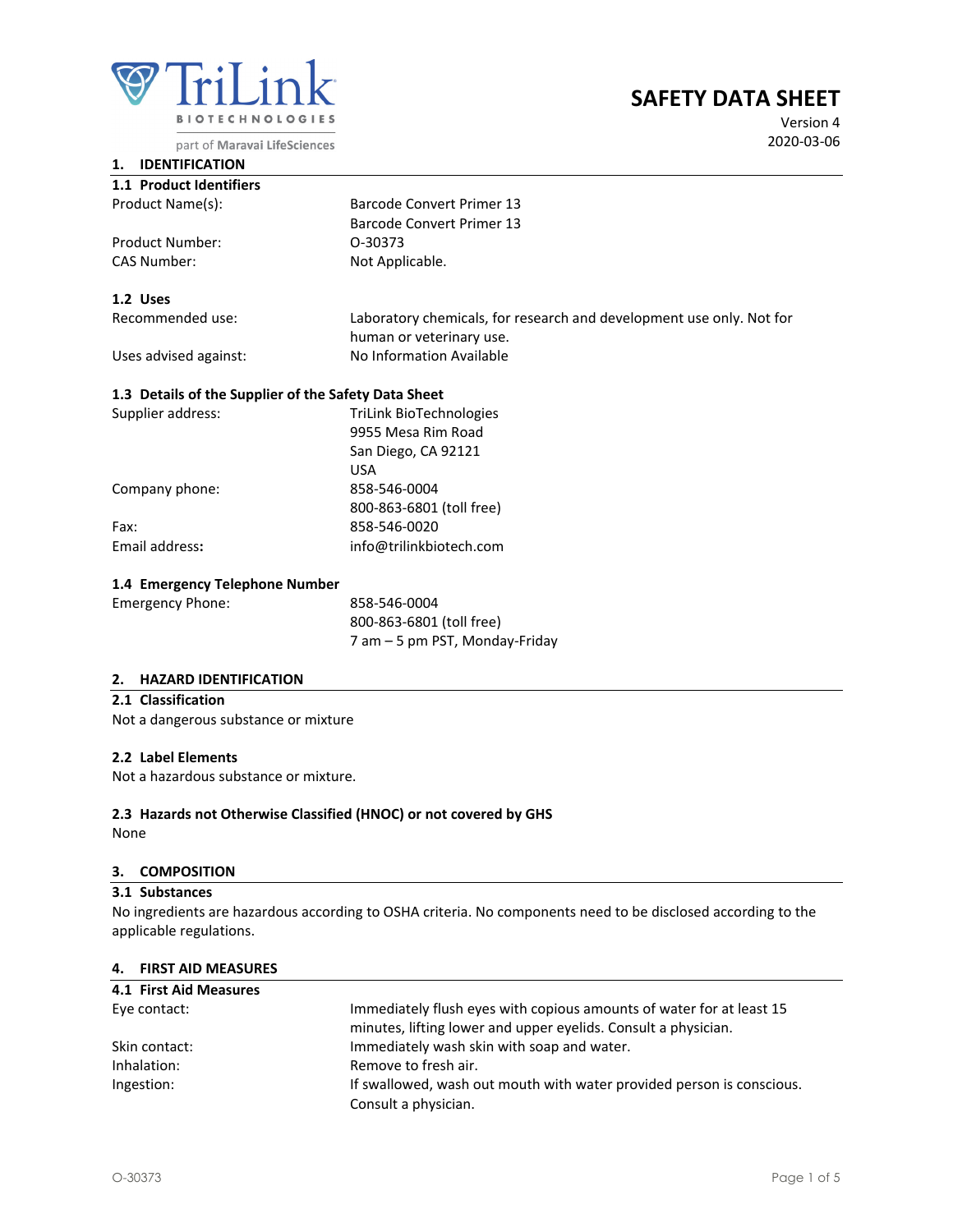No information available.

# **4.3 Indication of any Immediate Medical Attention and Special Treatment Needed**

No information available.

#### **5. FIRE‐FIGHTING MEASURE**

### **5.1 Extinguishing Media**

Suitable Media: Use water spray, alcohol-resistant foam, dry chemical or carbon dioxide.

#### **5.2 Special Hazards Arising from Product**

No information available.

#### **5.3 Advice for Firefighters**

As in any fire, wear self‐contained breathing apparatus pressure‐demand, MSHA/NIOSH (approved or equivalent) and full protective gear.

#### **6. ACCIDENTAL RELEASE MEASURES**

#### **6.1 Personal Precautions, Protective Equipment and Emergency Procedures**

Ensure adequate ventilation. Avoid breathing vapors, mists or gas. See Section 8 for personal protection.

#### **6.2 Environmental Precautions**

See Section 12 for additional ecological information.

#### **6.3 Methods and Materials for Containment and Clean Up**

Prevent further leakage or spillage if safe to do so. Soak up with inert absorbent material. Pick up and transfer to properly labeled containers. This material and its container must be disposed of as hazardous waste.

#### **7. HANDLING & STORAGE**

#### **7.1 Precautions for Safe Handling**

Ensure adequate ventilation. Avoid breathing vapors, mists or gas. See Section 8 for personal protection.

#### **7.2 Conditions for Safe Storage**

Keep/store only in original container. Storage Temperature: At or below ‐20°C.

#### **7.3 Incompatibilities**

None known based on information supplied.

#### **8. EXPOSURE CONTROLS/PERSONAL PROTECTION**

#### **8.1 Control Parameters**

This product, as supplied, does not contain any hazardous materials with occupational exposure limits established by the region specific regulatory bodies.

#### **8.2 Appropriate Engineering Controls**

General industrial hygiene practices.

| Eye/Face Protection:           | Wear safety glasses with side shields (or goggles).                    |
|--------------------------------|------------------------------------------------------------------------|
| Skin/Body Protection:          | Wear suitable protective clothing and gloves.                          |
| <b>Respiratory Protection:</b> | Use in well ventilated areas.                                          |
| General:                       | Handle in accordance with good industrial hygiene and safety practice. |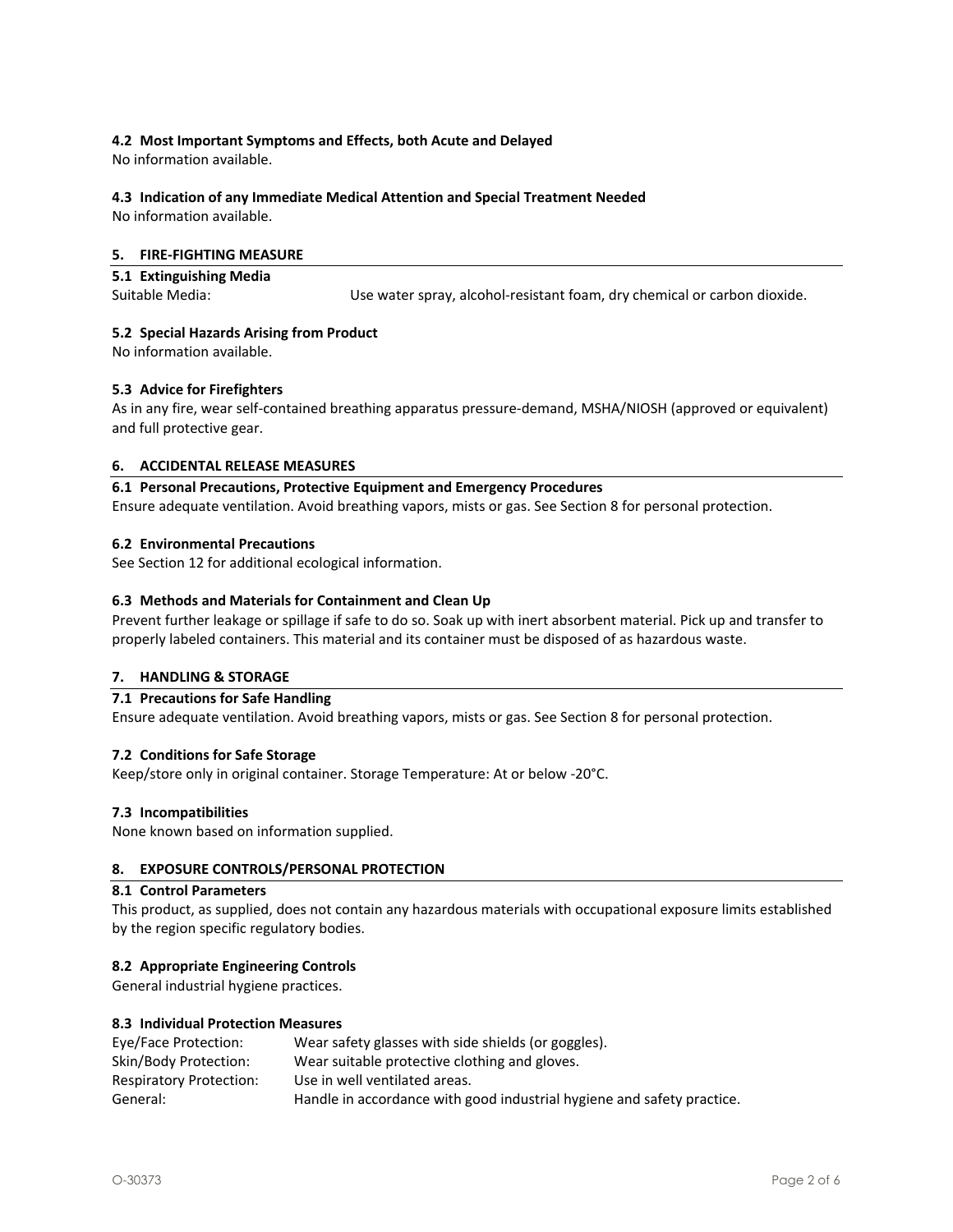| 9.1 Information on Basic Physical and Chemical Properties |                                                       |  |
|-----------------------------------------------------------|-------------------------------------------------------|--|
| Physical state:                                           | liquid                                                |  |
| Appearance:                                               | Colorless                                             |  |
| Odor:                                                     | Mild                                                  |  |
| pH:                                                       | Refer to trilinkbiotech.com for specific information. |  |
| Melting Point/Freezing Point:                             | No information available                              |  |
| Boiling Point/Boiling Range:                              | No information available                              |  |
| Flash Point:                                              | No information available                              |  |
| <b>Evaporation Rate:</b>                                  | No information available                              |  |
| Flammability (solid, gas):                                | No information available                              |  |
| Upper/Lower Flammability Limits:                          | No information available                              |  |
| Vapor Pressure:                                           | No information available                              |  |
| Vapor Density:                                            | No information available                              |  |
| <b>Relative Density:</b>                                  | No information available                              |  |
| Specific Density:                                         | No information available                              |  |
| Water Solubility:                                         | No information available                              |  |
| <b>Partition Coefficient:</b>                             | No information available                              |  |
| Autoignition Temperature:                                 | No information available                              |  |
| Decomposition Temperature:                                | No information available                              |  |
| Viscosity:                                                | No information available                              |  |
| <b>Oxidizing Properties:</b>                              | No information available                              |  |

#### **10. STABILITY AND REACTIVITY**

**10.1 Reactivity** No information available.

#### **10.2 Chemical stability**

Stable under normal conditions.

#### **10.3 Possibility of hazardous reactions**

Can react briskly with oxidizers, danger of explosion.

#### **10.4 Conditions to avoid**

Incompatible materials. Ignition sources. Heat.

#### **10.5 Incompatible materials**

Strong oxidizing agents.

#### **10.6 Hazardous decomposition products**

Thermal decomposition can lead to release of irritating and toxic gases and vapors. Carbon monoxide. Carbon dioxide (CO2).

## **11. TOXICOLOGICAL INFORMATION 11.1 Information on likely routes of exposure** Inhalation **Avoid breathing vapors or mists. May cause irritation of respiratory tract.** Eye contact **Redness.** May cause slight irritation.

Skin contact **Prolonged contact may cause redness and irritation**. Repeated exposure may cause skin dryness or cracking.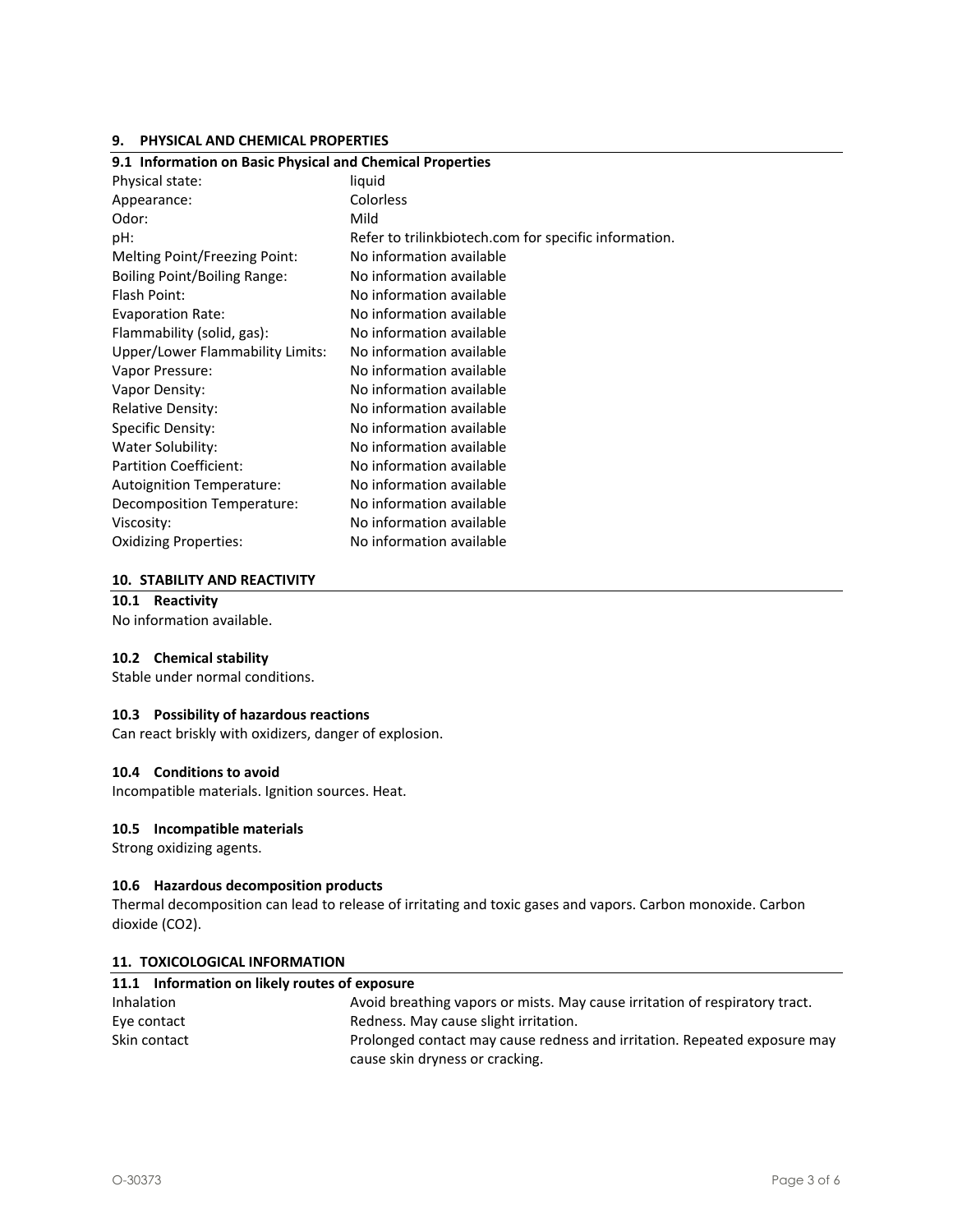#### **11.2 Information on toxicological effects**

| Symptoms | No information available. |
|----------|---------------------------|
|          |                           |

#### **11.3 Delayed and immediate effects as well as chronic effects from short and long‐term exposure**

| Mild                                    |
|-----------------------------------------|
| Mild                                    |
|                                         |
| No information available                |
| No information available                |
| No information available                |
| No information available                |
| No information available                |
| No information available                |
| No information available                |
| No information available                |
| Kidneys, eyes, skin, respiratory system |
| No information available                |
| No information available                |
| No information available                |
| No information available                |
| No information available                |
|                                         |

#### **12. ECOLOGICAL INFORMATION**

#### **12.1 Marine pollutant**

No information available

#### **12.2 Ecotoxicity**

No information available

#### **12.3 Persistence and degradability**

No information available

#### **12.4 Bioaccumulation**

No information available

#### **12.5 Mobility**

No information available

# **12.6 Other adverse effects** Ozone Depletion Potential: No information available

No information available

#### **13. DISPOSAL CONSIDERATIONS**

#### **13.1 Waste treatment methods**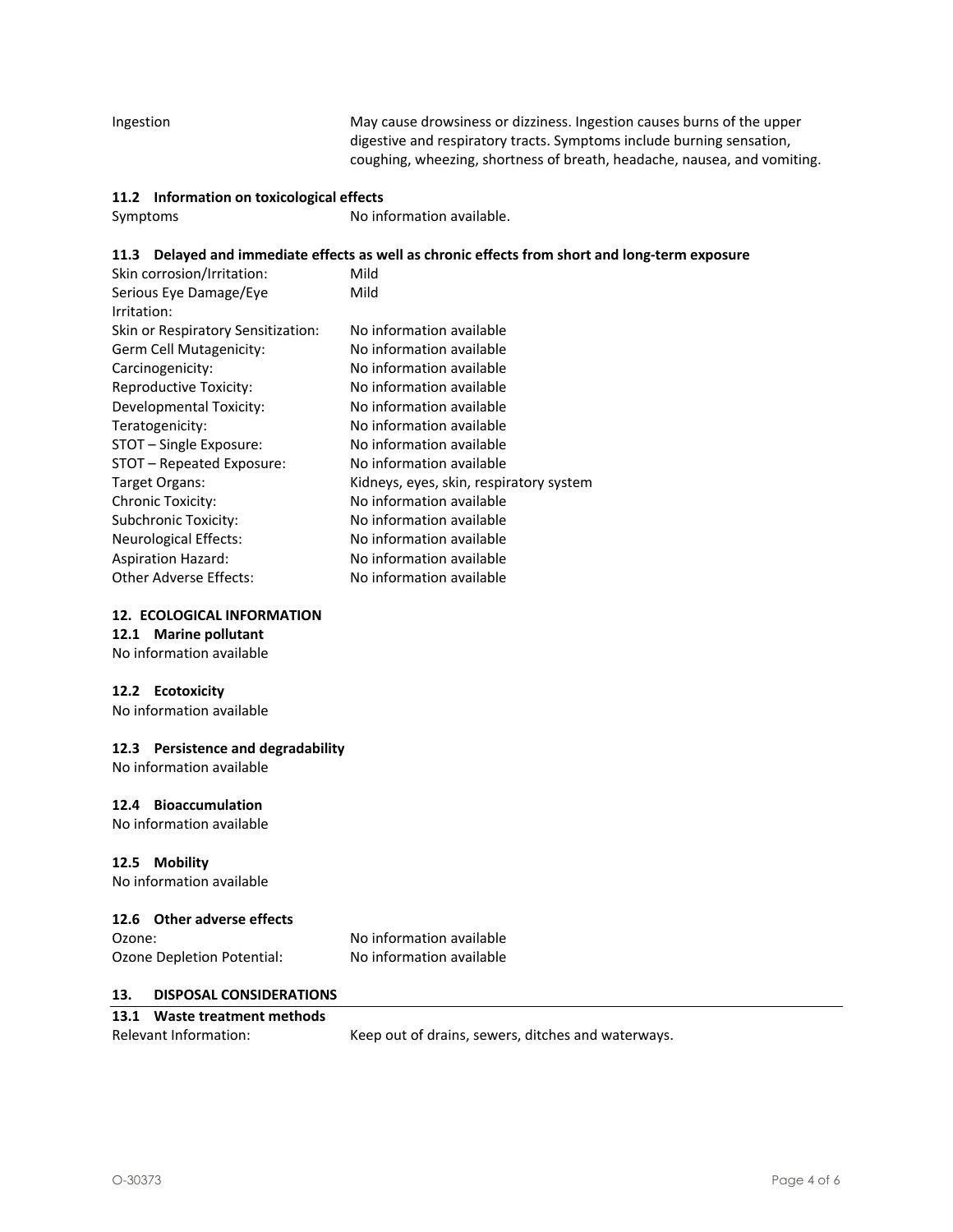|                | Disposal Method:                  | Use a licensed professional waste disposal service to dispose of this product.<br>Product may be dissolved in a combustible solvent or absorbed onto a<br>combustible material and burned by a chemical incinerator.                                                                                                                                                                                                   |
|----------------|-----------------------------------|------------------------------------------------------------------------------------------------------------------------------------------------------------------------------------------------------------------------------------------------------------------------------------------------------------------------------------------------------------------------------------------------------------------------|
|                | <b>Contaminated Packaging:</b>    | Dispose of as unused product.                                                                                                                                                                                                                                                                                                                                                                                          |
| 14.            | <b>TRANSPORT INFORMATION</b>      |                                                                                                                                                                                                                                                                                                                                                                                                                        |
| Dot:           |                                   | Not dangerous goods.                                                                                                                                                                                                                                                                                                                                                                                                   |
| 15.            | <b>REGULATORY INFORMATION</b>     |                                                                                                                                                                                                                                                                                                                                                                                                                        |
|                | 15.1 US Federal Regulations       |                                                                                                                                                                                                                                                                                                                                                                                                                        |
|                | Clean Water Act (CWA):            | This product does not contain any substances regulated as pollutants<br>pursuant to the Clean Water Act (40 CFR 122.21 and 40 CFR 122.42).                                                                                                                                                                                                                                                                             |
| <b>CERCLA:</b> |                                   | This material, as supplied, does not contain any substances regulated as<br>hazardous substances under the Comprehensive Environmental Response<br>Compensation and Liability Act (CERCLA) (40 CFR 302) or the Superfund<br>Amendments and Reauthorization Act (SARA) (40 CFR 355). There may be<br>specific reporting requirements at the local, regional, or state level pertaining<br>to releases of this material. |
|                | TSCA: Not Hazardous.              |                                                                                                                                                                                                                                                                                                                                                                                                                        |
|                | 15.2 US State Regulations         |                                                                                                                                                                                                                                                                                                                                                                                                                        |
|                | <b>California Proposition 65:</b> | This product does not contain any Proposition 65 chemicals.                                                                                                                                                                                                                                                                                                                                                            |
| 16.            | <b>OTHER INFORMATION</b>          |                                                                                                                                                                                                                                                                                                                                                                                                                        |
|                | 16.1 HMIS Rating                  |                                                                                                                                                                                                                                                                                                                                                                                                                        |
|                | Health Hazard:                    | 0                                                                                                                                                                                                                                                                                                                                                                                                                      |
|                | Flammability:                     | 0                                                                                                                                                                                                                                                                                                                                                                                                                      |
|                | Physical Hazard:                  | 0                                                                                                                                                                                                                                                                                                                                                                                                                      |
|                | <b>Chronic Health Hazard:</b>     | 0                                                                                                                                                                                                                                                                                                                                                                                                                      |
|                | 16.2 NFPA Rating                  |                                                                                                                                                                                                                                                                                                                                                                                                                        |
|                | Health Hazard:                    | 0                                                                                                                                                                                                                                                                                                                                                                                                                      |
|                | Fire Hazard:                      | 0                                                                                                                                                                                                                                                                                                                                                                                                                      |
|                | Reactivity Hazard:                | 0                                                                                                                                                                                                                                                                                                                                                                                                                      |
|                | 16.3 Preparation Information      |                                                                                                                                                                                                                                                                                                                                                                                                                        |
|                | Prepared By:                      | TriLink BioTechnologies                                                                                                                                                                                                                                                                                                                                                                                                |
|                |                                   | 858-546-0004                                                                                                                                                                                                                                                                                                                                                                                                           |
| Issue Date:    |                                   | 2020-03-06                                                                                                                                                                                                                                                                                                                                                                                                             |
| Version:       | 4                                 |                                                                                                                                                                                                                                                                                                                                                                                                                        |
|                | 16.4 Further Information          |                                                                                                                                                                                                                                                                                                                                                                                                                        |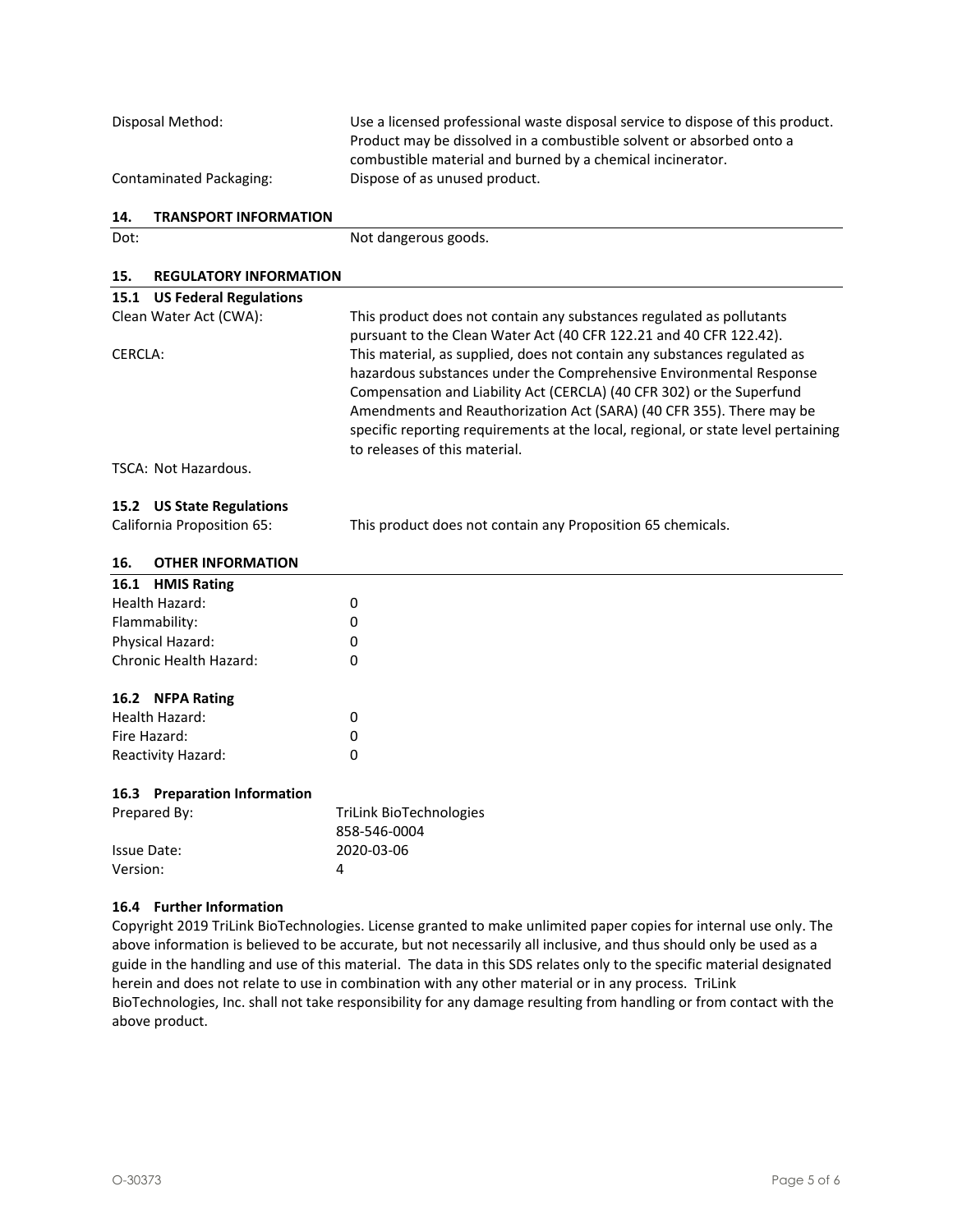

#### **1. IDENTIFICATION**

# **SAFETY DATA SHEET**

Version 4 2020‐03‐06

| 1.1 Product Identifiers                              |                                                                      |
|------------------------------------------------------|----------------------------------------------------------------------|
| Product Name(s):                                     | Barcode Convert Primer 14                                            |
|                                                      | Barcode Convert Primer 14                                            |
| Product Number:                                      | 0-30374                                                              |
| <b>CAS Number:</b>                                   | Not Applicable.                                                      |
| 1.2 Uses                                             |                                                                      |
| Recommended use:                                     | Laboratory chemicals, for research and development use only. Not for |
|                                                      | human or veterinary use.                                             |
| Uses advised against:                                | No Information Available                                             |
| 1.3 Details of the Supplier of the Safety Data Sheet |                                                                      |
| Supplier address:                                    | TriLink BioTechnologies                                              |
|                                                      | 9955 Mesa Rim Road                                                   |
|                                                      | San Diego, CA 92121                                                  |
|                                                      | <b>USA</b>                                                           |
| Company phone:                                       | 858-546-0004                                                         |
|                                                      | 800-863-6801 (toll free)                                             |
| Fax:                                                 | 858-546-0020                                                         |
| Email address:                                       | info@trilinkbiotech.com                                              |
|                                                      |                                                                      |

#### **1.4 Emergency Telephone Number**

Emergency Phone: 858‐546‐0004

 800‐863‐6801 (toll free) 7 am – 5 pm PST, Monday‐Friday

#### **2. HAZARD IDENTIFICATION**

#### **2.1 Classification**

Not a dangerous substance or mixture

#### **2.2 Label Elements**

Not a hazardous substance or mixture.

## **2.3 Hazards not Otherwise Classified (HNOC) or not covered by GHS**

None

#### **3. COMPOSITION**

#### **3.1 Substances**

No ingredients are hazardous according to OSHA criteria. No components need to be disclosed according to the applicable regulations.

| <b>4.1 First Aid Measures</b> |                                                                                                                                        |
|-------------------------------|----------------------------------------------------------------------------------------------------------------------------------------|
| Eye contact:                  | Immediately flush eyes with copious amounts of water for at least 15<br>minutes, lifting lower and upper evelids. Consult a physician. |
| Skin contact:                 | Immediately wash skin with soap and water.                                                                                             |
| Inhalation:                   | Remove to fresh air.                                                                                                                   |
| Ingestion:                    | If swallowed, wash out mouth with water provided person is conscious.                                                                  |
|                               | Consult a physician.                                                                                                                   |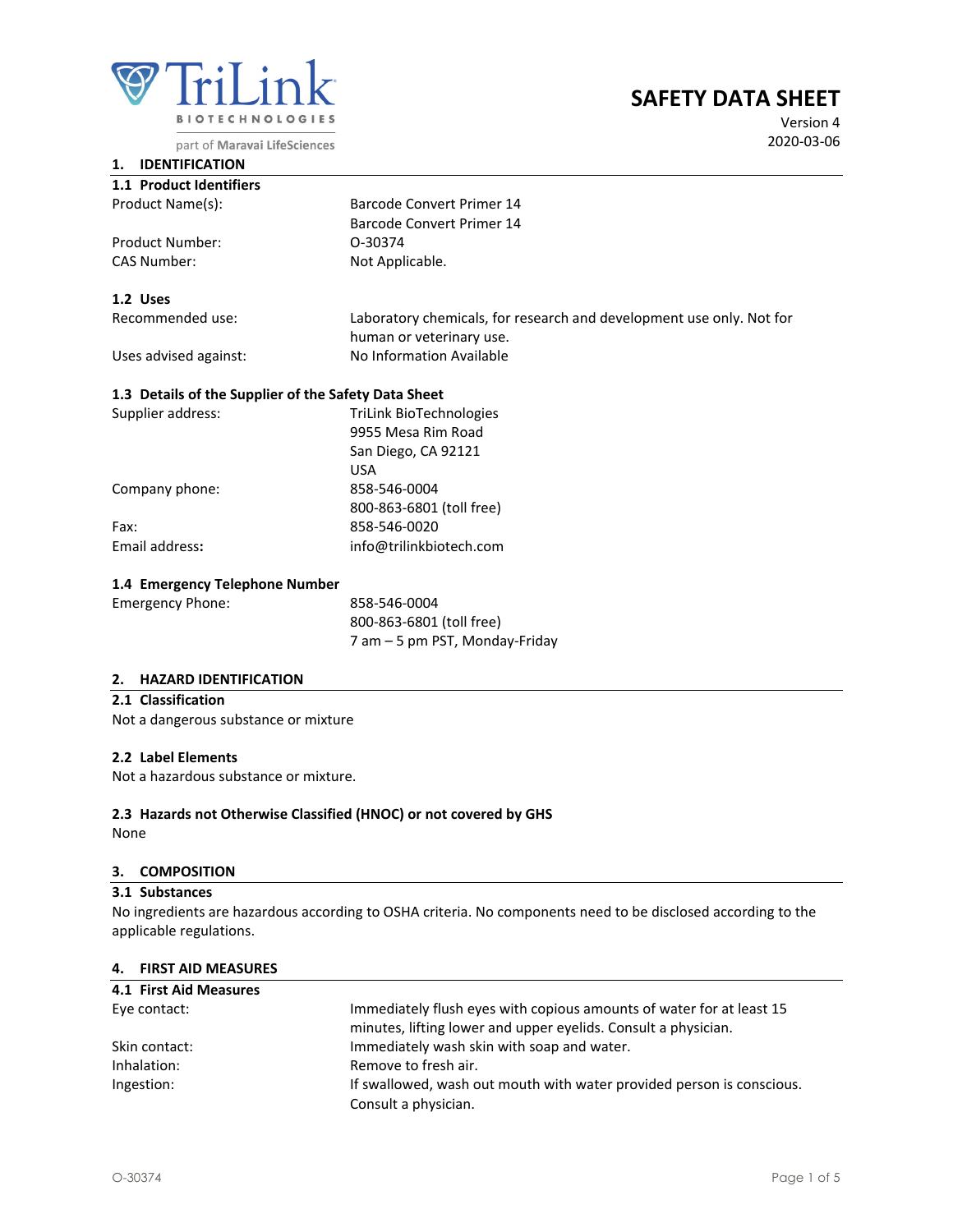No information available.

# **4.3 Indication of any Immediate Medical Attention and Special Treatment Needed**

No information available.

#### **5. FIRE‐FIGHTING MEASURE**

### **5.1 Extinguishing Media**

Suitable Media: Use water spray, alcohol-resistant foam, dry chemical or carbon dioxide.

#### **5.2 Special Hazards Arising from Product**

No information available.

#### **5.3 Advice for Firefighters**

As in any fire, wear self‐contained breathing apparatus pressure‐demand, MSHA/NIOSH (approved or equivalent) and full protective gear.

#### **6. ACCIDENTAL RELEASE MEASURES**

#### **6.1 Personal Precautions, Protective Equipment and Emergency Procedures**

Ensure adequate ventilation. Avoid breathing vapors, mists or gas. See Section 8 for personal protection.

#### **6.2 Environmental Precautions**

See Section 12 for additional ecological information.

#### **6.3 Methods and Materials for Containment and Clean Up**

Prevent further leakage or spillage if safe to do so. Soak up with inert absorbent material. Pick up and transfer to properly labeled containers. This material and its container must be disposed of as hazardous waste.

#### **7. HANDLING & STORAGE**

#### **7.1 Precautions for Safe Handling**

Ensure adequate ventilation. Avoid breathing vapors, mists or gas. See Section 8 for personal protection.

#### **7.2 Conditions for Safe Storage**

Keep/store only in original container. Storage Temperature: At or below ‐20°C.

#### **7.3 Incompatibilities**

None known based on information supplied.

#### **8. EXPOSURE CONTROLS/PERSONAL PROTECTION**

#### **8.1 Control Parameters**

This product, as supplied, does not contain any hazardous materials with occupational exposure limits established by the region specific regulatory bodies.

#### **8.2 Appropriate Engineering Controls**

General industrial hygiene practices.

| Eye/Face Protection:           | Wear safety glasses with side shields (or goggles).                    |
|--------------------------------|------------------------------------------------------------------------|
| Skin/Body Protection:          | Wear suitable protective clothing and gloves.                          |
| <b>Respiratory Protection:</b> | Use in well ventilated areas.                                          |
| General:                       | Handle in accordance with good industrial hygiene and safety practice. |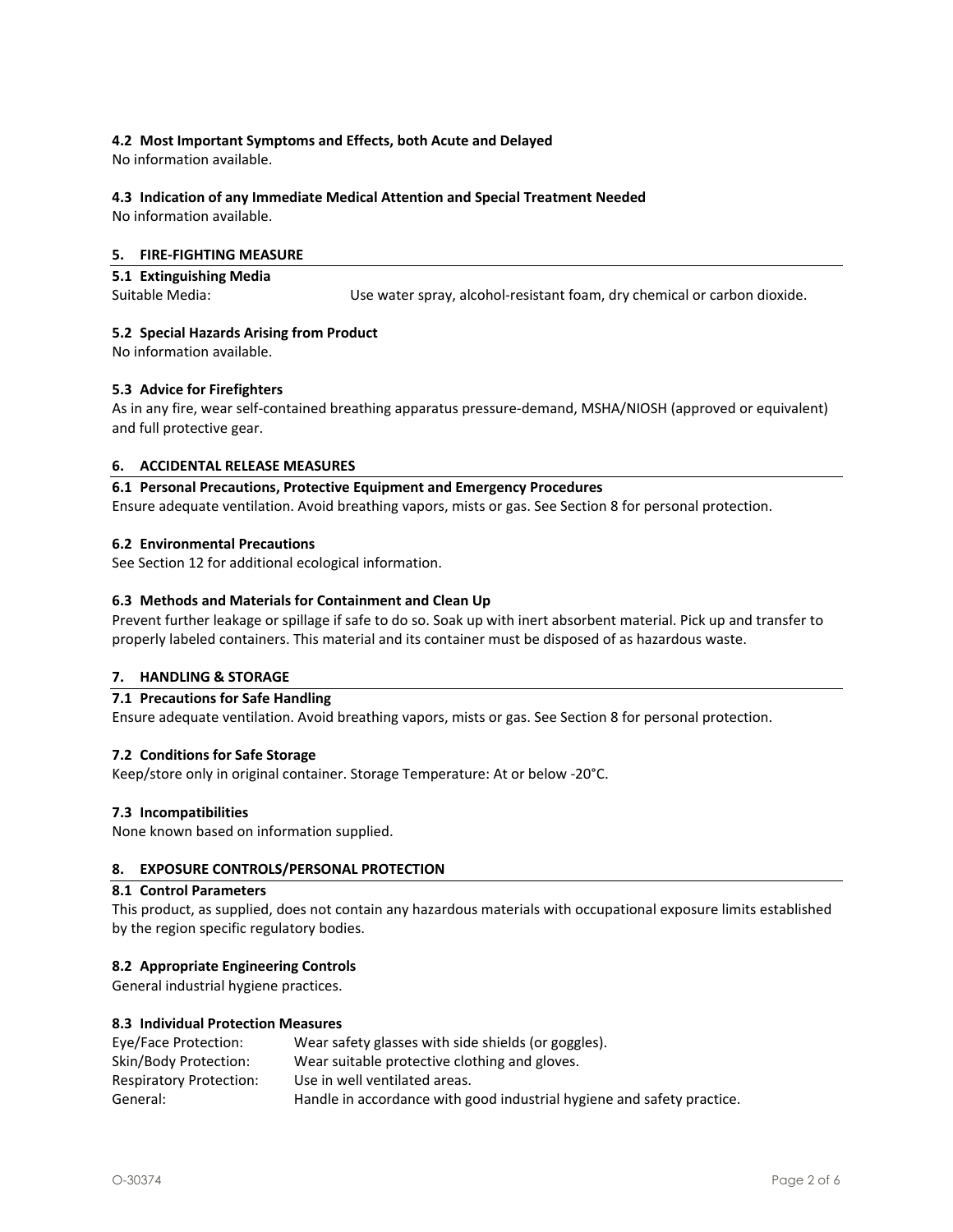| 9.1 Information on Basic Physical and Chemical Properties |                                                       |  |
|-----------------------------------------------------------|-------------------------------------------------------|--|
| Physical state:                                           | liquid                                                |  |
| Appearance:                                               | Colorless                                             |  |
| Odor:                                                     | Mild                                                  |  |
| pH:                                                       | Refer to trilinkbiotech.com for specific information. |  |
| Melting Point/Freezing Point:                             | No information available                              |  |
| Boiling Point/Boiling Range:                              | No information available                              |  |
| Flash Point:                                              | No information available                              |  |
| <b>Evaporation Rate:</b>                                  | No information available                              |  |
| Flammability (solid, gas):                                | No information available                              |  |
| Upper/Lower Flammability Limits:                          | No information available                              |  |
| Vapor Pressure:                                           | No information available                              |  |
| Vapor Density:                                            | No information available                              |  |
| <b>Relative Density:</b>                                  | No information available                              |  |
| Specific Density:                                         | No information available                              |  |
| Water Solubility:                                         | No information available                              |  |
| <b>Partition Coefficient:</b>                             | No information available                              |  |
| Autoignition Temperature:                                 | No information available                              |  |
| Decomposition Temperature:                                | No information available                              |  |
| Viscosity:                                                | No information available                              |  |
| <b>Oxidizing Properties:</b>                              | No information available                              |  |

#### **10. STABILITY AND REACTIVITY**

**10.1 Reactivity** No information available.

#### **10.2 Chemical stability**

Stable under normal conditions.

#### **10.3 Possibility of hazardous reactions**

Can react briskly with oxidizers, danger of explosion.

#### **10.4 Conditions to avoid**

Incompatible materials. Ignition sources. Heat.

#### **10.5 Incompatible materials**

Strong oxidizing agents.

#### **10.6 Hazardous decomposition products**

Thermal decomposition can lead to release of irritating and toxic gases and vapors. Carbon monoxide. Carbon dioxide (CO2).

## **11. TOXICOLOGICAL INFORMATION 11.1 Information on likely routes of exposure**

| Inhalation   | Avoid breathing vapors or mists. May cause irritation of respiratory tract. |
|--------------|-----------------------------------------------------------------------------|
| Eye contact  | Redness. May cause slight irritation.                                       |
| Skin contact | Prolonged contact may cause redness and irritation. Repeated exposure may   |
|              | cause skin dryness or cracking.                                             |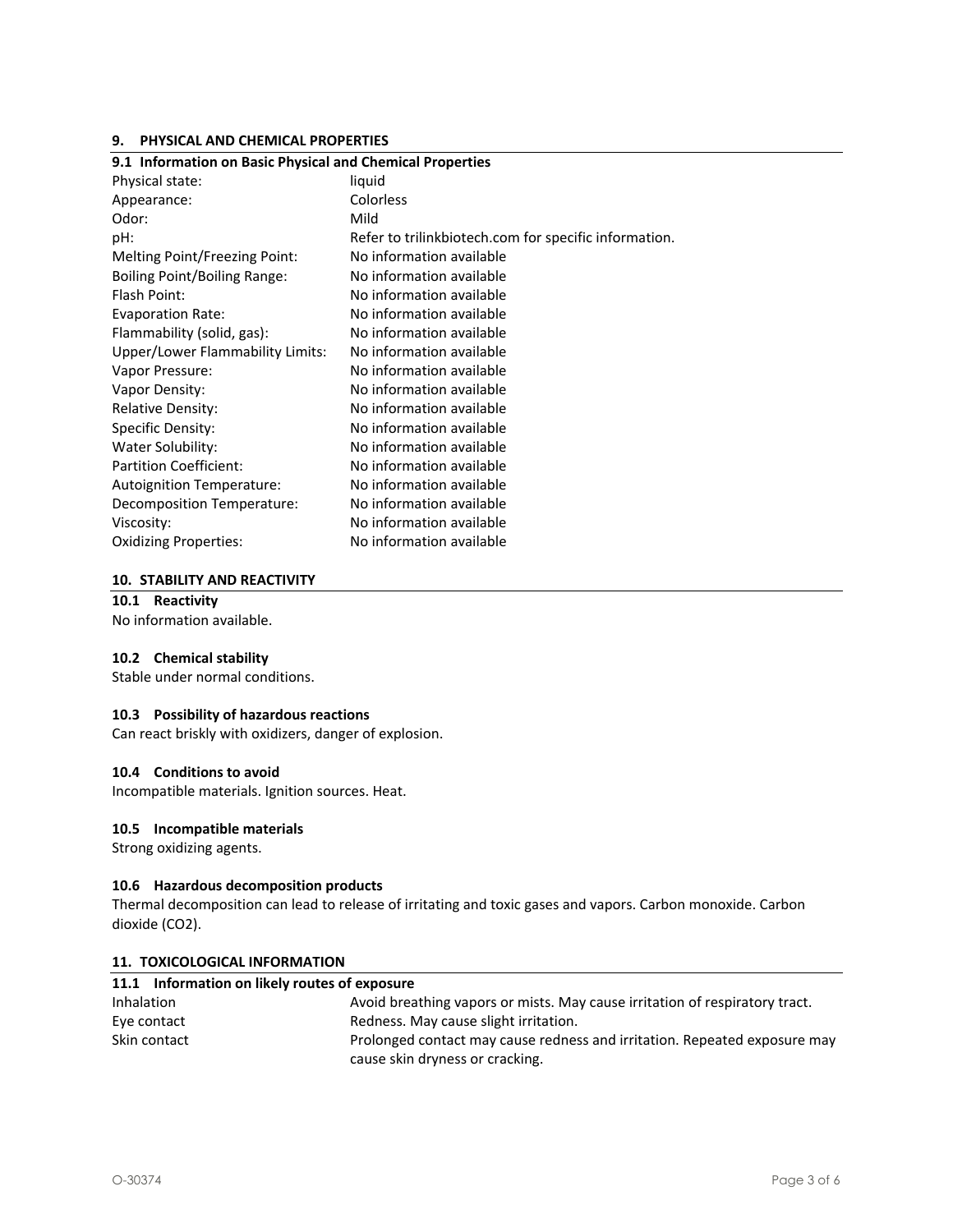#### **11.2 Information on toxicological effects**

| Symptoms | No information available. |
|----------|---------------------------|
|          |                           |

#### **11.3 Delayed and immediate effects as well as chronic effects from short and long‐term exposure**

| Mild                                    |
|-----------------------------------------|
| Mild                                    |
|                                         |
| No information available                |
| No information available                |
| No information available                |
| No information available                |
| No information available                |
| No information available                |
| No information available                |
| No information available                |
| Kidneys, eyes, skin, respiratory system |
| No information available                |
| No information available                |
| No information available                |
| No information available                |
| No information available                |
|                                         |

#### **12. ECOLOGICAL INFORMATION**

#### **12.1 Marine pollutant**

No information available

#### **12.2 Ecotoxicity**

No information available

#### **12.3 Persistence and degradability**

No information available

#### **12.4 Bioaccumulation**

No information available

#### **12.5 Mobility**

No information available

# **12.6 Other adverse effects**

No information available Ozone Depletion Potential: No information available

#### **13. DISPOSAL CONSIDERATIONS**

#### **13.1 Waste treatment methods**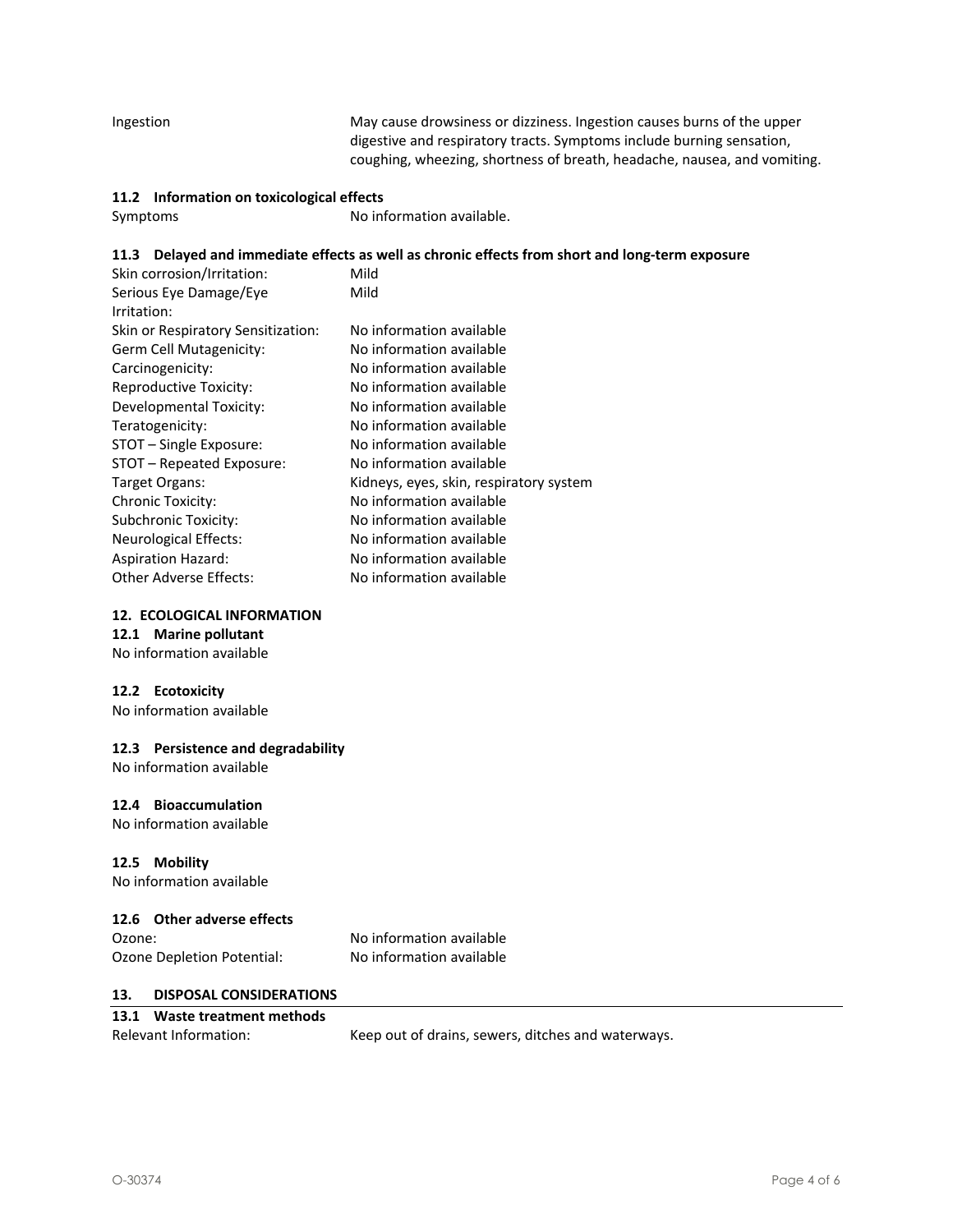|                | Disposal Method:               | Use a licensed professional waste disposal service to dispose of this product.<br>Product may be dissolved in a combustible solvent or absorbed onto a<br>combustible material and burned by a chemical incinerator.                                                                                                                                                                                                   |
|----------------|--------------------------------|------------------------------------------------------------------------------------------------------------------------------------------------------------------------------------------------------------------------------------------------------------------------------------------------------------------------------------------------------------------------------------------------------------------------|
|                | <b>Contaminated Packaging:</b> | Dispose of as unused product.                                                                                                                                                                                                                                                                                                                                                                                          |
| 14.            | <b>TRANSPORT INFORMATION</b>   |                                                                                                                                                                                                                                                                                                                                                                                                                        |
| Dot:           |                                | Not dangerous goods.                                                                                                                                                                                                                                                                                                                                                                                                   |
| 15.            | <b>REGULATORY INFORMATION</b>  |                                                                                                                                                                                                                                                                                                                                                                                                                        |
|                | 15.1 US Federal Regulations    |                                                                                                                                                                                                                                                                                                                                                                                                                        |
|                | Clean Water Act (CWA):         | This product does not contain any substances regulated as pollutants<br>pursuant to the Clean Water Act (40 CFR 122.21 and 40 CFR 122.42).                                                                                                                                                                                                                                                                             |
| <b>CERCLA:</b> |                                | This material, as supplied, does not contain any substances regulated as<br>hazardous substances under the Comprehensive Environmental Response<br>Compensation and Liability Act (CERCLA) (40 CFR 302) or the Superfund<br>Amendments and Reauthorization Act (SARA) (40 CFR 355). There may be<br>specific reporting requirements at the local, regional, or state level pertaining<br>to releases of this material. |
|                | <b>TSCA: Not Hazardous.</b>    |                                                                                                                                                                                                                                                                                                                                                                                                                        |
|                | 15.2 US State Regulations      |                                                                                                                                                                                                                                                                                                                                                                                                                        |
|                | California Proposition 65:     | This product does not contain any Proposition 65 chemicals.                                                                                                                                                                                                                                                                                                                                                            |
| 16.            | <b>OTHER INFORMATION</b>       |                                                                                                                                                                                                                                                                                                                                                                                                                        |
|                | 16.1 HMIS Rating               |                                                                                                                                                                                                                                                                                                                                                                                                                        |
|                | Health Hazard:                 | 0                                                                                                                                                                                                                                                                                                                                                                                                                      |
|                | Flammability:                  | 0                                                                                                                                                                                                                                                                                                                                                                                                                      |
|                | Physical Hazard:               | 0                                                                                                                                                                                                                                                                                                                                                                                                                      |
|                | <b>Chronic Health Hazard:</b>  | 0                                                                                                                                                                                                                                                                                                                                                                                                                      |
|                | 16.2 NFPA Rating               |                                                                                                                                                                                                                                                                                                                                                                                                                        |
|                | Health Hazard:                 | 0                                                                                                                                                                                                                                                                                                                                                                                                                      |
|                | Fire Hazard:                   | 0                                                                                                                                                                                                                                                                                                                                                                                                                      |
|                | Reactivity Hazard:             | 0                                                                                                                                                                                                                                                                                                                                                                                                                      |
|                | 16.3 Preparation Information   |                                                                                                                                                                                                                                                                                                                                                                                                                        |
|                | Prepared By:                   | TriLink BioTechnologies                                                                                                                                                                                                                                                                                                                                                                                                |
|                |                                | 858-546-0004                                                                                                                                                                                                                                                                                                                                                                                                           |
| Issue Date:    |                                | 2020-03-06                                                                                                                                                                                                                                                                                                                                                                                                             |
| Version:       | 4                              |                                                                                                                                                                                                                                                                                                                                                                                                                        |
|                |                                |                                                                                                                                                                                                                                                                                                                                                                                                                        |

#### **16.4 Further Information**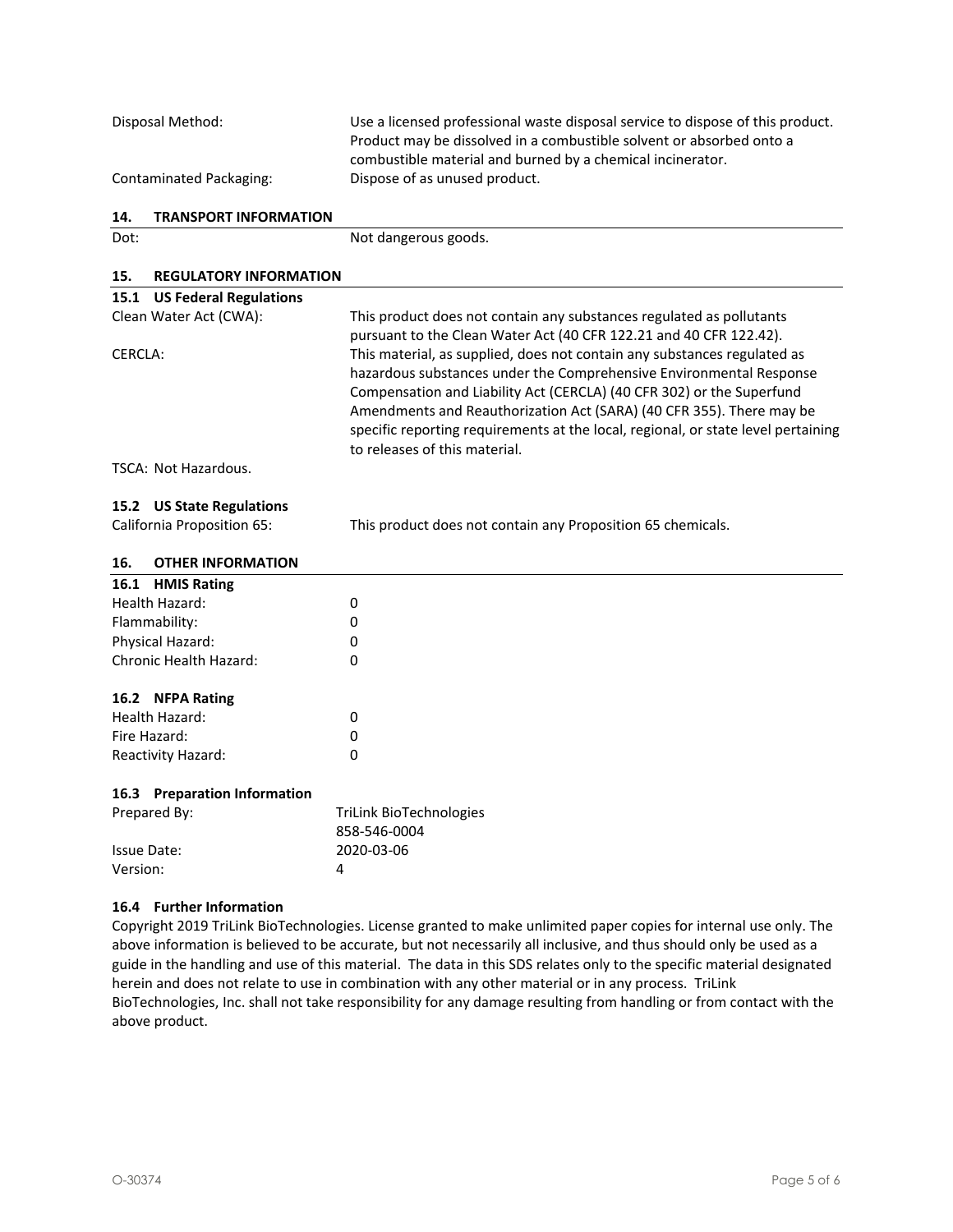

# **SAFETY DATA SHEET**

Version 4 2020‐03‐06

#### **1. IDENTIFICATION**

| 1.1 Product Identifiers                              |                                                                      |
|------------------------------------------------------|----------------------------------------------------------------------|
| Product Name(s):                                     | Barcode Convert Primer 15                                            |
|                                                      | <b>Barcode Convert Primer 15</b>                                     |
| <b>Product Number:</b>                               | 0-30375                                                              |
| CAS Number:                                          | Not Applicable.                                                      |
| 1.2 Uses                                             |                                                                      |
| Recommended use:                                     | Laboratory chemicals, for research and development use only. Not for |
|                                                      | human or veterinary use.                                             |
| Uses advised against:                                | No Information Available                                             |
| 1.3 Details of the Supplier of the Safety Data Sheet |                                                                      |
| Supplier address:                                    | TriLink BioTechnologies                                              |
|                                                      | 9955 Mesa Rim Road                                                   |
|                                                      | San Diego, CA 92121                                                  |
|                                                      | <b>USA</b>                                                           |
| Company phone:                                       | 858-546-0004                                                         |
|                                                      | 800-863-6801 (toll free)                                             |
| Fax:                                                 | 858-546-0020                                                         |
| Email address:                                       | info@trilinkbiotech.com                                              |
|                                                      |                                                                      |

#### **1.4 Emergency Telephone Number**

Emergency Phone: 858‐546‐0004

 800‐863‐6801 (toll free) 7 am – 5 pm PST, Monday‐Friday

#### **2. HAZARD IDENTIFICATION**

#### **2.1 Classification**

Not a dangerous substance or mixture

#### **2.2 Label Elements**

Not a hazardous substance or mixture.

## **2.3 Hazards not Otherwise Classified (HNOC) or not covered by GHS**

None

#### **3. COMPOSITION**

#### **3.1 Substances**

No ingredients are hazardous according to OSHA criteria. No components need to be disclosed according to the applicable regulations.

| <b>4.1 First Aid Measures</b> |                                                                                                                                        |
|-------------------------------|----------------------------------------------------------------------------------------------------------------------------------------|
| Eye contact:                  | Immediately flush eyes with copious amounts of water for at least 15<br>minutes, lifting lower and upper evelids. Consult a physician. |
| Skin contact:                 | Immediately wash skin with soap and water.                                                                                             |
| Inhalation:                   | Remove to fresh air.                                                                                                                   |
| Ingestion:                    | If swallowed, wash out mouth with water provided person is conscious.                                                                  |
|                               | Consult a physician.                                                                                                                   |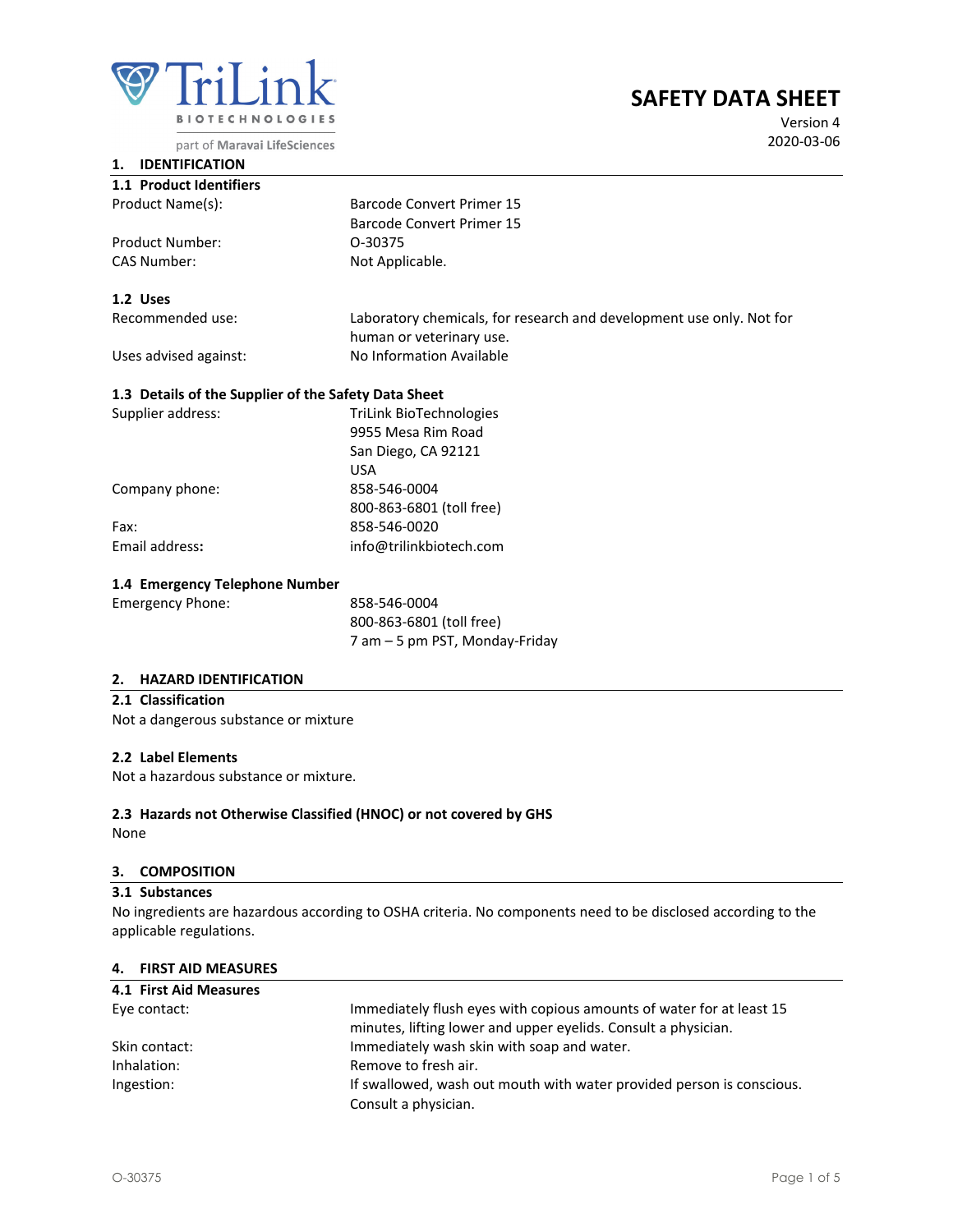No information available.

# **4.3 Indication of any Immediate Medical Attention and Special Treatment Needed**

No information available.

#### **5. FIRE‐FIGHTING MEASURE**

### **5.1 Extinguishing Media**

Suitable Media: Use water spray, alcohol-resistant foam, dry chemical or carbon dioxide.

#### **5.2 Special Hazards Arising from Product**

No information available.

#### **5.3 Advice for Firefighters**

As in any fire, wear self‐contained breathing apparatus pressure‐demand, MSHA/NIOSH (approved or equivalent) and full protective gear.

#### **6. ACCIDENTAL RELEASE MEASURES**

#### **6.1 Personal Precautions, Protective Equipment and Emergency Procedures**

Ensure adequate ventilation. Avoid breathing vapors, mists or gas. See Section 8 for personal protection.

#### **6.2 Environmental Precautions**

See Section 12 for additional ecological information.

#### **6.3 Methods and Materials for Containment and Clean Up**

Prevent further leakage or spillage if safe to do so. Soak up with inert absorbent material. Pick up and transfer to properly labeled containers. This material and its container must be disposed of as hazardous waste.

#### **7. HANDLING & STORAGE**

#### **7.1 Precautions for Safe Handling**

Ensure adequate ventilation. Avoid breathing vapors, mists or gas. See Section 8 for personal protection.

#### **7.2 Conditions for Safe Storage**

Keep/store only in original container. Storage Temperature: At or below ‐20°C.

#### **7.3 Incompatibilities**

None known based on information supplied.

#### **8. EXPOSURE CONTROLS/PERSONAL PROTECTION**

#### **8.1 Control Parameters**

This product, as supplied, does not contain any hazardous materials with occupational exposure limits established by the region specific regulatory bodies.

#### **8.2 Appropriate Engineering Controls**

General industrial hygiene practices.

| Eye/Face Protection:           | Wear safety glasses with side shields (or goggles).                    |
|--------------------------------|------------------------------------------------------------------------|
| Skin/Body Protection:          | Wear suitable protective clothing and gloves.                          |
| <b>Respiratory Protection:</b> | Use in well ventilated areas.                                          |
| General:                       | Handle in accordance with good industrial hygiene and safety practice. |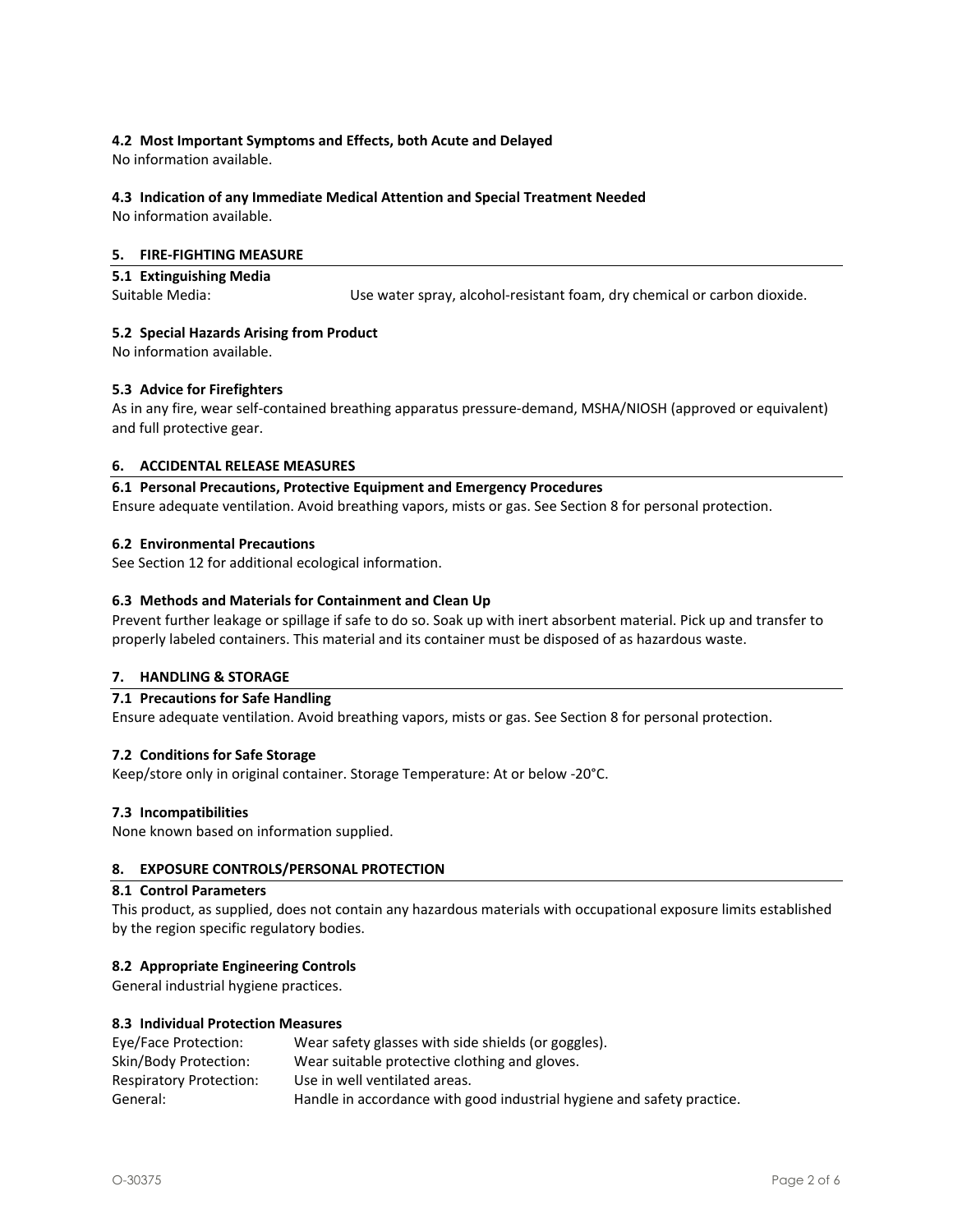| 9.1 Information on Basic Physical and Chemical Properties |                                                       |  |
|-----------------------------------------------------------|-------------------------------------------------------|--|
| Physical state:                                           | liquid                                                |  |
| Appearance:                                               | Colorless                                             |  |
| Odor:                                                     | Mild                                                  |  |
| pH:                                                       | Refer to trilinkbiotech.com for specific information. |  |
| Melting Point/Freezing Point:                             | No information available                              |  |
| Boiling Point/Boiling Range:                              | No information available                              |  |
| Flash Point:                                              | No information available                              |  |
| <b>Evaporation Rate:</b>                                  | No information available                              |  |
| Flammability (solid, gas):                                | No information available                              |  |
| Upper/Lower Flammability Limits:                          | No information available                              |  |
| Vapor Pressure:                                           | No information available                              |  |
| Vapor Density:                                            | No information available                              |  |
| <b>Relative Density:</b>                                  | No information available                              |  |
| Specific Density:                                         | No information available                              |  |
| Water Solubility:                                         | No information available                              |  |
| <b>Partition Coefficient:</b>                             | No information available                              |  |
| Autoignition Temperature:                                 | No information available                              |  |
| Decomposition Temperature:                                | No information available                              |  |
| Viscosity:                                                | No information available                              |  |
| <b>Oxidizing Properties:</b>                              | No information available                              |  |

#### **10. STABILITY AND REACTIVITY**

**10.1 Reactivity** No information available.

#### **10.2 Chemical stability**

Stable under normal conditions.

#### **10.3 Possibility of hazardous reactions**

Can react briskly with oxidizers, danger of explosion.

#### **10.4 Conditions to avoid**

Incompatible materials. Ignition sources. Heat.

#### **10.5 Incompatible materials**

Strong oxidizing agents.

#### **10.6 Hazardous decomposition products**

Thermal decomposition can lead to release of irritating and toxic gases and vapors. Carbon monoxide. Carbon dioxide (CO2).

#### **11. TOXICOLOGICAL INFORMATION 11.1 Information on likely routes of exposure** Inhalation **Avoid breathing vapors or mists. May cause irritation of respiratory tract.** Eye contact **Redness.** May cause slight irritation

| Lyc contact  | <b>Redited: May cause sught in Ration.</b>                                |
|--------------|---------------------------------------------------------------------------|
| Skin contact | Prolonged contact may cause redness and irritation. Repeated exposure may |
|              | cause skin dryness or cracking.                                           |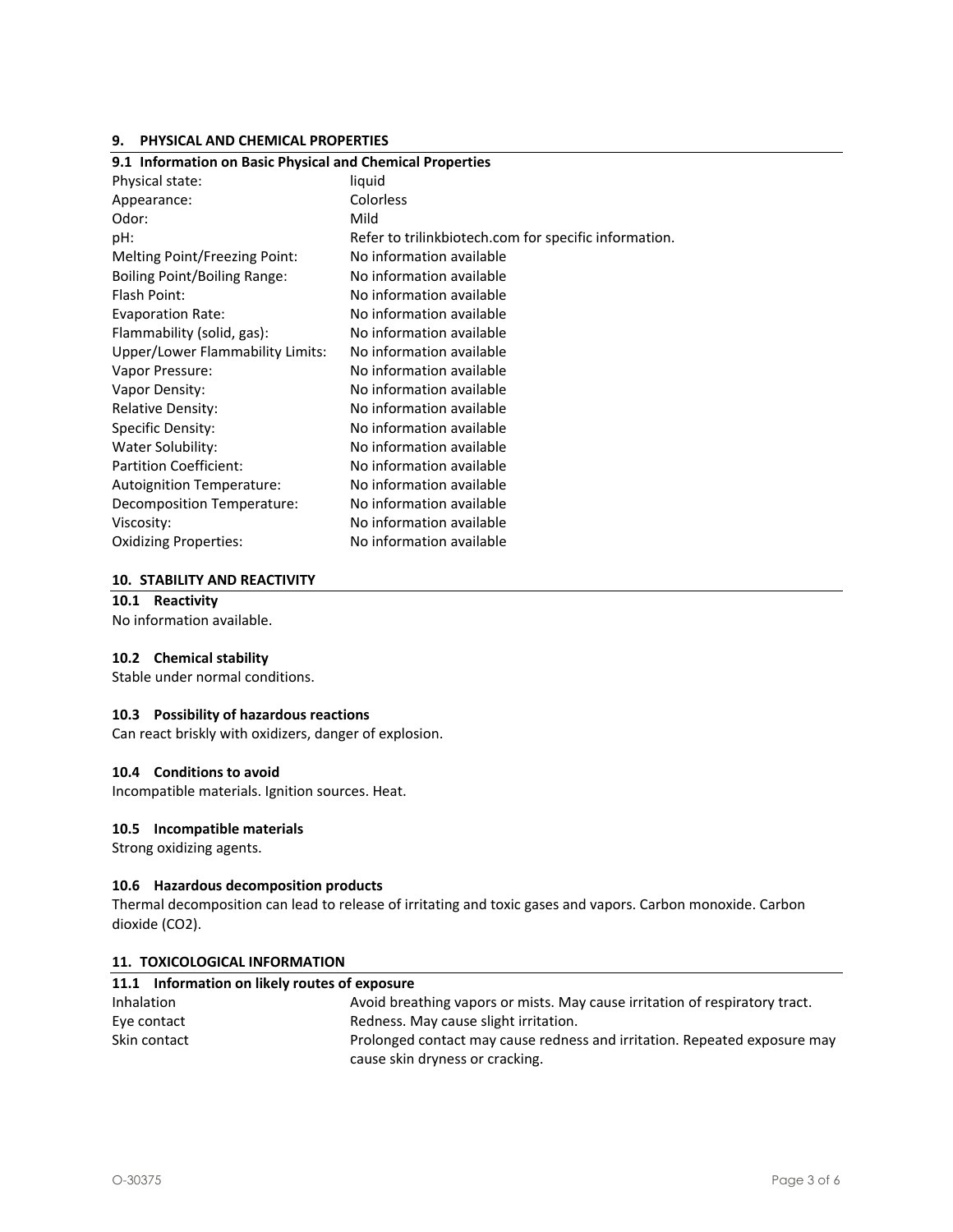#### **11.2 Information on toxicological effects**

| Symptoms | No information available. |
|----------|---------------------------|
|          |                           |

#### **11.3 Delayed and immediate effects as well as chronic effects from short and long‐term exposure**

| Mild                                    |
|-----------------------------------------|
| Mild                                    |
|                                         |
| No information available                |
| No information available                |
| No information available                |
| No information available                |
| No information available                |
| No information available                |
| No information available                |
| No information available                |
| Kidneys, eyes, skin, respiratory system |
| No information available                |
| No information available                |
| No information available                |
| No information available                |
| No information available                |
|                                         |

#### **12. ECOLOGICAL INFORMATION**

#### **12.1 Marine pollutant**

No information available

#### **12.2 Ecotoxicity**

No information available

#### **12.3 Persistence and degradability**

No information available

#### **12.4 Bioaccumulation**

No information available

#### **12.5 Mobility**

No information available

# **12.6 Other adverse effects** Ozone Depletion Potential: No information available

No information available

#### **13. DISPOSAL CONSIDERATIONS**

#### **13.1 Waste treatment methods**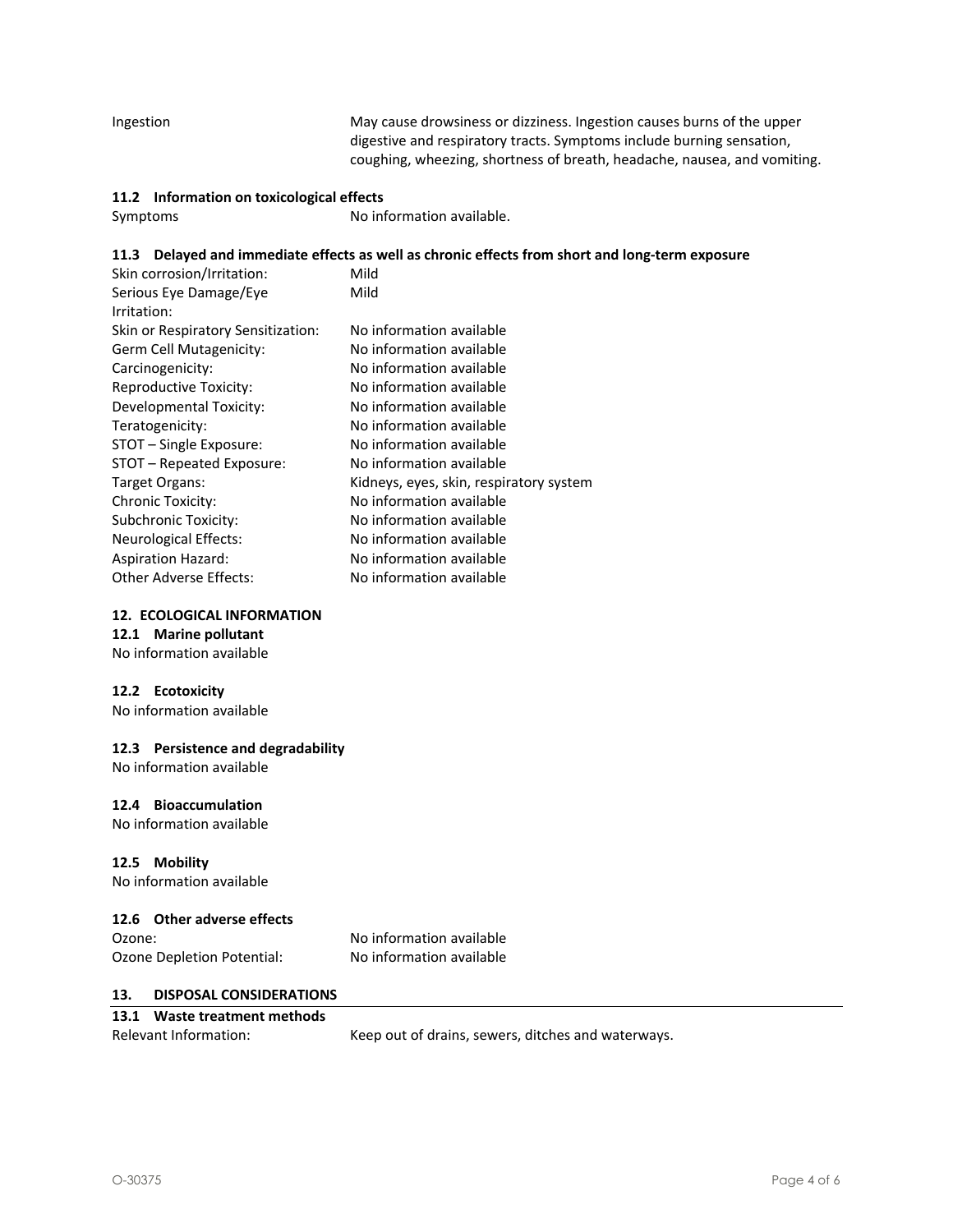|                | Disposal Method:                  | Use a licensed professional waste disposal service to dispose of this product.<br>Product may be dissolved in a combustible solvent or absorbed onto a<br>combustible material and burned by a chemical incinerator.                                                                                                                                                                                                   |
|----------------|-----------------------------------|------------------------------------------------------------------------------------------------------------------------------------------------------------------------------------------------------------------------------------------------------------------------------------------------------------------------------------------------------------------------------------------------------------------------|
|                | <b>Contaminated Packaging:</b>    | Dispose of as unused product.                                                                                                                                                                                                                                                                                                                                                                                          |
| 14.            | <b>TRANSPORT INFORMATION</b>      |                                                                                                                                                                                                                                                                                                                                                                                                                        |
| Dot:           |                                   | Not dangerous goods.                                                                                                                                                                                                                                                                                                                                                                                                   |
| 15.            | <b>REGULATORY INFORMATION</b>     |                                                                                                                                                                                                                                                                                                                                                                                                                        |
|                | 15.1 US Federal Regulations       |                                                                                                                                                                                                                                                                                                                                                                                                                        |
|                | Clean Water Act (CWA):            | This product does not contain any substances regulated as pollutants<br>pursuant to the Clean Water Act (40 CFR 122.21 and 40 CFR 122.42).                                                                                                                                                                                                                                                                             |
| <b>CERCLA:</b> |                                   | This material, as supplied, does not contain any substances regulated as<br>hazardous substances under the Comprehensive Environmental Response<br>Compensation and Liability Act (CERCLA) (40 CFR 302) or the Superfund<br>Amendments and Reauthorization Act (SARA) (40 CFR 355). There may be<br>specific reporting requirements at the local, regional, or state level pertaining<br>to releases of this material. |
|                | TSCA: Not Hazardous.              |                                                                                                                                                                                                                                                                                                                                                                                                                        |
|                | 15.2 US State Regulations         |                                                                                                                                                                                                                                                                                                                                                                                                                        |
|                | <b>California Proposition 65:</b> | This product does not contain any Proposition 65 chemicals.                                                                                                                                                                                                                                                                                                                                                            |
| 16.            | <b>OTHER INFORMATION</b>          |                                                                                                                                                                                                                                                                                                                                                                                                                        |
|                | 16.1 HMIS Rating                  |                                                                                                                                                                                                                                                                                                                                                                                                                        |
|                | Health Hazard:                    | 0                                                                                                                                                                                                                                                                                                                                                                                                                      |
|                | Flammability:                     | 0                                                                                                                                                                                                                                                                                                                                                                                                                      |
|                | Physical Hazard:                  | 0                                                                                                                                                                                                                                                                                                                                                                                                                      |
|                | <b>Chronic Health Hazard:</b>     | 0                                                                                                                                                                                                                                                                                                                                                                                                                      |
|                | 16.2 NFPA Rating                  |                                                                                                                                                                                                                                                                                                                                                                                                                        |
|                | Health Hazard:                    | 0                                                                                                                                                                                                                                                                                                                                                                                                                      |
|                | Fire Hazard:                      | 0                                                                                                                                                                                                                                                                                                                                                                                                                      |
|                | Reactivity Hazard:                | 0                                                                                                                                                                                                                                                                                                                                                                                                                      |
|                | 16.3 Preparation Information      |                                                                                                                                                                                                                                                                                                                                                                                                                        |
| Prepared By:   |                                   | TriLink BioTechnologies                                                                                                                                                                                                                                                                                                                                                                                                |
|                |                                   | 858-546-0004                                                                                                                                                                                                                                                                                                                                                                                                           |
| Issue Date:    |                                   | 2020-03-06                                                                                                                                                                                                                                                                                                                                                                                                             |
| Version:       | 4                                 |                                                                                                                                                                                                                                                                                                                                                                                                                        |
|                | 16.4 Further Information          |                                                                                                                                                                                                                                                                                                                                                                                                                        |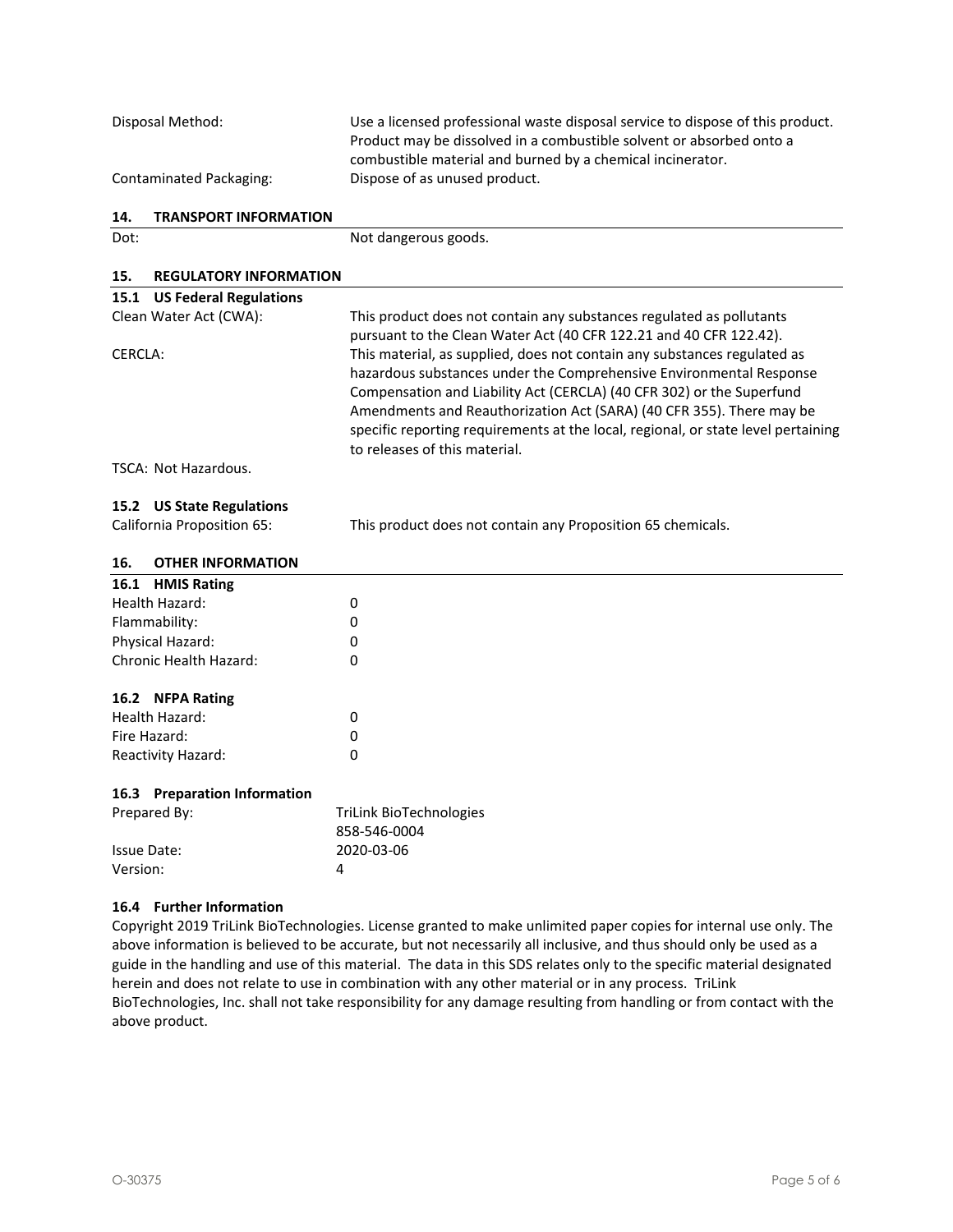

# **1. IDENTIFICATION**

# **SAFETY DATA SHEET**

Version 4 2020‐03‐06

| 1.1 Product Identifiers                              |                                                                      |
|------------------------------------------------------|----------------------------------------------------------------------|
| Product Name(s):                                     | Barcode Convert Primer 16                                            |
|                                                      | Barcode Convert Primer 16                                            |
| <b>Product Number:</b>                               | 0-30376                                                              |
| <b>CAS Number:</b>                                   | Not Applicable.                                                      |
| 1.2 Uses                                             |                                                                      |
| Recommended use:                                     | Laboratory chemicals, for research and development use only. Not for |
|                                                      | human or veterinary use.                                             |
| Uses advised against:                                | No Information Available                                             |
| 1.3 Details of the Supplier of the Safety Data Sheet |                                                                      |
| Supplier address:                                    | TriLink BioTechnologies                                              |
|                                                      | 9955 Mesa Rim Road                                                   |
|                                                      | San Diego, CA 92121                                                  |
|                                                      | <b>USA</b>                                                           |
| Company phone:                                       | 858-546-0004                                                         |
|                                                      | 800-863-6801 (toll free)                                             |
| Fax:                                                 | 858-546-0020                                                         |
| Email address:                                       | info@trilinkbiotech.com                                              |
|                                                      |                                                                      |

#### **1.4 Emergency Telephone Number**

Emergency Phone: 858‐546‐0004

 800‐863‐6801 (toll free) 7 am – 5 pm PST, Monday‐Friday

#### **2. HAZARD IDENTIFICATION**

#### **2.1 Classification**

Not a dangerous substance or mixture

#### **2.2 Label Elements**

Not a hazardous substance or mixture.

### **2.3 Hazards not Otherwise Classified (HNOC) or not covered by GHS**

None

#### **3. COMPOSITION**

#### **3.1 Substances**

No ingredients are hazardous according to OSHA criteria. No components need to be disclosed according to the applicable regulations.

| <b>4.1 First Aid Measures</b> |                                                                                                                                        |
|-------------------------------|----------------------------------------------------------------------------------------------------------------------------------------|
| Eye contact:                  | Immediately flush eyes with copious amounts of water for at least 15<br>minutes, lifting lower and upper evelids. Consult a physician. |
| Skin contact:                 | Immediately wash skin with soap and water.                                                                                             |
| Inhalation:                   | Remove to fresh air.                                                                                                                   |
| Ingestion:                    | If swallowed, wash out mouth with water provided person is conscious.                                                                  |
|                               | Consult a physician.                                                                                                                   |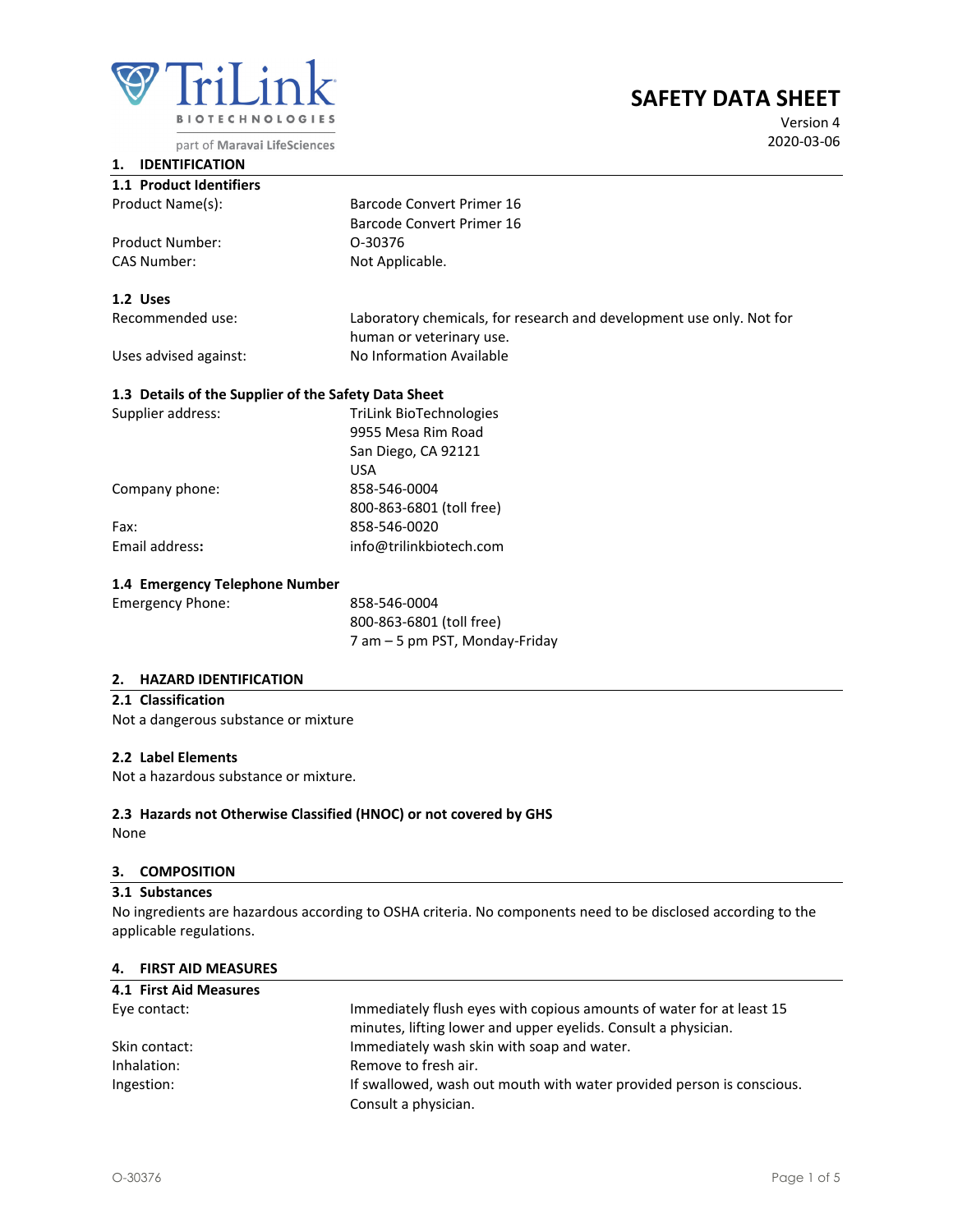No information available.

## **4.3 Indication of any Immediate Medical Attention and Special Treatment Needed**

No information available.

#### **5. FIRE‐FIGHTING MEASURE**

#### **5.1 Extinguishing Media**

Suitable Media: Use water spray, alcohol-resistant foam, dry chemical or carbon dioxide.

#### **5.2 Special Hazards Arising from Product**

No information available.

#### **5.3 Advice for Firefighters**

As in any fire, wear self‐contained breathing apparatus pressure‐demand, MSHA/NIOSH (approved or equivalent) and full protective gear.

#### **6. ACCIDENTAL RELEASE MEASURES**

#### **6.1 Personal Precautions, Protective Equipment and Emergency Procedures**

Ensure adequate ventilation. Avoid breathing vapors, mists or gas. See Section 8 for personal protection.

#### **6.2 Environmental Precautions**

See Section 12 for additional ecological information.

#### **6.3 Methods and Materials for Containment and Clean Up**

Prevent further leakage or spillage if safe to do so. Soak up with inert absorbent material. Pick up and transfer to properly labeled containers. This material and its container must be disposed of as hazardous waste.

#### **7. HANDLING & STORAGE**

#### **7.1 Precautions for Safe Handling**

Ensure adequate ventilation. Avoid breathing vapors, mists or gas. See Section 8 for personal protection.

#### **7.2 Conditions for Safe Storage**

Keep/store only in original container. Storage Temperature: At or below ‐20°C.

#### **7.3 Incompatibilities**

None known based on information supplied.

#### **8. EXPOSURE CONTROLS/PERSONAL PROTECTION**

#### **8.1 Control Parameters**

This product, as supplied, does not contain any hazardous materials with occupational exposure limits established by the region specific regulatory bodies.

#### **8.2 Appropriate Engineering Controls**

General industrial hygiene practices.

| Eye/Face Protection:           | Wear safety glasses with side shields (or goggles).                    |
|--------------------------------|------------------------------------------------------------------------|
| Skin/Body Protection:          | Wear suitable protective clothing and gloves.                          |
| <b>Respiratory Protection:</b> | Use in well ventilated areas.                                          |
| General:                       | Handle in accordance with good industrial hygiene and safety practice. |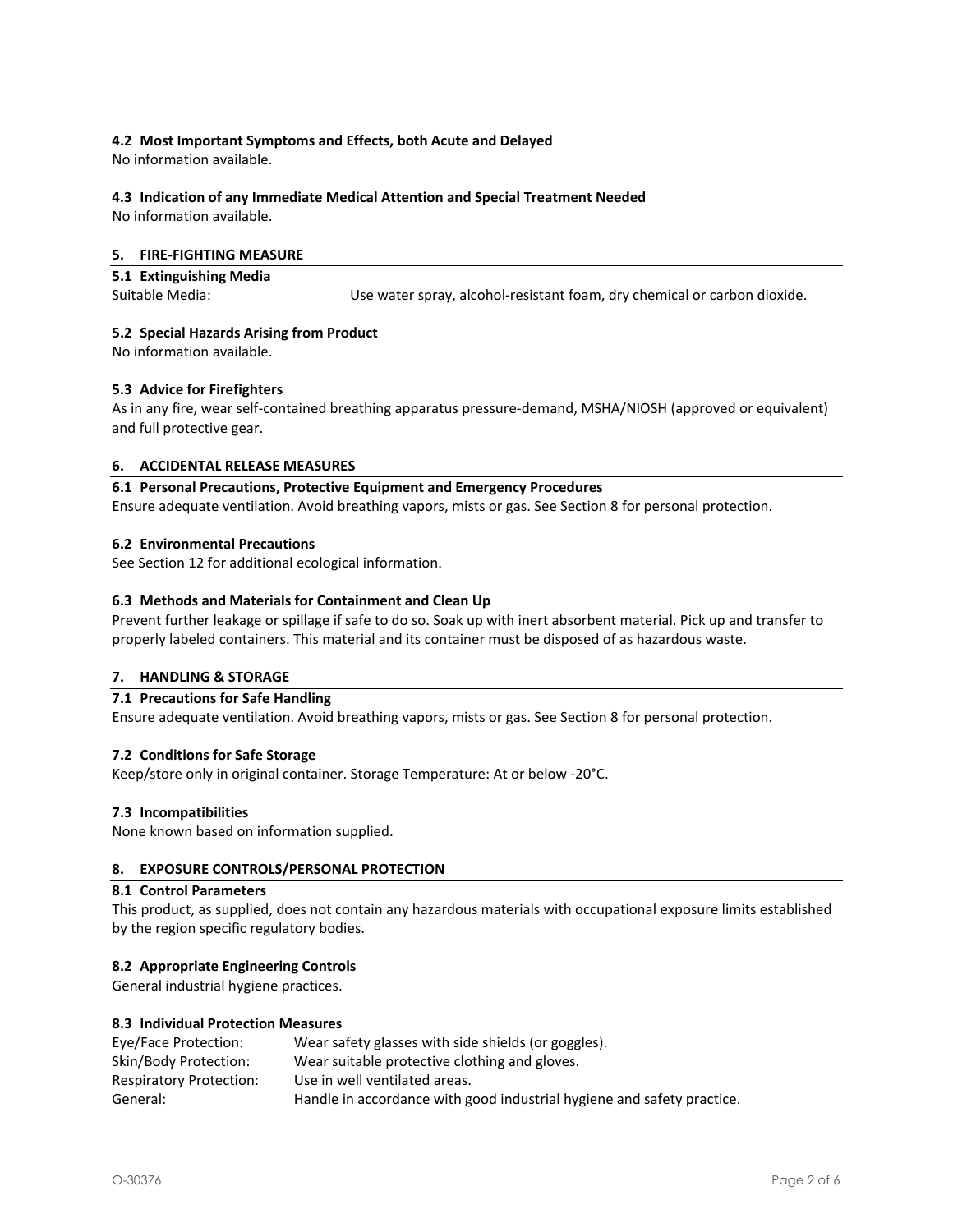| 9.1 Information on Basic Physical and Chemical Properties |                                                       |  |
|-----------------------------------------------------------|-------------------------------------------------------|--|
| Physical state:                                           | liquid                                                |  |
| Appearance:                                               | Colorless                                             |  |
| Odor:                                                     | Mild                                                  |  |
| pH:                                                       | Refer to trilinkbiotech.com for specific information. |  |
| Melting Point/Freezing Point:                             | No information available                              |  |
| Boiling Point/Boiling Range:                              | No information available                              |  |
| Flash Point:                                              | No information available                              |  |
| <b>Evaporation Rate:</b>                                  | No information available                              |  |
| Flammability (solid, gas):                                | No information available                              |  |
| Upper/Lower Flammability Limits:                          | No information available                              |  |
| Vapor Pressure:                                           | No information available                              |  |
| Vapor Density:                                            | No information available                              |  |
| <b>Relative Density:</b>                                  | No information available                              |  |
| Specific Density:                                         | No information available                              |  |
| Water Solubility:                                         | No information available                              |  |
| <b>Partition Coefficient:</b>                             | No information available                              |  |
| Autoignition Temperature:                                 | No information available                              |  |
| Decomposition Temperature:                                | No information available                              |  |
| Viscosity:                                                | No information available                              |  |
| <b>Oxidizing Properties:</b>                              | No information available                              |  |

#### **10. STABILITY AND REACTIVITY**

**10.1 Reactivity** No information available.

#### **10.2 Chemical stability**

Stable under normal conditions.

#### **10.3 Possibility of hazardous reactions**

Can react briskly with oxidizers, danger of explosion.

#### **10.4 Conditions to avoid**

Incompatible materials. Ignition sources. Heat.

#### **10.5 Incompatible materials**

Strong oxidizing agents.

#### **10.6 Hazardous decomposition products**

Thermal decomposition can lead to release of irritating and toxic gases and vapors. Carbon monoxide. Carbon dioxide (CO2).

### **11. TOXICOLOGICAL INFORMATION 11.1 Information on likely routes of exposure** Inhalation **Avoid breathing vapors or mists. May cause irritation of respiratory tract.** Eye contact **Redness.** May cause slight irritation.

| Skin contact | Prolonged contact may cause redness and irritation. Repeated exposure may |
|--------------|---------------------------------------------------------------------------|
|              | cause skin dryness or cracking.                                           |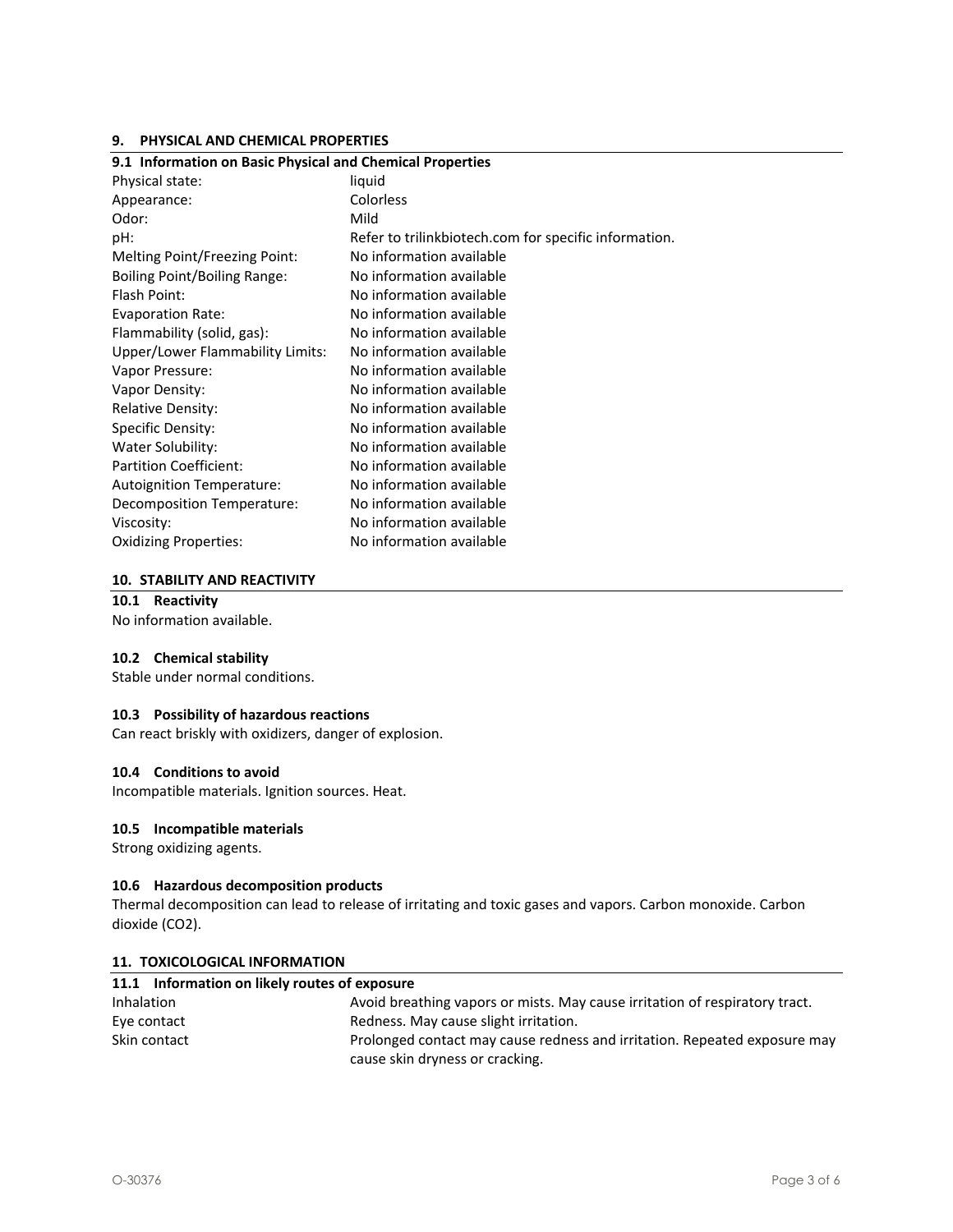#### **11.2 Information on toxicological effects**

| Symptoms | No information available. |
|----------|---------------------------|
|          |                           |

#### **11.3 Delayed and immediate effects as well as chronic effects from short and long‐term exposure**

| Mild                                    |
|-----------------------------------------|
| Mild                                    |
|                                         |
| No information available                |
| No information available                |
| No information available                |
| No information available                |
| No information available                |
| No information available                |
| No information available                |
| No information available                |
| Kidneys, eyes, skin, respiratory system |
| No information available                |
| No information available                |
| No information available                |
| No information available                |
| No information available                |
|                                         |

#### **12. ECOLOGICAL INFORMATION**

#### **12.1 Marine pollutant**

No information available

#### **12.2 Ecotoxicity**

No information available

#### **12.3 Persistence and degradability**

No information available

#### **12.4 Bioaccumulation**

No information available

#### **12.5 Mobility**

No information available

# **12.6 Other adverse effects** Ozone Depletion Potential: No information available

No information available

#### **13. DISPOSAL CONSIDERATIONS**

#### **13.1 Waste treatment methods**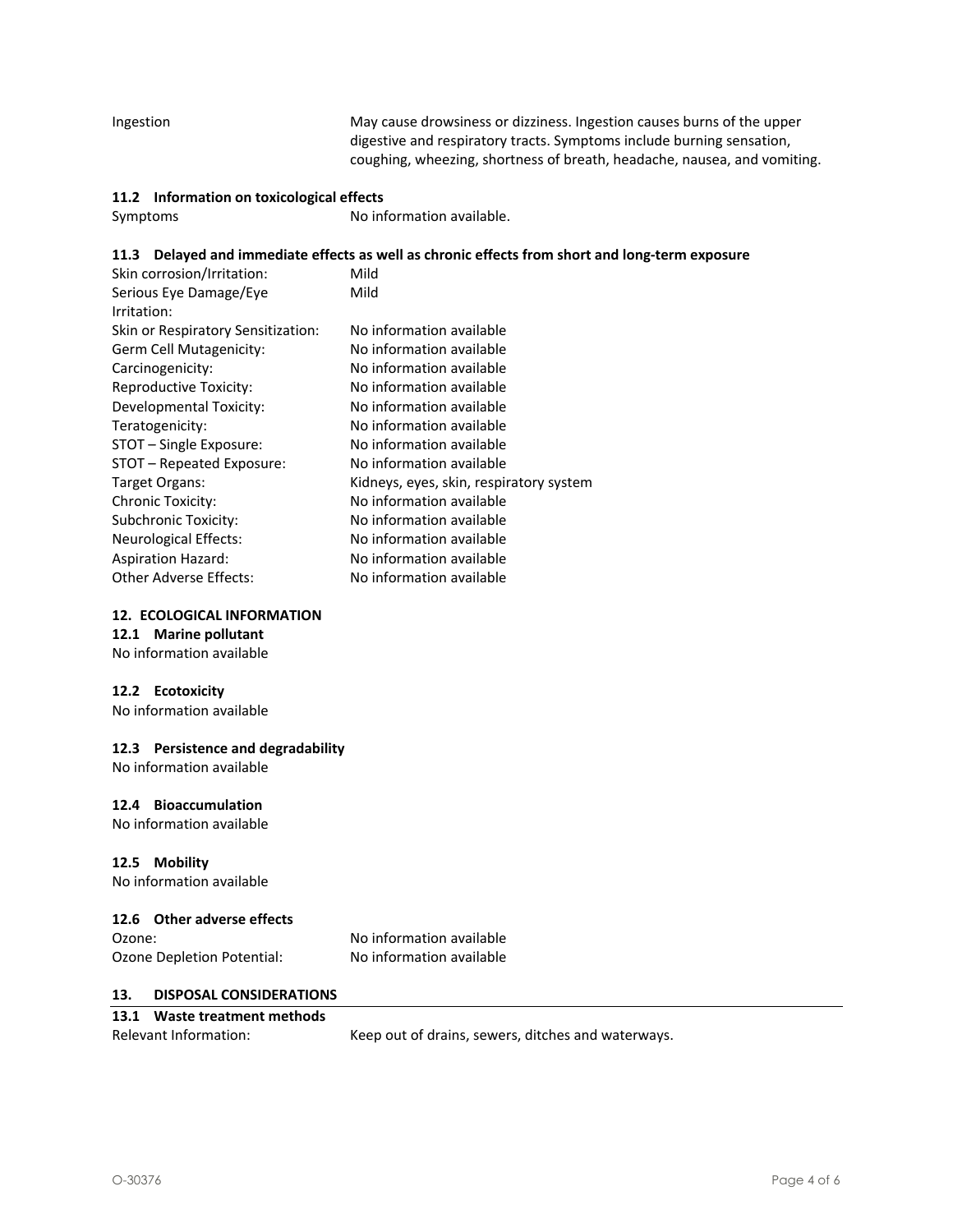|                | Disposal Method:               | Use a licensed professional waste disposal service to dispose of this product.<br>Product may be dissolved in a combustible solvent or absorbed onto a<br>combustible material and burned by a chemical incinerator.                                                                                                                                                                                                   |
|----------------|--------------------------------|------------------------------------------------------------------------------------------------------------------------------------------------------------------------------------------------------------------------------------------------------------------------------------------------------------------------------------------------------------------------------------------------------------------------|
|                | <b>Contaminated Packaging:</b> | Dispose of as unused product.                                                                                                                                                                                                                                                                                                                                                                                          |
| 14.            | <b>TRANSPORT INFORMATION</b>   |                                                                                                                                                                                                                                                                                                                                                                                                                        |
| Dot:           |                                | Not dangerous goods.                                                                                                                                                                                                                                                                                                                                                                                                   |
| 15.            | <b>REGULATORY INFORMATION</b>  |                                                                                                                                                                                                                                                                                                                                                                                                                        |
|                | 15.1 US Federal Regulations    |                                                                                                                                                                                                                                                                                                                                                                                                                        |
|                | Clean Water Act (CWA):         | This product does not contain any substances regulated as pollutants<br>pursuant to the Clean Water Act (40 CFR 122.21 and 40 CFR 122.42).                                                                                                                                                                                                                                                                             |
| <b>CERCLA:</b> |                                | This material, as supplied, does not contain any substances regulated as<br>hazardous substances under the Comprehensive Environmental Response<br>Compensation and Liability Act (CERCLA) (40 CFR 302) or the Superfund<br>Amendments and Reauthorization Act (SARA) (40 CFR 355). There may be<br>specific reporting requirements at the local, regional, or state level pertaining<br>to releases of this material. |
|                | <b>TSCA: Not Hazardous.</b>    |                                                                                                                                                                                                                                                                                                                                                                                                                        |
|                | 15.2 US State Regulations      |                                                                                                                                                                                                                                                                                                                                                                                                                        |
|                | California Proposition 65:     | This product does not contain any Proposition 65 chemicals.                                                                                                                                                                                                                                                                                                                                                            |
| 16.            | <b>OTHER INFORMATION</b>       |                                                                                                                                                                                                                                                                                                                                                                                                                        |
|                | 16.1 HMIS Rating               |                                                                                                                                                                                                                                                                                                                                                                                                                        |
|                | Health Hazard:                 | 0                                                                                                                                                                                                                                                                                                                                                                                                                      |
|                | Flammability:                  | 0                                                                                                                                                                                                                                                                                                                                                                                                                      |
|                | Physical Hazard:               | 0                                                                                                                                                                                                                                                                                                                                                                                                                      |
|                | <b>Chronic Health Hazard:</b>  | 0                                                                                                                                                                                                                                                                                                                                                                                                                      |
|                | 16.2 NFPA Rating               |                                                                                                                                                                                                                                                                                                                                                                                                                        |
|                | Health Hazard:                 | 0                                                                                                                                                                                                                                                                                                                                                                                                                      |
|                | Fire Hazard:                   | 0                                                                                                                                                                                                                                                                                                                                                                                                                      |
|                | Reactivity Hazard:             | 0                                                                                                                                                                                                                                                                                                                                                                                                                      |
|                | 16.3 Preparation Information   |                                                                                                                                                                                                                                                                                                                                                                                                                        |
|                | Prepared By:                   | TriLink BioTechnologies                                                                                                                                                                                                                                                                                                                                                                                                |
|                |                                | 858-546-0004                                                                                                                                                                                                                                                                                                                                                                                                           |
| Issue Date:    |                                | 2020-03-06                                                                                                                                                                                                                                                                                                                                                                                                             |
| Version:       | 4                              |                                                                                                                                                                                                                                                                                                                                                                                                                        |
|                |                                |                                                                                                                                                                                                                                                                                                                                                                                                                        |

#### **16.4 Further Information**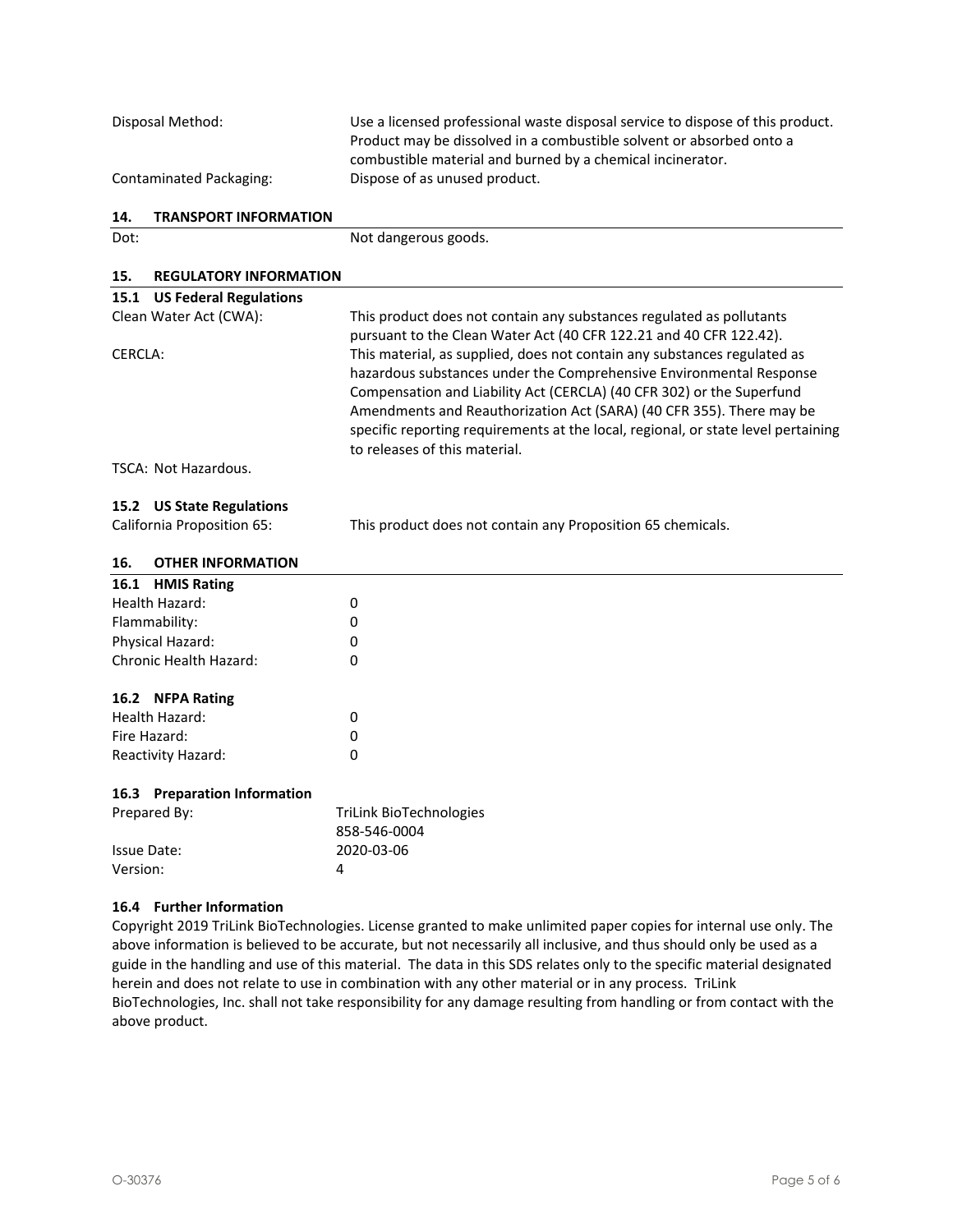

# **SAFETY DATA SHEET**

Version 4 2020‐03‐06

#### **1. IDENTIFICATION**

| 1.1 Product Identifiers                              |                                                                      |
|------------------------------------------------------|----------------------------------------------------------------------|
| Product Name(s):                                     | <b>Barcode Convert Primer 17</b>                                     |
|                                                      | Barcode Convert Primer 17                                            |
| <b>Product Number:</b>                               | 0-30377                                                              |
| CAS Number:                                          | Not Applicable.                                                      |
| 1.2 Uses                                             |                                                                      |
| Recommended use:                                     | Laboratory chemicals, for research and development use only. Not for |
|                                                      | human or veterinary use.                                             |
| Uses advised against:                                | No Information Available                                             |
| 1.3 Details of the Supplier of the Safety Data Sheet |                                                                      |
| Supplier address:                                    | TriLink BioTechnologies                                              |
|                                                      | 9955 Mesa Rim Road                                                   |
|                                                      | San Diego, CA 92121                                                  |
|                                                      | USA.                                                                 |
| Company phone:                                       | 858-546-0004                                                         |
|                                                      | 800-863-6801 (toll free)                                             |
| Fax:                                                 | 858-546-0020                                                         |
| Email address:                                       | info@trilinkbiotech.com                                              |
|                                                      |                                                                      |

#### **1.4 Emergency Telephone Number**

Emergency Phone: 858‐546‐0004

 800‐863‐6801 (toll free) 7 am – 5 pm PST, Monday‐Friday

#### **2. HAZARD IDENTIFICATION**

#### **2.1 Classification**

Not a dangerous substance or mixture

#### **2.2 Label Elements**

Not a hazardous substance or mixture.

## **2.3 Hazards not Otherwise Classified (HNOC) or not covered by GHS**

None

#### **3. COMPOSITION**

#### **3.1 Substances**

No ingredients are hazardous according to OSHA criteria. No components need to be disclosed according to the applicable regulations.

| <b>4.1 First Aid Measures</b> |                                                                                                                                        |
|-------------------------------|----------------------------------------------------------------------------------------------------------------------------------------|
| Eye contact:                  | Immediately flush eyes with copious amounts of water for at least 15<br>minutes, lifting lower and upper evelids. Consult a physician. |
| Skin contact:                 | Immediately wash skin with soap and water.                                                                                             |
| Inhalation:                   | Remove to fresh air.                                                                                                                   |
| Ingestion:                    | If swallowed, wash out mouth with water provided person is conscious.                                                                  |
|                               | Consult a physician.                                                                                                                   |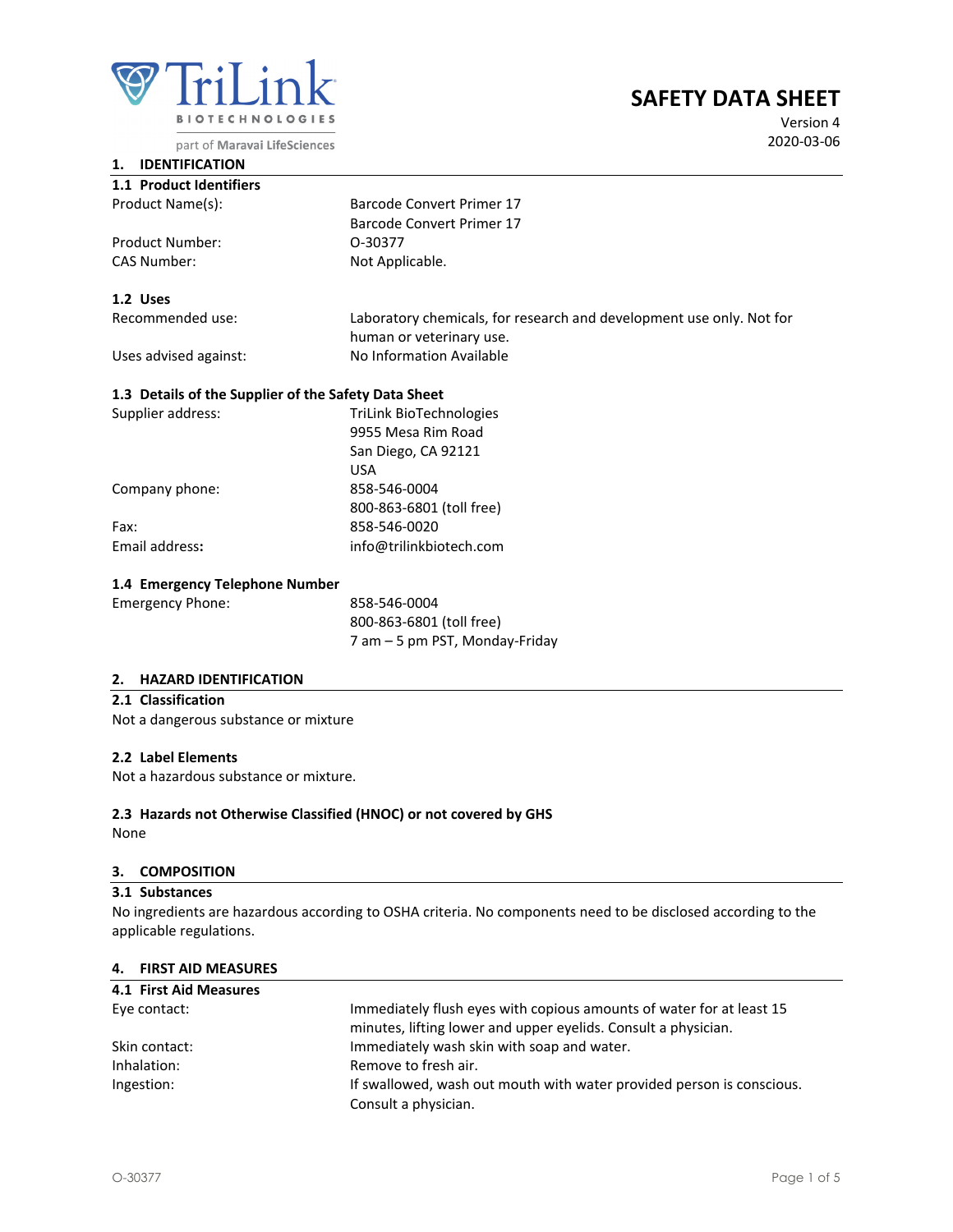No information available.

## **4.3 Indication of any Immediate Medical Attention and Special Treatment Needed**

No information available.

#### **5. FIRE‐FIGHTING MEASURE**

#### **5.1 Extinguishing Media**

Suitable Media: Use water spray, alcohol-resistant foam, dry chemical or carbon dioxide.

#### **5.2 Special Hazards Arising from Product**

No information available.

#### **5.3 Advice for Firefighters**

As in any fire, wear self‐contained breathing apparatus pressure‐demand, MSHA/NIOSH (approved or equivalent) and full protective gear.

#### **6. ACCIDENTAL RELEASE MEASURES**

#### **6.1 Personal Precautions, Protective Equipment and Emergency Procedures**

Ensure adequate ventilation. Avoid breathing vapors, mists or gas. See Section 8 for personal protection.

#### **6.2 Environmental Precautions**

See Section 12 for additional ecological information.

#### **6.3 Methods and Materials for Containment and Clean Up**

Prevent further leakage or spillage if safe to do so. Soak up with inert absorbent material. Pick up and transfer to properly labeled containers. This material and its container must be disposed of as hazardous waste.

#### **7. HANDLING & STORAGE**

#### **7.1 Precautions for Safe Handling**

Ensure adequate ventilation. Avoid breathing vapors, mists or gas. See Section 8 for personal protection.

#### **7.2 Conditions for Safe Storage**

Keep/store only in original container. Storage Temperature: At or below ‐20°C.

#### **7.3 Incompatibilities**

None known based on information supplied.

#### **8. EXPOSURE CONTROLS/PERSONAL PROTECTION**

#### **8.1 Control Parameters**

This product, as supplied, does not contain any hazardous materials with occupational exposure limits established by the region specific regulatory bodies.

#### **8.2 Appropriate Engineering Controls**

General industrial hygiene practices.

| Eye/Face Protection:           | Wear safety glasses with side shields (or goggles).                    |
|--------------------------------|------------------------------------------------------------------------|
| Skin/Body Protection:          | Wear suitable protective clothing and gloves.                          |
| <b>Respiratory Protection:</b> | Use in well ventilated areas.                                          |
| General:                       | Handle in accordance with good industrial hygiene and safety practice. |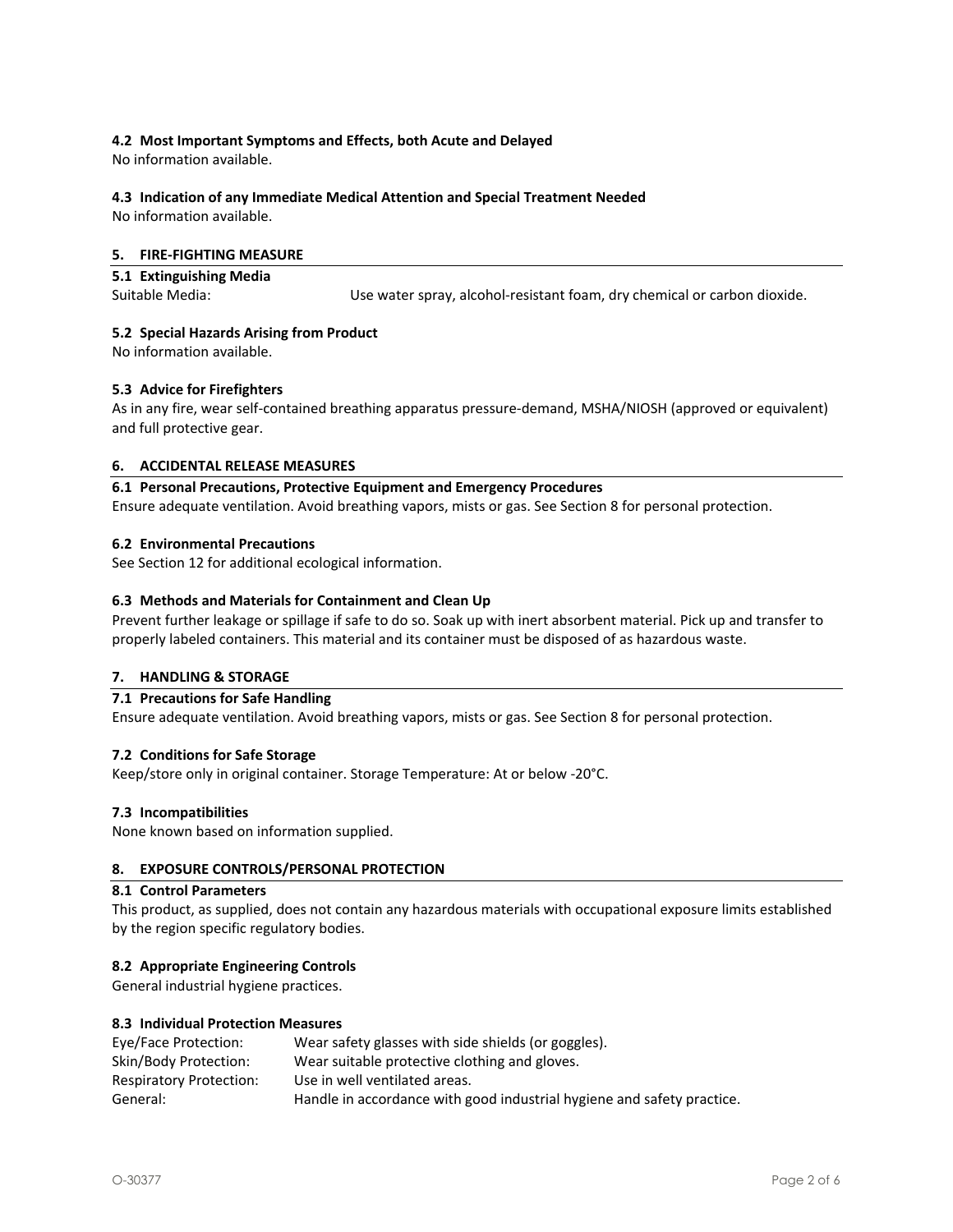| 9.1 Information on Basic Physical and Chemical Properties |                                                       |  |
|-----------------------------------------------------------|-------------------------------------------------------|--|
| Physical state:                                           | liquid                                                |  |
| Appearance:                                               | Colorless                                             |  |
| Odor:                                                     | Mild                                                  |  |
| pH:                                                       | Refer to trilinkbiotech.com for specific information. |  |
| Melting Point/Freezing Point:                             | No information available                              |  |
| Boiling Point/Boiling Range:                              | No information available                              |  |
| Flash Point:                                              | No information available                              |  |
| <b>Evaporation Rate:</b>                                  | No information available                              |  |
| Flammability (solid, gas):                                | No information available                              |  |
| Upper/Lower Flammability Limits:                          | No information available                              |  |
| Vapor Pressure:                                           | No information available                              |  |
| Vapor Density:                                            | No information available                              |  |
| <b>Relative Density:</b>                                  | No information available                              |  |
| Specific Density:                                         | No information available                              |  |
| Water Solubility:                                         | No information available                              |  |
| <b>Partition Coefficient:</b>                             | No information available                              |  |
| Autoignition Temperature:                                 | No information available                              |  |
| Decomposition Temperature:                                | No information available                              |  |
| Viscosity:                                                | No information available                              |  |
| <b>Oxidizing Properties:</b>                              | No information available                              |  |

#### **10. STABILITY AND REACTIVITY**

**10.1 Reactivity** No information available.

#### **10.2 Chemical stability**

Stable under normal conditions.

#### **10.3 Possibility of hazardous reactions**

Can react briskly with oxidizers, danger of explosion.

#### **10.4 Conditions to avoid**

Incompatible materials. Ignition sources. Heat.

#### **10.5 Incompatible materials**

Strong oxidizing agents.

#### **10.6 Hazardous decomposition products**

Thermal decomposition can lead to release of irritating and toxic gases and vapors. Carbon monoxide. Carbon dioxide (CO2).

### **11. TOXICOLOGICAL INFORMATION 11.1 Information on likely routes of exposure** Inhalation **Avoid breathing vapors or mists. May cause irritation of respiratory tract.** Eye contact **Redness.** May cause slight irritation.

| -, - -- - - - - - - |                                                                           |
|---------------------|---------------------------------------------------------------------------|
| Skin contact        | Prolonged contact may cause redness and irritation. Repeated exposure may |
|                     | cause skin dryness or cracking.                                           |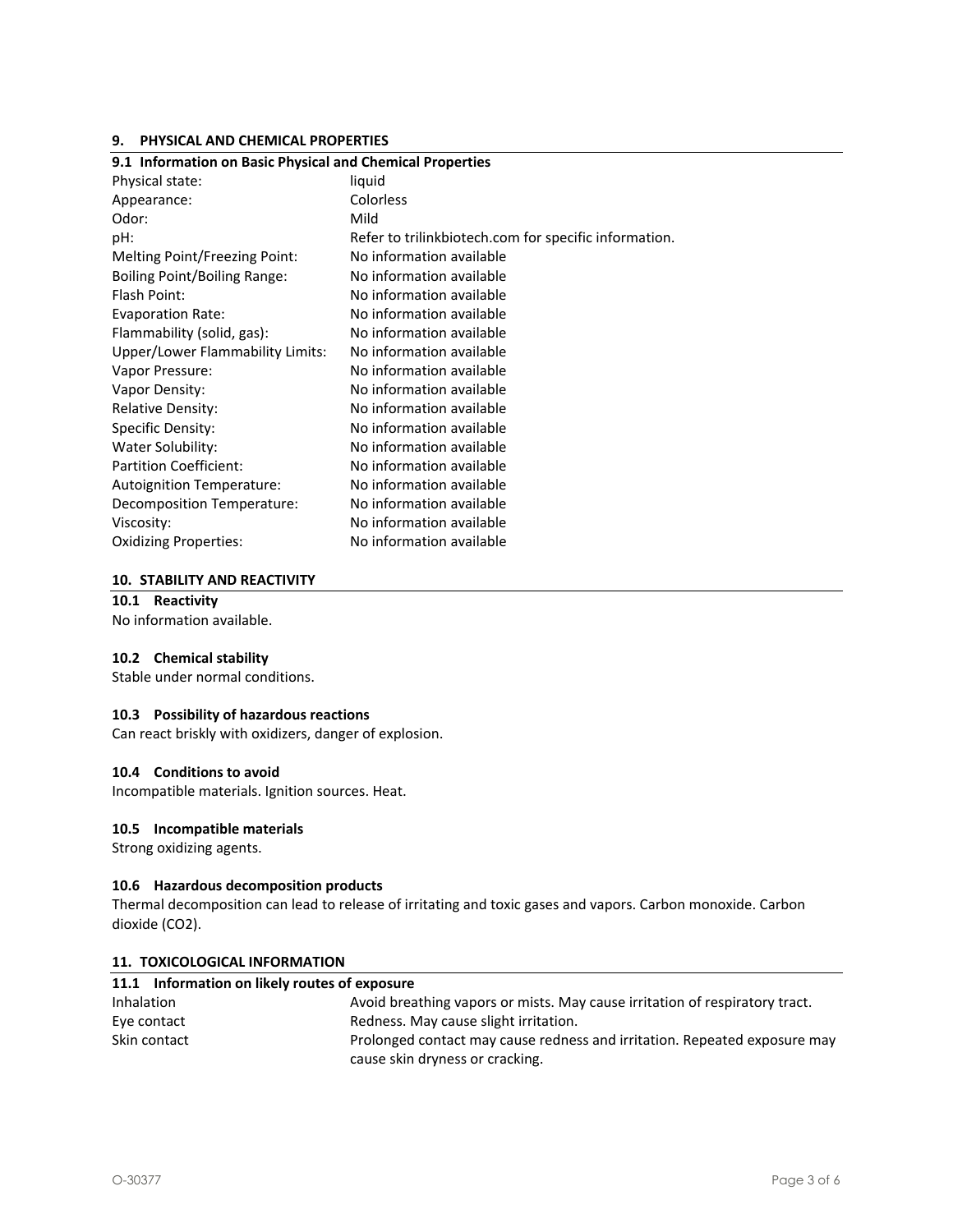#### **11.2 Information on toxicological effects**

| Symptoms | No information available. |
|----------|---------------------------|
|          |                           |

#### **11.3 Delayed and immediate effects as well as chronic effects from short and long‐term exposure**

| Skin corrosion/Irritation:         | Mild                                    |
|------------------------------------|-----------------------------------------|
| Serious Eye Damage/Eye             | Mild                                    |
| Irritation:                        |                                         |
| Skin or Respiratory Sensitization: | No information available                |
| Germ Cell Mutagenicity:            | No information available                |
| Carcinogenicity:                   | No information available                |
| <b>Reproductive Toxicity:</b>      | No information available                |
| Developmental Toxicity:            | No information available                |
| Teratogenicity:                    | No information available                |
| STOT - Single Exposure:            | No information available                |
| STOT – Repeated Exposure:          | No information available                |
| Target Organs:                     | Kidneys, eyes, skin, respiratory system |
| <b>Chronic Toxicity:</b>           | No information available                |
| <b>Subchronic Toxicity:</b>        | No information available                |
| <b>Neurological Effects:</b>       | No information available                |
| <b>Aspiration Hazard:</b>          | No information available                |
| <b>Other Adverse Effects:</b>      | No information available                |
|                                    |                                         |

#### **12. ECOLOGICAL INFORMATION**

### **12.1 Marine pollutant**

No information available

#### **12.2 Ecotoxicity**

No information available

#### **12.3 Persistence and degradability**

No information available

#### **12.4 Bioaccumulation**

No information available

#### **12.5 Mobility**

No information available

# **12.6 Other adverse effects** Ozone Depletion Potential: No information available

No information available

### **13. DISPOSAL CONSIDERATIONS**

### **13.1 Waste treatment methods**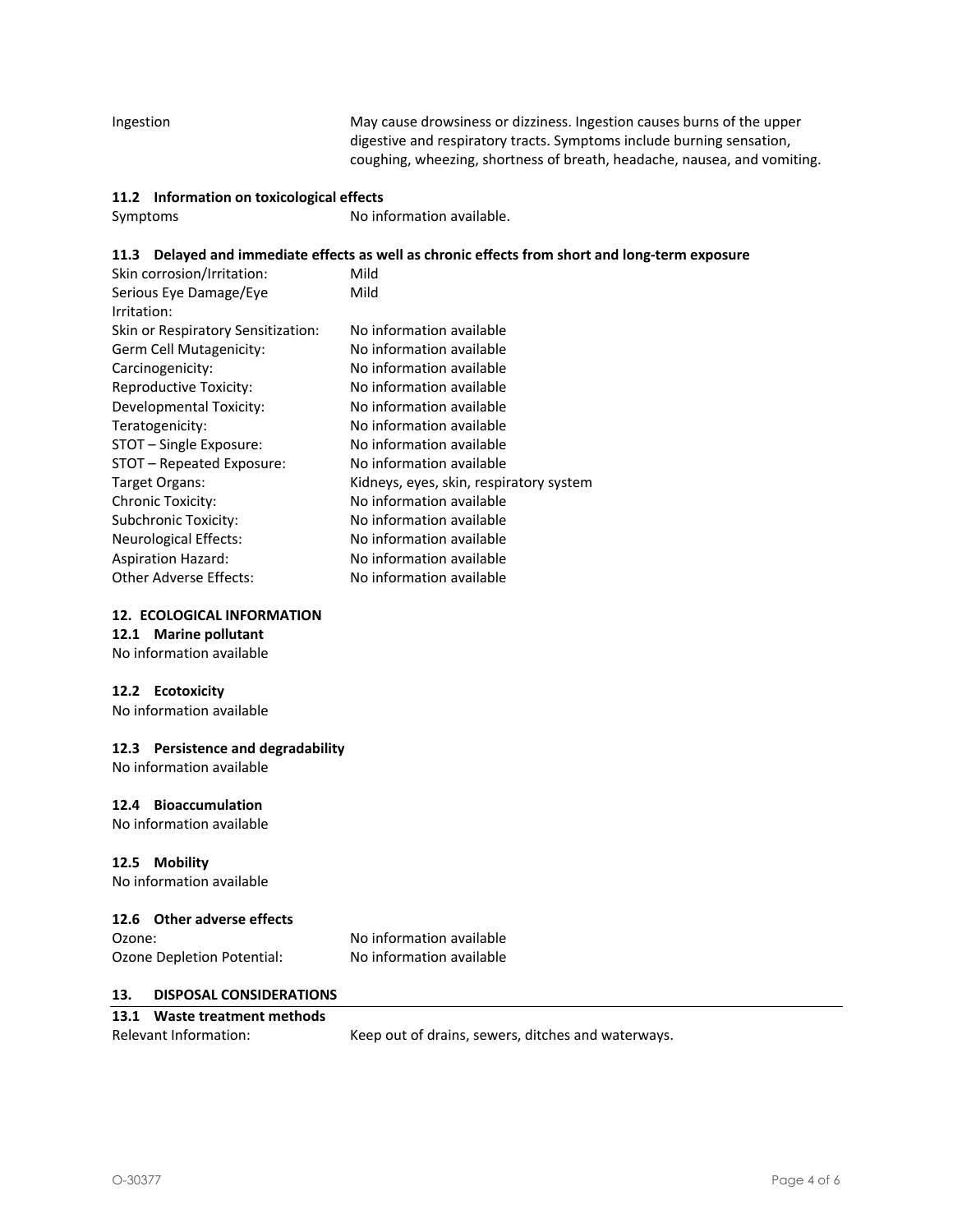|                | Disposal Method:               | Use a licensed professional waste disposal service to dispose of this product.<br>Product may be dissolved in a combustible solvent or absorbed onto a<br>combustible material and burned by a chemical incinerator.                                                                                                                                                                                                   |
|----------------|--------------------------------|------------------------------------------------------------------------------------------------------------------------------------------------------------------------------------------------------------------------------------------------------------------------------------------------------------------------------------------------------------------------------------------------------------------------|
|                | <b>Contaminated Packaging:</b> | Dispose of as unused product.                                                                                                                                                                                                                                                                                                                                                                                          |
| 14.            | <b>TRANSPORT INFORMATION</b>   |                                                                                                                                                                                                                                                                                                                                                                                                                        |
| Dot:           |                                | Not dangerous goods.                                                                                                                                                                                                                                                                                                                                                                                                   |
| 15.            | <b>REGULATORY INFORMATION</b>  |                                                                                                                                                                                                                                                                                                                                                                                                                        |
|                | 15.1 US Federal Regulations    |                                                                                                                                                                                                                                                                                                                                                                                                                        |
|                | Clean Water Act (CWA):         | This product does not contain any substances regulated as pollutants<br>pursuant to the Clean Water Act (40 CFR 122.21 and 40 CFR 122.42).                                                                                                                                                                                                                                                                             |
| <b>CERCLA:</b> |                                | This material, as supplied, does not contain any substances regulated as<br>hazardous substances under the Comprehensive Environmental Response<br>Compensation and Liability Act (CERCLA) (40 CFR 302) or the Superfund<br>Amendments and Reauthorization Act (SARA) (40 CFR 355). There may be<br>specific reporting requirements at the local, regional, or state level pertaining<br>to releases of this material. |
|                | <b>TSCA: Not Hazardous.</b>    |                                                                                                                                                                                                                                                                                                                                                                                                                        |
|                | 15.2 US State Regulations      |                                                                                                                                                                                                                                                                                                                                                                                                                        |
|                | California Proposition 65:     | This product does not contain any Proposition 65 chemicals.                                                                                                                                                                                                                                                                                                                                                            |
| 16.            | <b>OTHER INFORMATION</b>       |                                                                                                                                                                                                                                                                                                                                                                                                                        |
|                | 16.1 HMIS Rating               |                                                                                                                                                                                                                                                                                                                                                                                                                        |
|                | Health Hazard:                 | 0                                                                                                                                                                                                                                                                                                                                                                                                                      |
|                | Flammability:                  | 0                                                                                                                                                                                                                                                                                                                                                                                                                      |
|                | Physical Hazard:               | 0                                                                                                                                                                                                                                                                                                                                                                                                                      |
|                | <b>Chronic Health Hazard:</b>  | 0                                                                                                                                                                                                                                                                                                                                                                                                                      |
|                | 16.2 NFPA Rating               |                                                                                                                                                                                                                                                                                                                                                                                                                        |
|                | Health Hazard:                 | 0                                                                                                                                                                                                                                                                                                                                                                                                                      |
|                | Fire Hazard:                   | 0                                                                                                                                                                                                                                                                                                                                                                                                                      |
|                | Reactivity Hazard:             | 0                                                                                                                                                                                                                                                                                                                                                                                                                      |
|                | 16.3 Preparation Information   |                                                                                                                                                                                                                                                                                                                                                                                                                        |
|                | Prepared By:                   | TriLink BioTechnologies                                                                                                                                                                                                                                                                                                                                                                                                |
|                |                                | 858-546-0004                                                                                                                                                                                                                                                                                                                                                                                                           |
| Issue Date:    |                                | 2020-03-06                                                                                                                                                                                                                                                                                                                                                                                                             |
| Version:       | 4                              |                                                                                                                                                                                                                                                                                                                                                                                                                        |
|                |                                |                                                                                                                                                                                                                                                                                                                                                                                                                        |

#### **16.4 Further Information**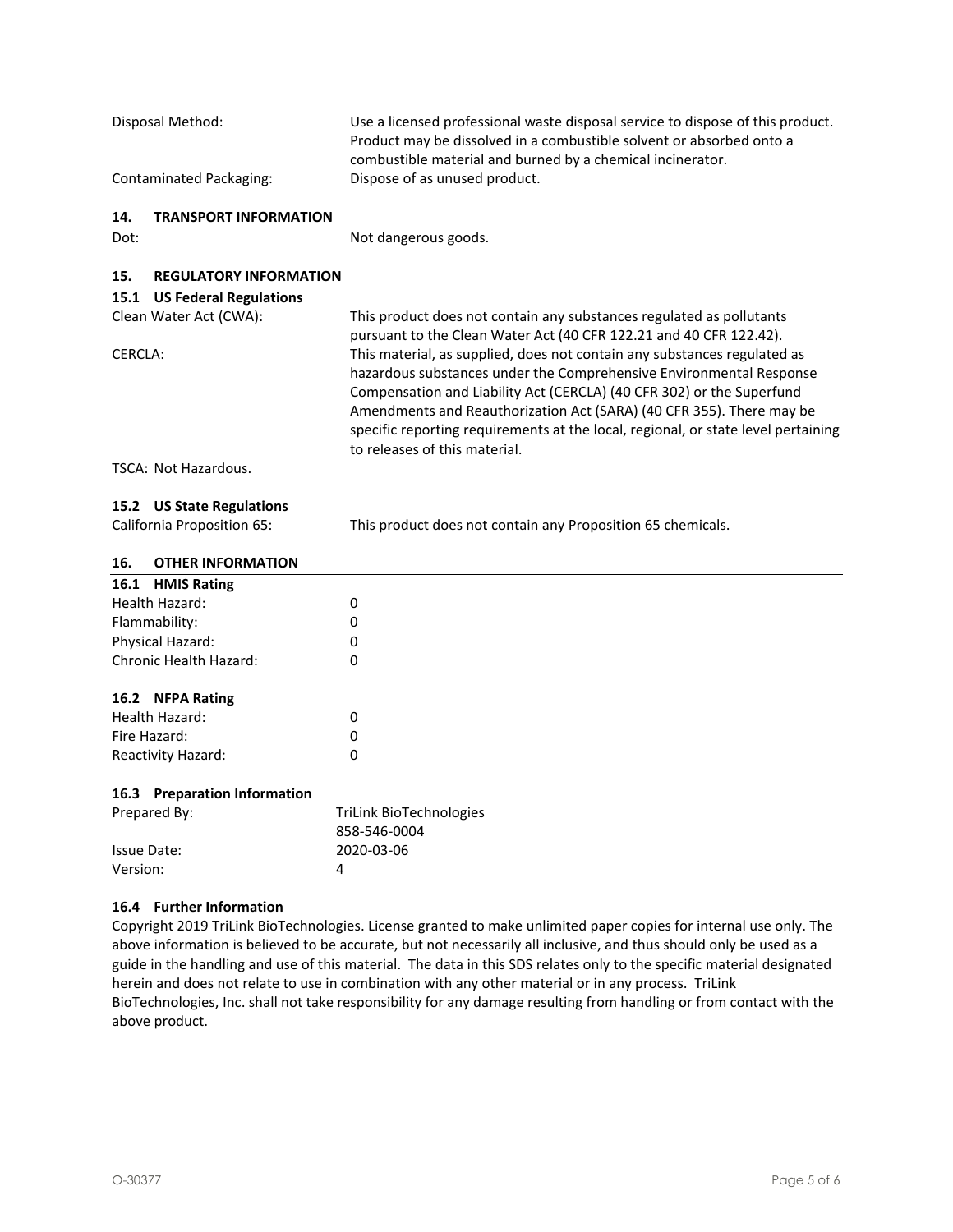

# **1. IDENTIFICATION**

# **SAFETY DATA SHEET**

Version 4 2020‐03‐06

| 1.1 Product Identifiers                              |                                                                      |
|------------------------------------------------------|----------------------------------------------------------------------|
| Product Name(s):                                     | Barcode Convert Primer 18                                            |
|                                                      | <b>Barcode Convert Primer 18</b>                                     |
| <b>Product Number:</b>                               | 0-30378                                                              |
| CAS Number:                                          | Not Applicable.                                                      |
| 1.2 Uses                                             |                                                                      |
| Recommended use:                                     | Laboratory chemicals, for research and development use only. Not for |
|                                                      | human or veterinary use.                                             |
| Uses advised against:                                | No Information Available                                             |
| 1.3 Details of the Supplier of the Safety Data Sheet |                                                                      |
| Supplier address:                                    | <b>TriLink BioTechnologies</b>                                       |
|                                                      | 9955 Mesa Rim Road                                                   |
|                                                      | San Diego, CA 92121                                                  |
|                                                      | <b>USA</b>                                                           |
| Company phone:                                       | 858-546-0004                                                         |
|                                                      | 800-863-6801 (toll free)                                             |
| Fax:                                                 | 858-546-0020                                                         |
| Email address:                                       | info@trilinkbiotech.com                                              |
|                                                      |                                                                      |

#### **1.4 Emergency Telephone Number**

Emergency Phone: 858‐546‐0004

 800‐863‐6801 (toll free) 7 am – 5 pm PST, Monday‐Friday

#### **2. HAZARD IDENTIFICATION**

#### **2.1 Classification**

Not a dangerous substance or mixture

#### **2.2 Label Elements**

Not a hazardous substance or mixture.

## **2.3 Hazards not Otherwise Classified (HNOC) or not covered by GHS**

None

#### **3. COMPOSITION**

#### **3.1 Substances**

No ingredients are hazardous according to OSHA criteria. No components need to be disclosed according to the applicable regulations.

| <b>4.1 First Aid Measures</b> |                                                                                                                                        |
|-------------------------------|----------------------------------------------------------------------------------------------------------------------------------------|
| Eye contact:                  | Immediately flush eyes with copious amounts of water for at least 15<br>minutes, lifting lower and upper evelids. Consult a physician. |
| Skin contact:                 | Immediately wash skin with soap and water.                                                                                             |
| Inhalation:                   | Remove to fresh air.                                                                                                                   |
| Ingestion:                    | If swallowed, wash out mouth with water provided person is conscious.                                                                  |
|                               | Consult a physician.                                                                                                                   |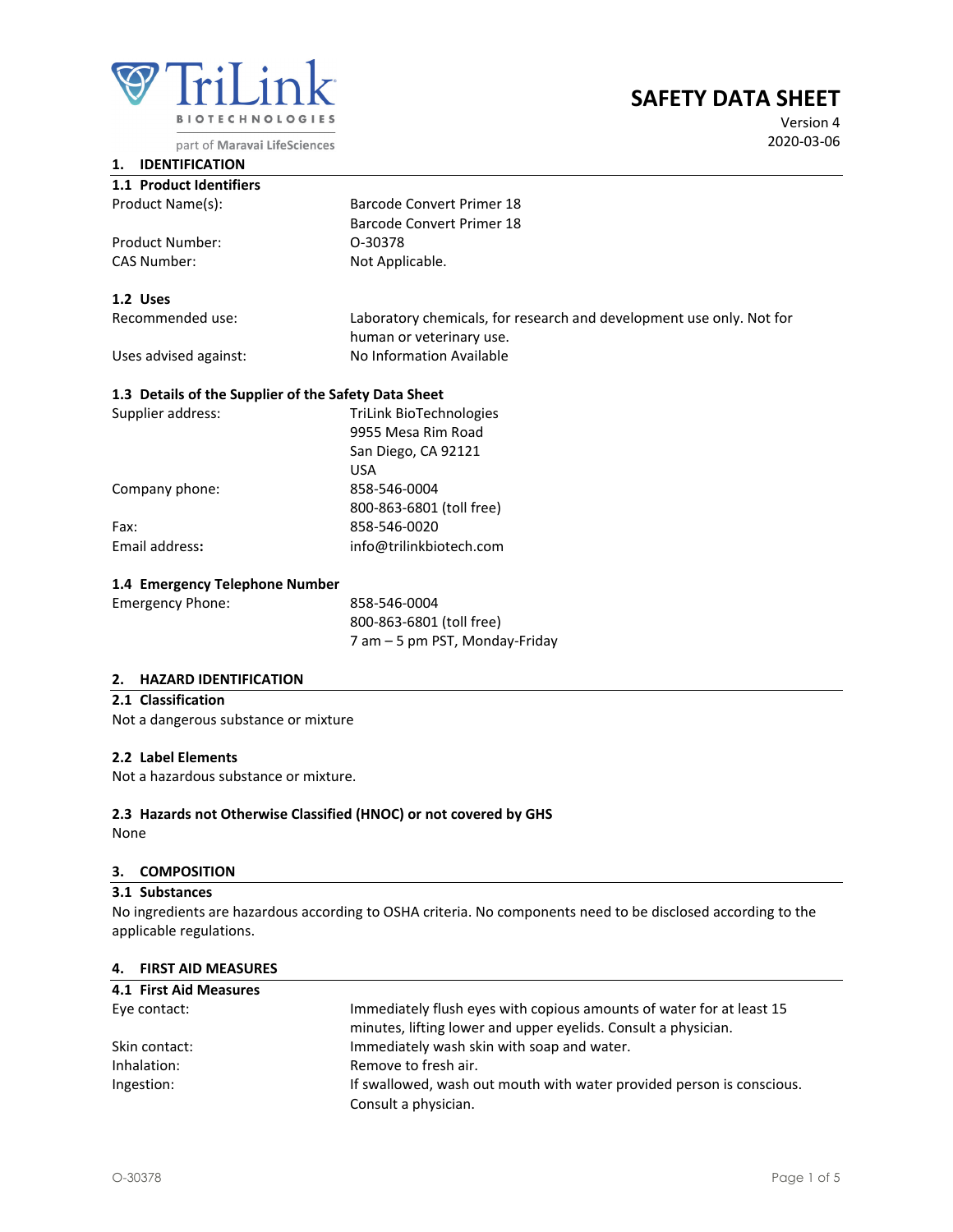No information available.

# **4.3 Indication of any Immediate Medical Attention and Special Treatment Needed**

No information available.

#### **5. FIRE‐FIGHTING MEASURE**

#### **5.1 Extinguishing Media**

Suitable Media: Use water spray, alcohol-resistant foam, dry chemical or carbon dioxide.

#### **5.2 Special Hazards Arising from Product**

No information available.

#### **5.3 Advice for Firefighters**

As in any fire, wear self‐contained breathing apparatus pressure‐demand, MSHA/NIOSH (approved or equivalent) and full protective gear.

#### **6. ACCIDENTAL RELEASE MEASURES**

#### **6.1 Personal Precautions, Protective Equipment and Emergency Procedures**

Ensure adequate ventilation. Avoid breathing vapors, mists or gas. See Section 8 for personal protection.

#### **6.2 Environmental Precautions**

See Section 12 for additional ecological information.

#### **6.3 Methods and Materials for Containment and Clean Up**

Prevent further leakage or spillage if safe to do so. Soak up with inert absorbent material. Pick up and transfer to properly labeled containers. This material and its container must be disposed of as hazardous waste.

#### **7. HANDLING & STORAGE**

#### **7.1 Precautions for Safe Handling**

Ensure adequate ventilation. Avoid breathing vapors, mists or gas. See Section 8 for personal protection.

#### **7.2 Conditions for Safe Storage**

Keep/store only in original container. Storage Temperature: At or below ‐20°C.

#### **7.3 Incompatibilities**

None known based on information supplied.

#### **8. EXPOSURE CONTROLS/PERSONAL PROTECTION**

#### **8.1 Control Parameters**

This product, as supplied, does not contain any hazardous materials with occupational exposure limits established by the region specific regulatory bodies.

#### **8.2 Appropriate Engineering Controls**

General industrial hygiene practices.

| Eye/Face Protection:           | Wear safety glasses with side shields (or goggles).                    |
|--------------------------------|------------------------------------------------------------------------|
| Skin/Body Protection:          | Wear suitable protective clothing and gloves.                          |
| <b>Respiratory Protection:</b> | Use in well ventilated areas.                                          |
| General:                       | Handle in accordance with good industrial hygiene and safety practice. |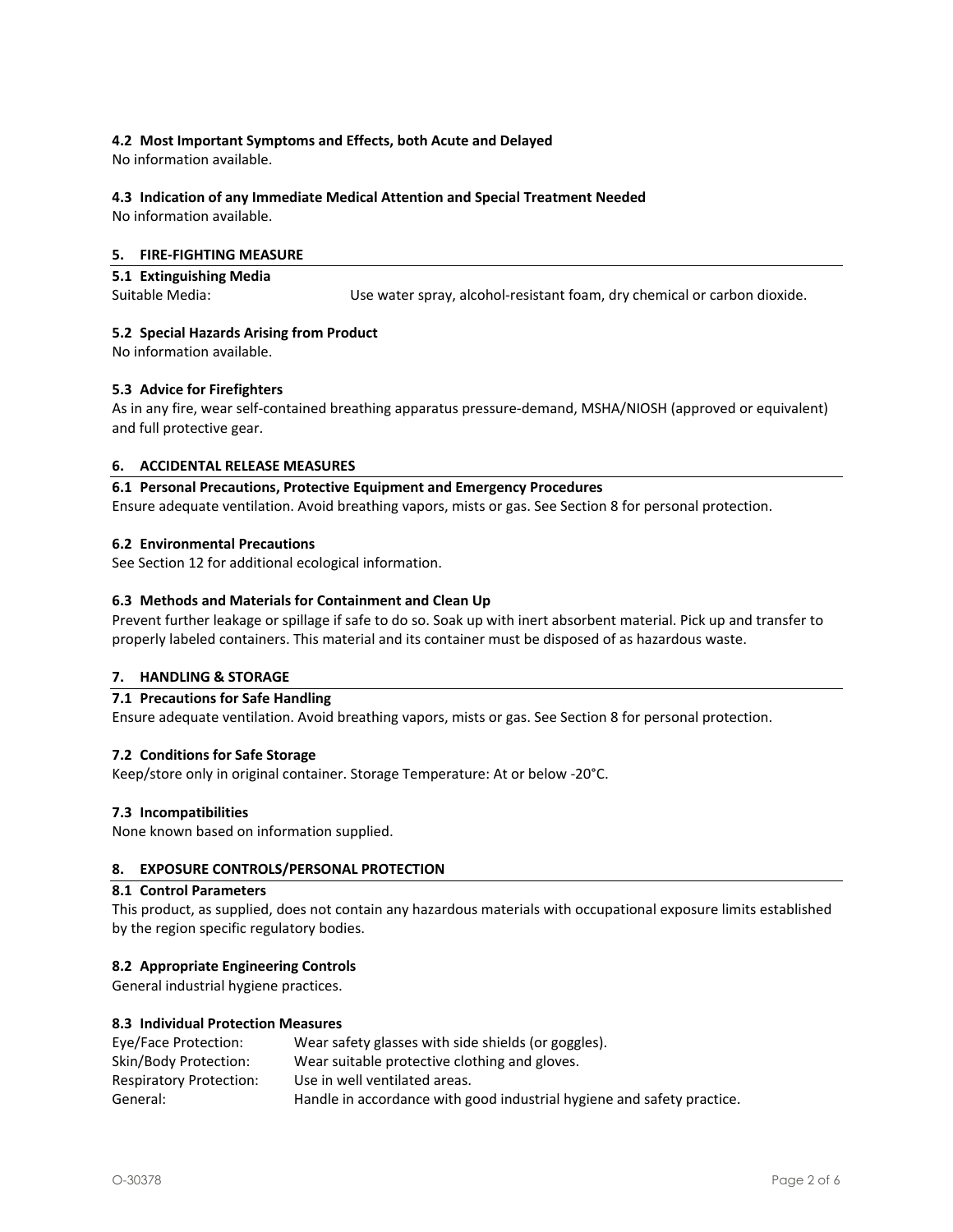| 9.1 Information on Basic Physical and Chemical Properties |                                                       |  |
|-----------------------------------------------------------|-------------------------------------------------------|--|
| Physical state:                                           | liquid                                                |  |
| Appearance:                                               | Colorless                                             |  |
| Odor:                                                     | Mild                                                  |  |
| pH:                                                       | Refer to trilinkbiotech.com for specific information. |  |
| Melting Point/Freezing Point:                             | No information available                              |  |
| Boiling Point/Boiling Range:                              | No information available                              |  |
| Flash Point:                                              | No information available                              |  |
| <b>Evaporation Rate:</b>                                  | No information available                              |  |
| Flammability (solid, gas):                                | No information available                              |  |
| Upper/Lower Flammability Limits:                          | No information available                              |  |
| Vapor Pressure:                                           | No information available                              |  |
| Vapor Density:                                            | No information available                              |  |
| <b>Relative Density:</b>                                  | No information available                              |  |
| Specific Density:                                         | No information available                              |  |
| Water Solubility:                                         | No information available                              |  |
| <b>Partition Coefficient:</b>                             | No information available                              |  |
| Autoignition Temperature:                                 | No information available                              |  |
| Decomposition Temperature:                                | No information available                              |  |
| Viscosity:                                                | No information available                              |  |
| <b>Oxidizing Properties:</b>                              | No information available                              |  |

#### **10. STABILITY AND REACTIVITY**

**10.1 Reactivity** No information available.

#### **10.2 Chemical stability**

Stable under normal conditions.

#### **10.3 Possibility of hazardous reactions**

Can react briskly with oxidizers, danger of explosion.

#### **10.4 Conditions to avoid**

Incompatible materials. Ignition sources. Heat.

#### **10.5 Incompatible materials**

Strong oxidizing agents.

#### **10.6 Hazardous decomposition products**

Thermal decomposition can lead to release of irritating and toxic gases and vapors. Carbon monoxide. Carbon dioxide (CO2).

#### **11. TOXICOLOGICAL INFORMATION 11.1 Information on likely routes of exposure**

| Inhalation   | Avoid breathing vapors or mists. May cause irritation of respiratory tract. |
|--------------|-----------------------------------------------------------------------------|
| Eye contact  | Redness. May cause slight irritation.                                       |
| Skin contact | Prolonged contact may cause redness and irritation. Repeated exposure may   |
|              | cause skin dryness or cracking.                                             |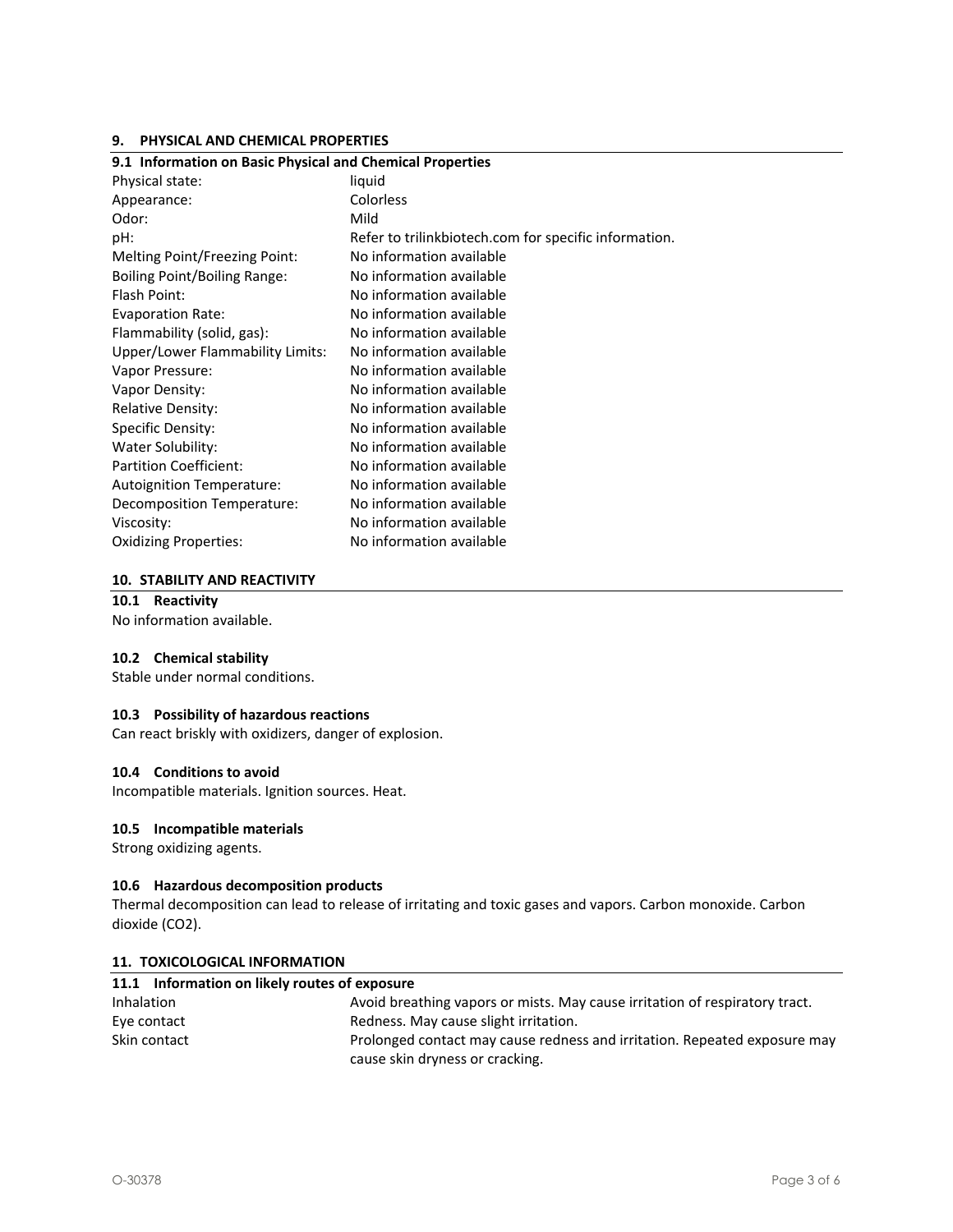#### **11.2 Information on toxicological effects**

| Symptoms | No information available. |
|----------|---------------------------|
|          |                           |

#### **11.3 Delayed and immediate effects as well as chronic effects from short and long‐term exposure**

| Mild                                    |
|-----------------------------------------|
| Mild                                    |
|                                         |
| No information available                |
| No information available                |
| No information available                |
| No information available                |
| No information available                |
| No information available                |
| No information available                |
| No information available                |
| Kidneys, eyes, skin, respiratory system |
| No information available                |
| No information available                |
| No information available                |
| No information available                |
| No information available                |
|                                         |

#### **12. ECOLOGICAL INFORMATION**

#### **12.1 Marine pollutant**

No information available

#### **12.2 Ecotoxicity**

No information available

#### **12.3 Persistence and degradability**

No information available

#### **12.4 Bioaccumulation**

No information available

#### **12.5 Mobility**

No information available

# **12.6 Other adverse effects** Ozone Depletion Potential: No information available

No information available

### **13. DISPOSAL CONSIDERATIONS**

### **13.1 Waste treatment methods**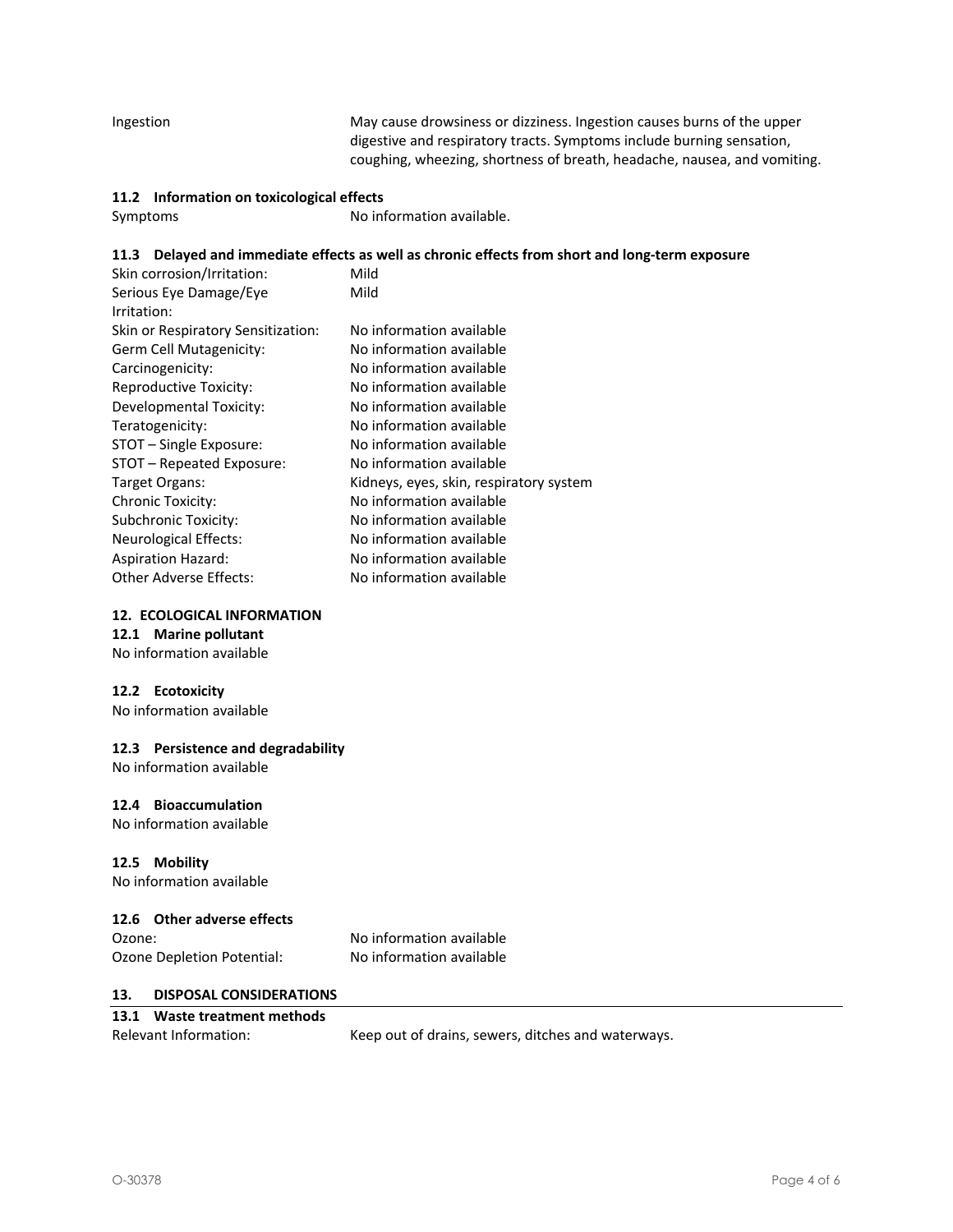|                | Disposal Method:                  | Use a licensed professional waste disposal service to dispose of this product.<br>Product may be dissolved in a combustible solvent or absorbed onto a<br>combustible material and burned by a chemical incinerator.                                                                                                                                                                                                   |
|----------------|-----------------------------------|------------------------------------------------------------------------------------------------------------------------------------------------------------------------------------------------------------------------------------------------------------------------------------------------------------------------------------------------------------------------------------------------------------------------|
|                | <b>Contaminated Packaging:</b>    | Dispose of as unused product.                                                                                                                                                                                                                                                                                                                                                                                          |
| 14.            | <b>TRANSPORT INFORMATION</b>      |                                                                                                                                                                                                                                                                                                                                                                                                                        |
| Dot:           |                                   | Not dangerous goods.                                                                                                                                                                                                                                                                                                                                                                                                   |
| 15.            | <b>REGULATORY INFORMATION</b>     |                                                                                                                                                                                                                                                                                                                                                                                                                        |
|                | 15.1 US Federal Regulations       |                                                                                                                                                                                                                                                                                                                                                                                                                        |
|                | Clean Water Act (CWA):            | This product does not contain any substances regulated as pollutants<br>pursuant to the Clean Water Act (40 CFR 122.21 and 40 CFR 122.42).                                                                                                                                                                                                                                                                             |
| <b>CERCLA:</b> |                                   | This material, as supplied, does not contain any substances regulated as<br>hazardous substances under the Comprehensive Environmental Response<br>Compensation and Liability Act (CERCLA) (40 CFR 302) or the Superfund<br>Amendments and Reauthorization Act (SARA) (40 CFR 355). There may be<br>specific reporting requirements at the local, regional, or state level pertaining<br>to releases of this material. |
|                | TSCA: Not Hazardous.              |                                                                                                                                                                                                                                                                                                                                                                                                                        |
|                | 15.2 US State Regulations         |                                                                                                                                                                                                                                                                                                                                                                                                                        |
|                | <b>California Proposition 65:</b> | This product does not contain any Proposition 65 chemicals.                                                                                                                                                                                                                                                                                                                                                            |
| 16.            | <b>OTHER INFORMATION</b>          |                                                                                                                                                                                                                                                                                                                                                                                                                        |
|                | 16.1 HMIS Rating                  |                                                                                                                                                                                                                                                                                                                                                                                                                        |
|                | Health Hazard:                    | 0                                                                                                                                                                                                                                                                                                                                                                                                                      |
|                | Flammability:                     | 0                                                                                                                                                                                                                                                                                                                                                                                                                      |
|                | Physical Hazard:                  | 0                                                                                                                                                                                                                                                                                                                                                                                                                      |
|                | <b>Chronic Health Hazard:</b>     | 0                                                                                                                                                                                                                                                                                                                                                                                                                      |
|                | 16.2 NFPA Rating                  |                                                                                                                                                                                                                                                                                                                                                                                                                        |
|                | Health Hazard:                    | 0                                                                                                                                                                                                                                                                                                                                                                                                                      |
|                | Fire Hazard:                      | 0                                                                                                                                                                                                                                                                                                                                                                                                                      |
|                | Reactivity Hazard:                | 0                                                                                                                                                                                                                                                                                                                                                                                                                      |
|                | 16.3 Preparation Information      |                                                                                                                                                                                                                                                                                                                                                                                                                        |
|                | Prepared By:                      | TriLink BioTechnologies                                                                                                                                                                                                                                                                                                                                                                                                |
|                |                                   | 858-546-0004                                                                                                                                                                                                                                                                                                                                                                                                           |
| Issue Date:    |                                   | 2020-03-06                                                                                                                                                                                                                                                                                                                                                                                                             |
| Version:       | 4                                 |                                                                                                                                                                                                                                                                                                                                                                                                                        |
|                | 16.4 Further Information          |                                                                                                                                                                                                                                                                                                                                                                                                                        |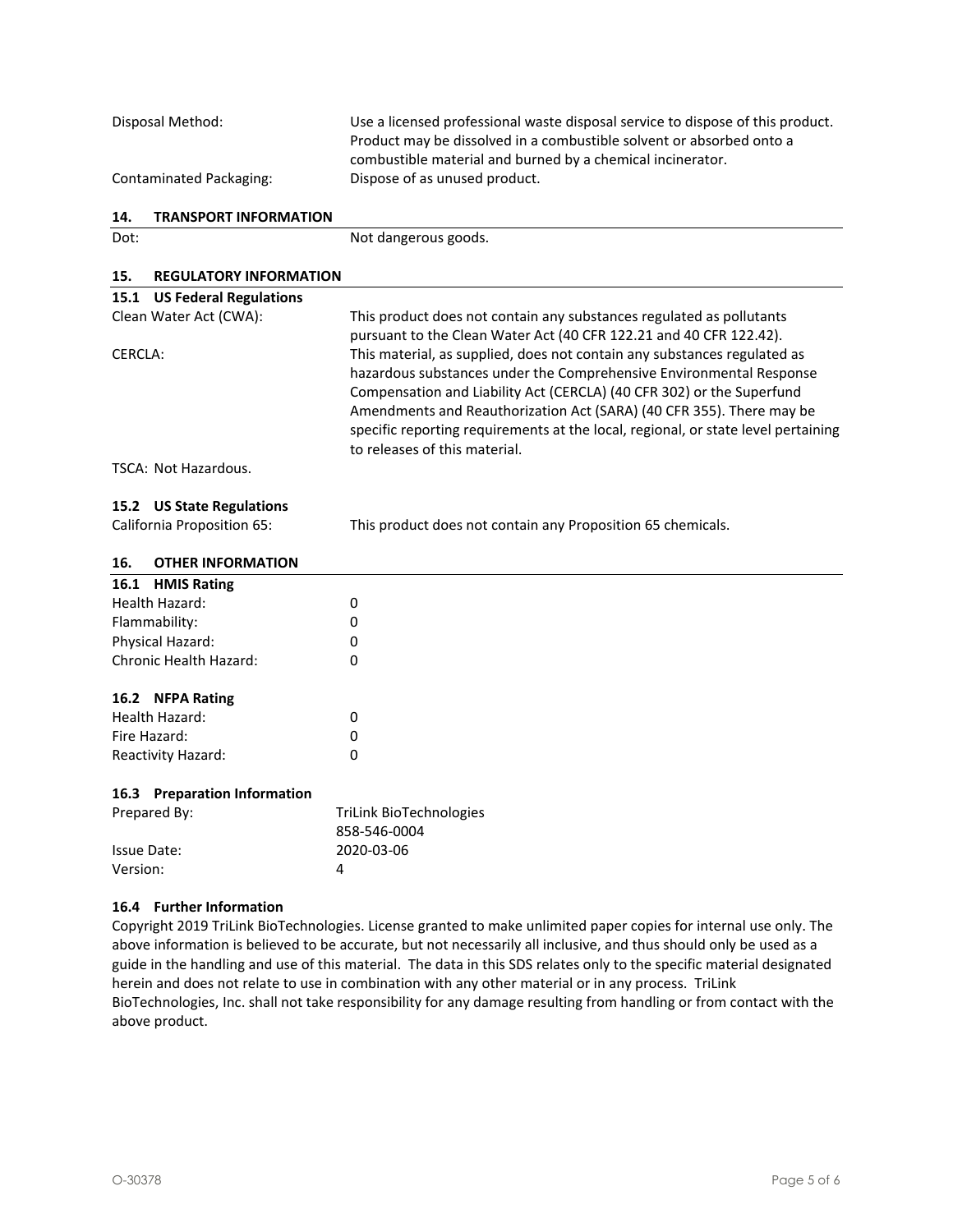

#### **1. IDENTIFICATION**

Version 4 2020‐03‐06

| 1.1 Product Identifiers                              |                                                                      |
|------------------------------------------------------|----------------------------------------------------------------------|
| Product Name(s):                                     | Barcode Convert Primer 19                                            |
|                                                      | Barcode Convert Primer 19                                            |
| <b>Product Number:</b>                               | 0-30379                                                              |
| <b>CAS Number:</b>                                   | Not Applicable.                                                      |
| 1.2 Uses                                             |                                                                      |
| Recommended use:                                     | Laboratory chemicals, for research and development use only. Not for |
|                                                      | human or veterinary use.                                             |
| Uses advised against:                                | No Information Available                                             |
| 1.3 Details of the Supplier of the Safety Data Sheet |                                                                      |
| Supplier address:                                    | TriLink BioTechnologies                                              |
|                                                      | 9955 Mesa Rim Road                                                   |
|                                                      | San Diego, CA 92121                                                  |
|                                                      | <b>USA</b>                                                           |
| Company phone:                                       | 858-546-0004                                                         |
|                                                      | 800-863-6801 (toll free)                                             |
| Fax:                                                 | 858-546-0020                                                         |
| Email address:                                       | info@trilinkbiotech.com                                              |
|                                                      |                                                                      |

#### **1.4 Emergency Telephone Number**

Emergency Phone: 858‐546‐0004

 800‐863‐6801 (toll free) 7 am – 5 pm PST, Monday‐Friday

#### **2. HAZARD IDENTIFICATION**

#### **2.1 Classification**

Not a dangerous substance or mixture

#### **2.2 Label Elements**

Not a hazardous substance or mixture.

## **2.3 Hazards not Otherwise Classified (HNOC) or not covered by GHS**

None

#### **3. COMPOSITION**

#### **3.1 Substances**

No ingredients are hazardous according to OSHA criteria. No components need to be disclosed according to the applicable regulations.

| <b>4.1 First Aid Measures</b> |                                                                                                                                        |
|-------------------------------|----------------------------------------------------------------------------------------------------------------------------------------|
| Eye contact:                  | Immediately flush eyes with copious amounts of water for at least 15<br>minutes, lifting lower and upper evelids. Consult a physician. |
| Skin contact:                 | Immediately wash skin with soap and water.                                                                                             |
| Inhalation:                   | Remove to fresh air.                                                                                                                   |
| Ingestion:                    | If swallowed, wash out mouth with water provided person is conscious.                                                                  |
|                               | Consult a physician.                                                                                                                   |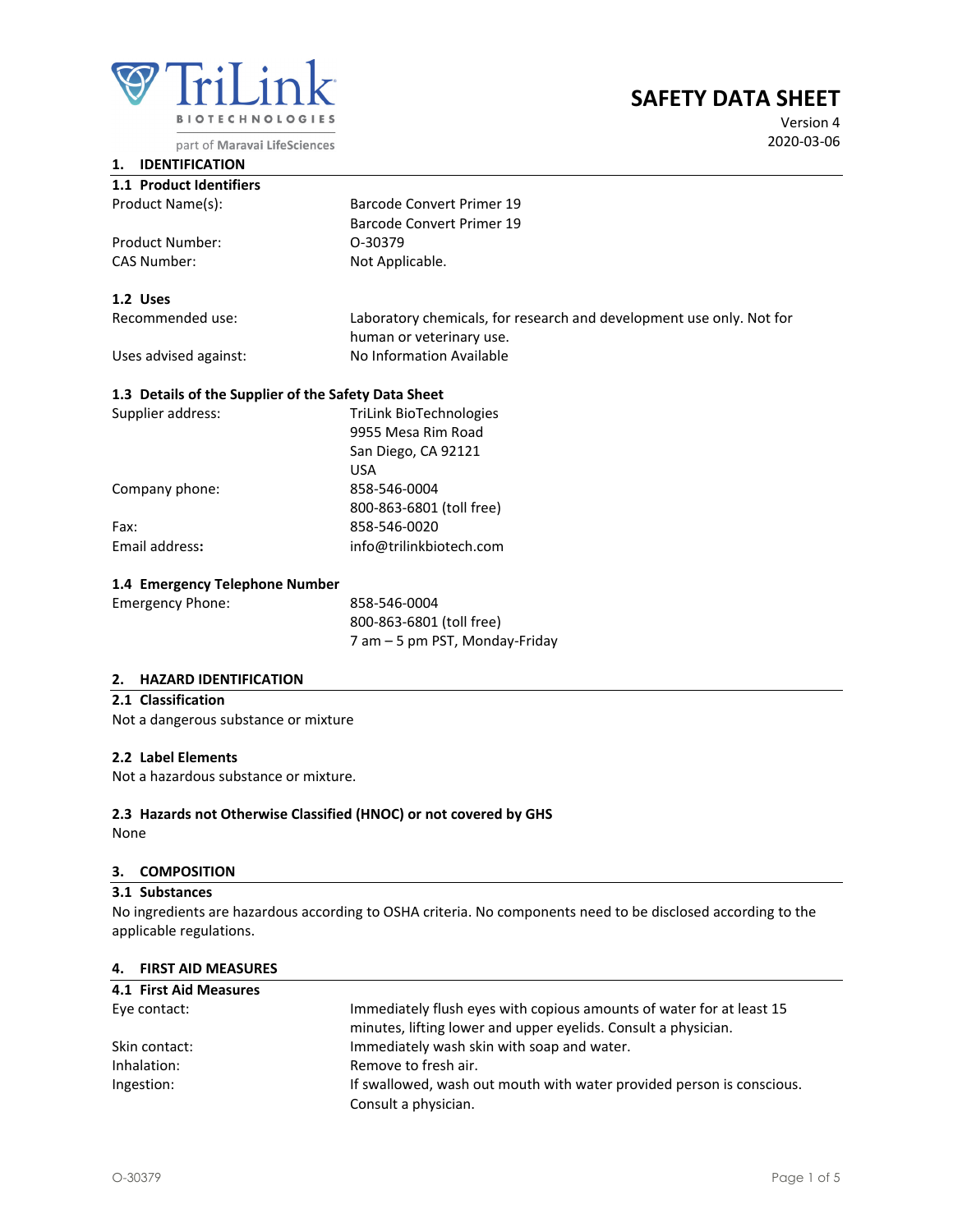No information available.

# **4.3 Indication of any Immediate Medical Attention and Special Treatment Needed**

No information available.

#### **5. FIRE‐FIGHTING MEASURE**

### **5.1 Extinguishing Media**

Suitable Media: Use water spray, alcohol-resistant foam, dry chemical or carbon dioxide.

#### **5.2 Special Hazards Arising from Product**

No information available.

#### **5.3 Advice for Firefighters**

As in any fire, wear self‐contained breathing apparatus pressure‐demand, MSHA/NIOSH (approved or equivalent) and full protective gear.

#### **6. ACCIDENTAL RELEASE MEASURES**

#### **6.1 Personal Precautions, Protective Equipment and Emergency Procedures**

Ensure adequate ventilation. Avoid breathing vapors, mists or gas. See Section 8 for personal protection.

#### **6.2 Environmental Precautions**

See Section 12 for additional ecological information.

#### **6.3 Methods and Materials for Containment and Clean Up**

Prevent further leakage or spillage if safe to do so. Soak up with inert absorbent material. Pick up and transfer to properly labeled containers. This material and its container must be disposed of as hazardous waste.

#### **7. HANDLING & STORAGE**

#### **7.1 Precautions for Safe Handling**

Ensure adequate ventilation. Avoid breathing vapors, mists or gas. See Section 8 for personal protection.

#### **7.2 Conditions for Safe Storage**

Keep/store only in original container. Storage Temperature: At or below ‐20°C.

#### **7.3 Incompatibilities**

None known based on information supplied.

#### **8. EXPOSURE CONTROLS/PERSONAL PROTECTION**

#### **8.1 Control Parameters**

This product, as supplied, does not contain any hazardous materials with occupational exposure limits established by the region specific regulatory bodies.

#### **8.2 Appropriate Engineering Controls**

General industrial hygiene practices.

| Eye/Face Protection:           | Wear safety glasses with side shields (or goggles).                    |
|--------------------------------|------------------------------------------------------------------------|
| Skin/Body Protection:          | Wear suitable protective clothing and gloves.                          |
| <b>Respiratory Protection:</b> | Use in well ventilated areas.                                          |
| General:                       | Handle in accordance with good industrial hygiene and safety practice. |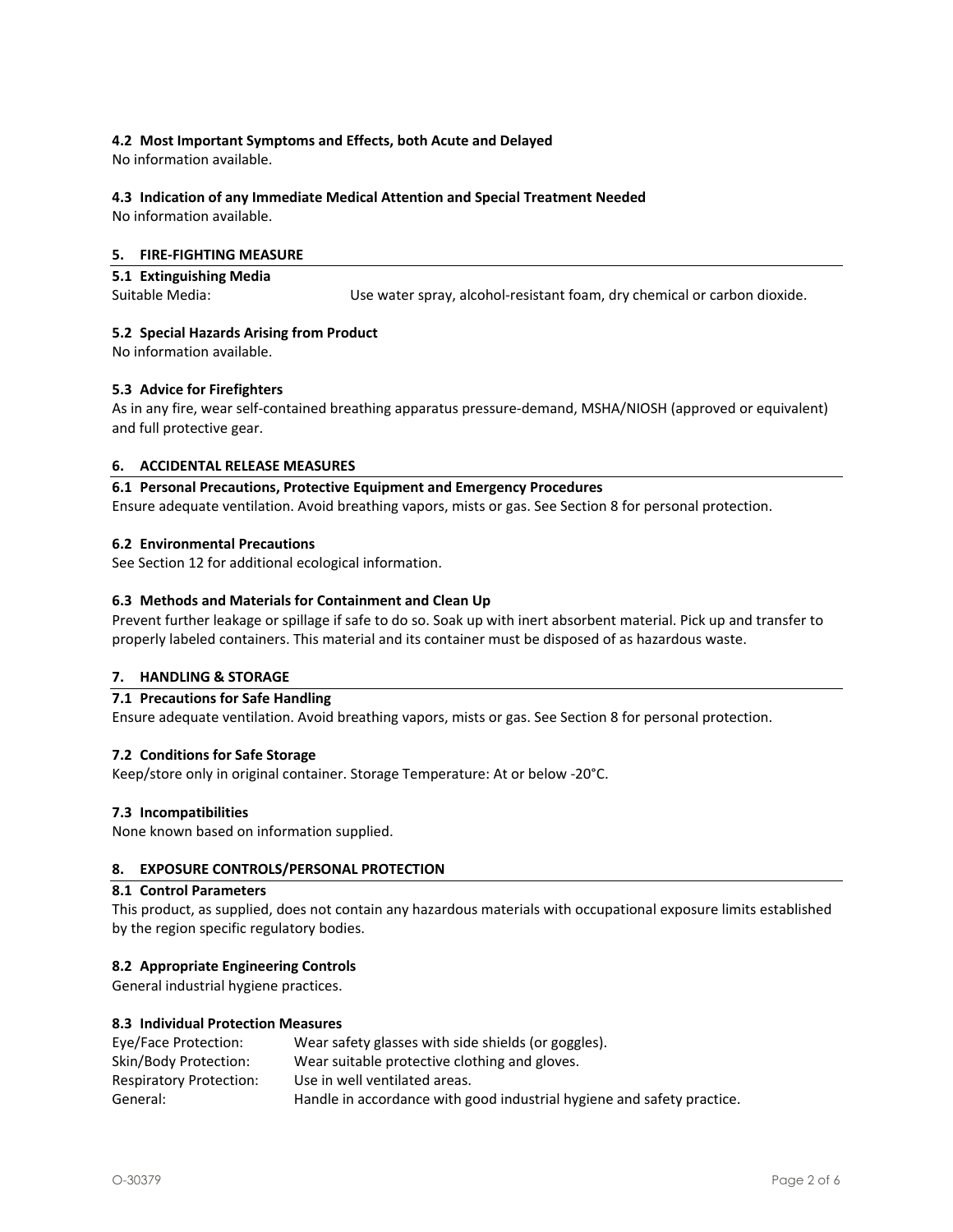| 9.1 Information on Basic Physical and Chemical Properties |                                                       |  |
|-----------------------------------------------------------|-------------------------------------------------------|--|
| Physical state:                                           | liquid                                                |  |
| Appearance:                                               | Colorless                                             |  |
| Odor:                                                     | Mild                                                  |  |
| pH:                                                       | Refer to trilinkbiotech.com for specific information. |  |
| Melting Point/Freezing Point:                             | No information available                              |  |
| <b>Boiling Point/Boiling Range:</b>                       | No information available                              |  |
| Flash Point:                                              | No information available                              |  |
| <b>Evaporation Rate:</b>                                  | No information available                              |  |
| Flammability (solid, gas):                                | No information available                              |  |
| Upper/Lower Flammability Limits:                          | No information available                              |  |
| Vapor Pressure:                                           | No information available                              |  |
| Vapor Density:                                            | No information available                              |  |
| <b>Relative Density:</b>                                  | No information available                              |  |
| Specific Density:                                         | No information available                              |  |
| Water Solubility:                                         | No information available                              |  |
| <b>Partition Coefficient:</b>                             | No information available                              |  |
| Autoignition Temperature:                                 | No information available                              |  |
| Decomposition Temperature:                                | No information available                              |  |
| Viscosity:                                                | No information available                              |  |
| <b>Oxidizing Properties:</b>                              | No information available                              |  |

#### **10. STABILITY AND REACTIVITY**

**10.1 Reactivity** No information available.

#### **10.2 Chemical stability**

Stable under normal conditions.

#### **10.3 Possibility of hazardous reactions**

Can react briskly with oxidizers, danger of explosion.

#### **10.4 Conditions to avoid**

Incompatible materials. Ignition sources. Heat.

#### **10.5 Incompatible materials**

Strong oxidizing agents.

#### **10.6 Hazardous decomposition products**

Thermal decomposition can lead to release of irritating and toxic gases and vapors. Carbon monoxide. Carbon dioxide (CO2).

#### **11. TOXICOLOGICAL INFORMATION 11.1 Information on likely routes of exposure**

| Inhalation   | Avoid breathing vapors or mists. May cause irritation of respiratory tract. |
|--------------|-----------------------------------------------------------------------------|
| Eye contact  | Redness. May cause slight irritation.                                       |
| Skin contact | Prolonged contact may cause redness and irritation. Repeated exposure may   |
|              | cause skin dryness or cracking.                                             |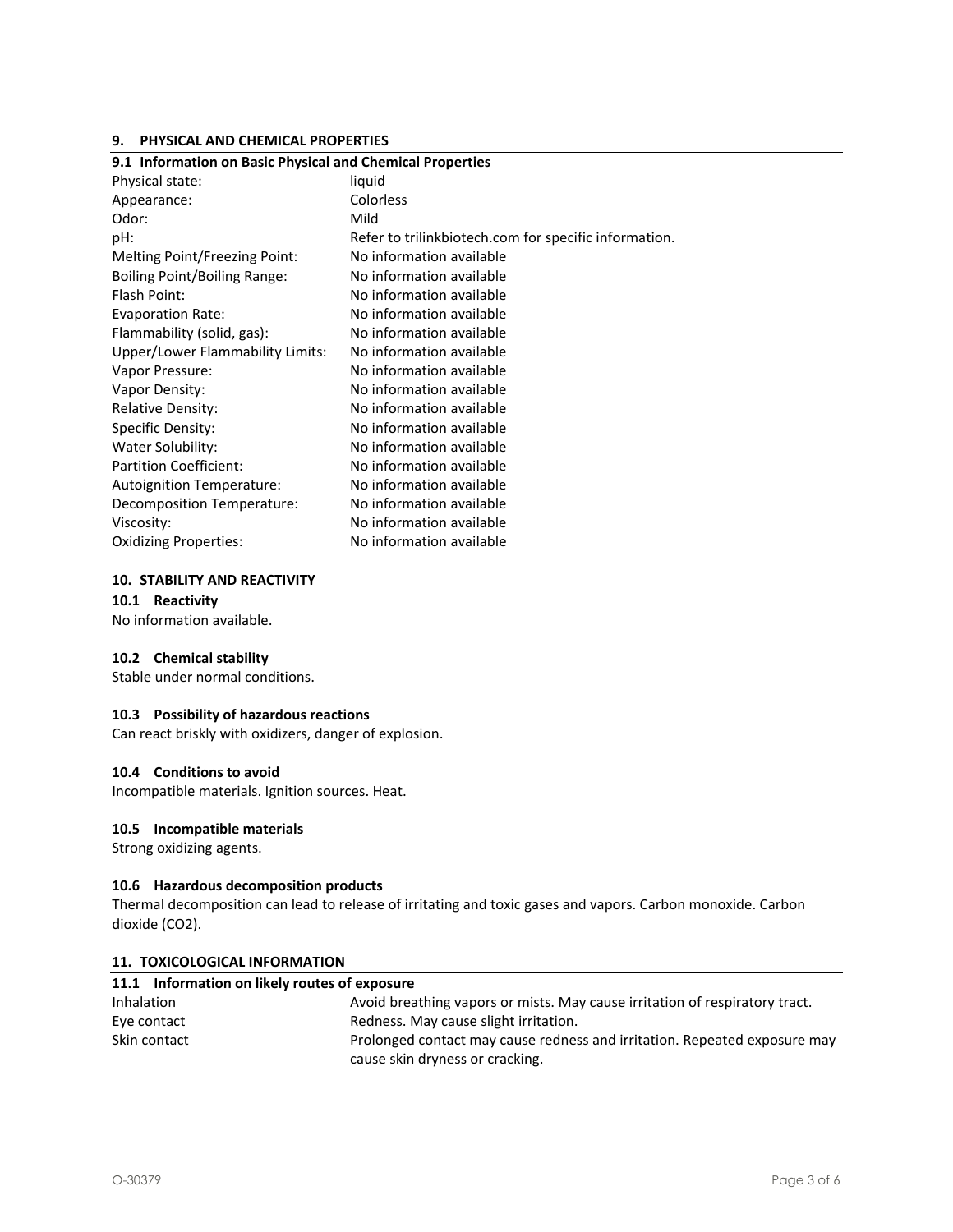#### **11.2 Information on toxicological effects**

| Symptoms | No information available. |
|----------|---------------------------|
|          |                           |

#### **11.3 Delayed and immediate effects as well as chronic effects from short and long‐term exposure**

| Mild                                    |
|-----------------------------------------|
| Mild                                    |
|                                         |
| No information available                |
| No information available                |
| No information available                |
| No information available                |
| No information available                |
| No information available                |
| No information available                |
| No information available                |
| Kidneys, eyes, skin, respiratory system |
| No information available                |
| No information available                |
| No information available                |
| No information available                |
| No information available                |
|                                         |

#### **12. ECOLOGICAL INFORMATION**

#### **12.1 Marine pollutant**

No information available

#### **12.2 Ecotoxicity**

No information available

#### **12.3 Persistence and degradability**

No information available

#### **12.4 Bioaccumulation**

No information available

#### **12.5 Mobility**

No information available

# **12.6 Other adverse effects** Ozone Depletion Potential: No information available

No information available

#### **13. DISPOSAL CONSIDERATIONS**

#### **13.1 Waste treatment methods**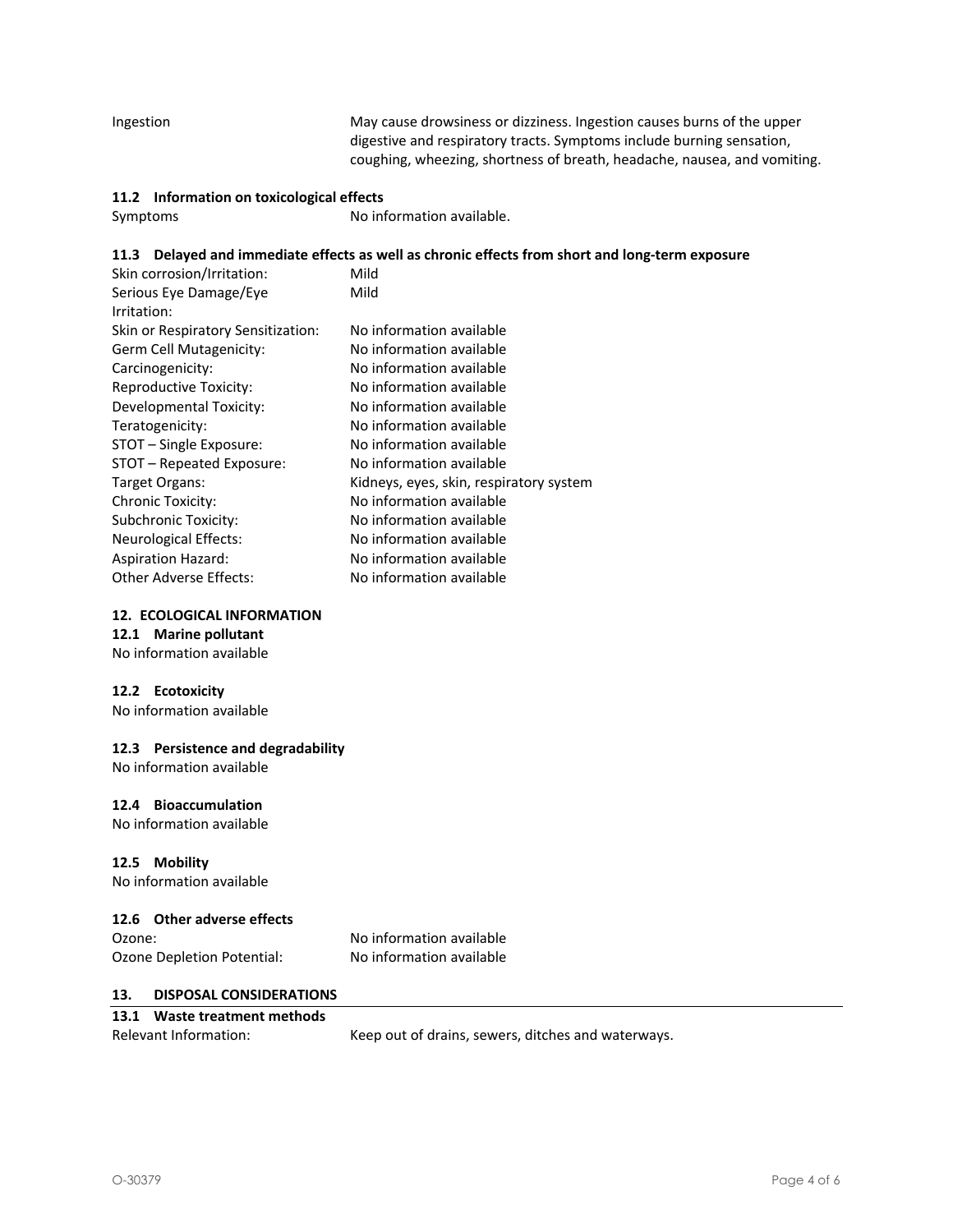|                | Disposal Method:                  | Use a licensed professional waste disposal service to dispose of this product.<br>Product may be dissolved in a combustible solvent or absorbed onto a<br>combustible material and burned by a chemical incinerator.                                                                                                                                                                                                   |
|----------------|-----------------------------------|------------------------------------------------------------------------------------------------------------------------------------------------------------------------------------------------------------------------------------------------------------------------------------------------------------------------------------------------------------------------------------------------------------------------|
|                | <b>Contaminated Packaging:</b>    | Dispose of as unused product.                                                                                                                                                                                                                                                                                                                                                                                          |
| 14.            | <b>TRANSPORT INFORMATION</b>      |                                                                                                                                                                                                                                                                                                                                                                                                                        |
| Dot:           |                                   | Not dangerous goods.                                                                                                                                                                                                                                                                                                                                                                                                   |
| 15.            | <b>REGULATORY INFORMATION</b>     |                                                                                                                                                                                                                                                                                                                                                                                                                        |
|                | 15.1 US Federal Regulations       |                                                                                                                                                                                                                                                                                                                                                                                                                        |
|                | Clean Water Act (CWA):            | This product does not contain any substances regulated as pollutants<br>pursuant to the Clean Water Act (40 CFR 122.21 and 40 CFR 122.42).                                                                                                                                                                                                                                                                             |
| <b>CERCLA:</b> |                                   | This material, as supplied, does not contain any substances regulated as<br>hazardous substances under the Comprehensive Environmental Response<br>Compensation and Liability Act (CERCLA) (40 CFR 302) or the Superfund<br>Amendments and Reauthorization Act (SARA) (40 CFR 355). There may be<br>specific reporting requirements at the local, regional, or state level pertaining<br>to releases of this material. |
|                | TSCA: Not Hazardous.              |                                                                                                                                                                                                                                                                                                                                                                                                                        |
|                | 15.2 US State Regulations         |                                                                                                                                                                                                                                                                                                                                                                                                                        |
|                | <b>California Proposition 65:</b> | This product does not contain any Proposition 65 chemicals.                                                                                                                                                                                                                                                                                                                                                            |
| 16.            | <b>OTHER INFORMATION</b>          |                                                                                                                                                                                                                                                                                                                                                                                                                        |
|                | 16.1 HMIS Rating                  |                                                                                                                                                                                                                                                                                                                                                                                                                        |
|                | Health Hazard:                    | 0                                                                                                                                                                                                                                                                                                                                                                                                                      |
|                | Flammability:                     | 0                                                                                                                                                                                                                                                                                                                                                                                                                      |
|                | Physical Hazard:                  | 0                                                                                                                                                                                                                                                                                                                                                                                                                      |
|                | <b>Chronic Health Hazard:</b>     | 0                                                                                                                                                                                                                                                                                                                                                                                                                      |
|                | 16.2 NFPA Rating                  |                                                                                                                                                                                                                                                                                                                                                                                                                        |
|                | Health Hazard:                    | 0                                                                                                                                                                                                                                                                                                                                                                                                                      |
|                | Fire Hazard:                      | 0                                                                                                                                                                                                                                                                                                                                                                                                                      |
|                | Reactivity Hazard:                | 0                                                                                                                                                                                                                                                                                                                                                                                                                      |
|                | 16.3 Preparation Information      |                                                                                                                                                                                                                                                                                                                                                                                                                        |
|                | Prepared By:                      | TriLink BioTechnologies                                                                                                                                                                                                                                                                                                                                                                                                |
|                |                                   | 858-546-0004                                                                                                                                                                                                                                                                                                                                                                                                           |
| Issue Date:    |                                   | 2020-03-06                                                                                                                                                                                                                                                                                                                                                                                                             |
| Version:       | 4                                 |                                                                                                                                                                                                                                                                                                                                                                                                                        |
|                | 16.4 Further Information          |                                                                                                                                                                                                                                                                                                                                                                                                                        |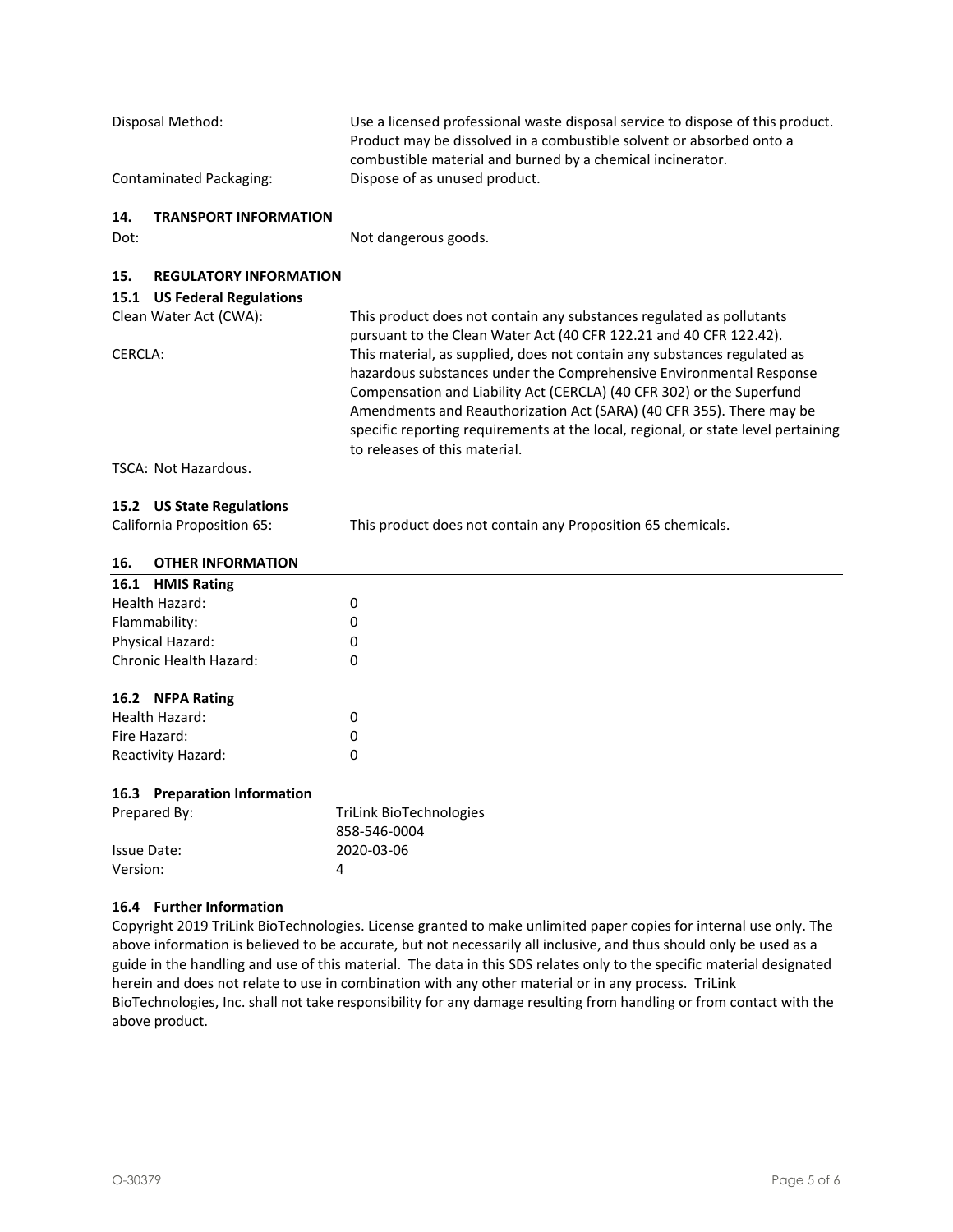

#### **1. IDENTIFICATION 1.1 Product Identifiers**

Version 4 2020‐03‐06

| 1.1 TUUULLIULIILIILIJ                                |                                                                      |
|------------------------------------------------------|----------------------------------------------------------------------|
| Product Name(s):                                     | Barcode Convert Primer 20                                            |
|                                                      | Barcode Convert Primer 20                                            |
| Product Number:                                      | 0-30380                                                              |
| <b>CAS Number:</b>                                   | Not Applicable.                                                      |
| 1.2 Uses                                             |                                                                      |
| Recommended use:                                     | Laboratory chemicals, for research and development use only. Not for |
|                                                      | human or veterinary use.                                             |
| Uses advised against:                                | No Information Available                                             |
| 1.3 Details of the Supplier of the Safety Data Sheet |                                                                      |
| Supplier address:                                    | TriLink BioTechnologies                                              |
|                                                      | 9955 Mesa Rim Road                                                   |
|                                                      | San Diego, CA 92121                                                  |
|                                                      | <b>USA</b>                                                           |
| Company phone:                                       | 858-546-0004                                                         |
|                                                      | 800-863-6801 (toll free)                                             |
| Fax:                                                 | 858-546-0020                                                         |
| Email address:                                       | info@trilinkbiotech.com                                              |
|                                                      |                                                                      |

#### **1.4 Emergency Telephone Number**

Emergency Phone: 858‐546‐0004

 800‐863‐6801 (toll free) 7 am – 5 pm PST, Monday‐Friday

#### **2. HAZARD IDENTIFICATION**

#### **2.1 Classification**

Not a dangerous substance or mixture

#### **2.2 Label Elements**

Not a hazardous substance or mixture.

## **2.3 Hazards not Otherwise Classified (HNOC) or not covered by GHS**

None

#### **3. COMPOSITION**

#### **3.1 Substances**

No ingredients are hazardous according to OSHA criteria. No components need to be disclosed according to the applicable regulations.

| <b>4.1 First Aid Measures</b> |                                                                                                                                        |
|-------------------------------|----------------------------------------------------------------------------------------------------------------------------------------|
| Eye contact:                  | Immediately flush eyes with copious amounts of water for at least 15<br>minutes, lifting lower and upper evelids. Consult a physician. |
| Skin contact:                 | Immediately wash skin with soap and water.                                                                                             |
| Inhalation:                   | Remove to fresh air.                                                                                                                   |
| Ingestion:                    | If swallowed, wash out mouth with water provided person is conscious.                                                                  |
|                               | Consult a physician.                                                                                                                   |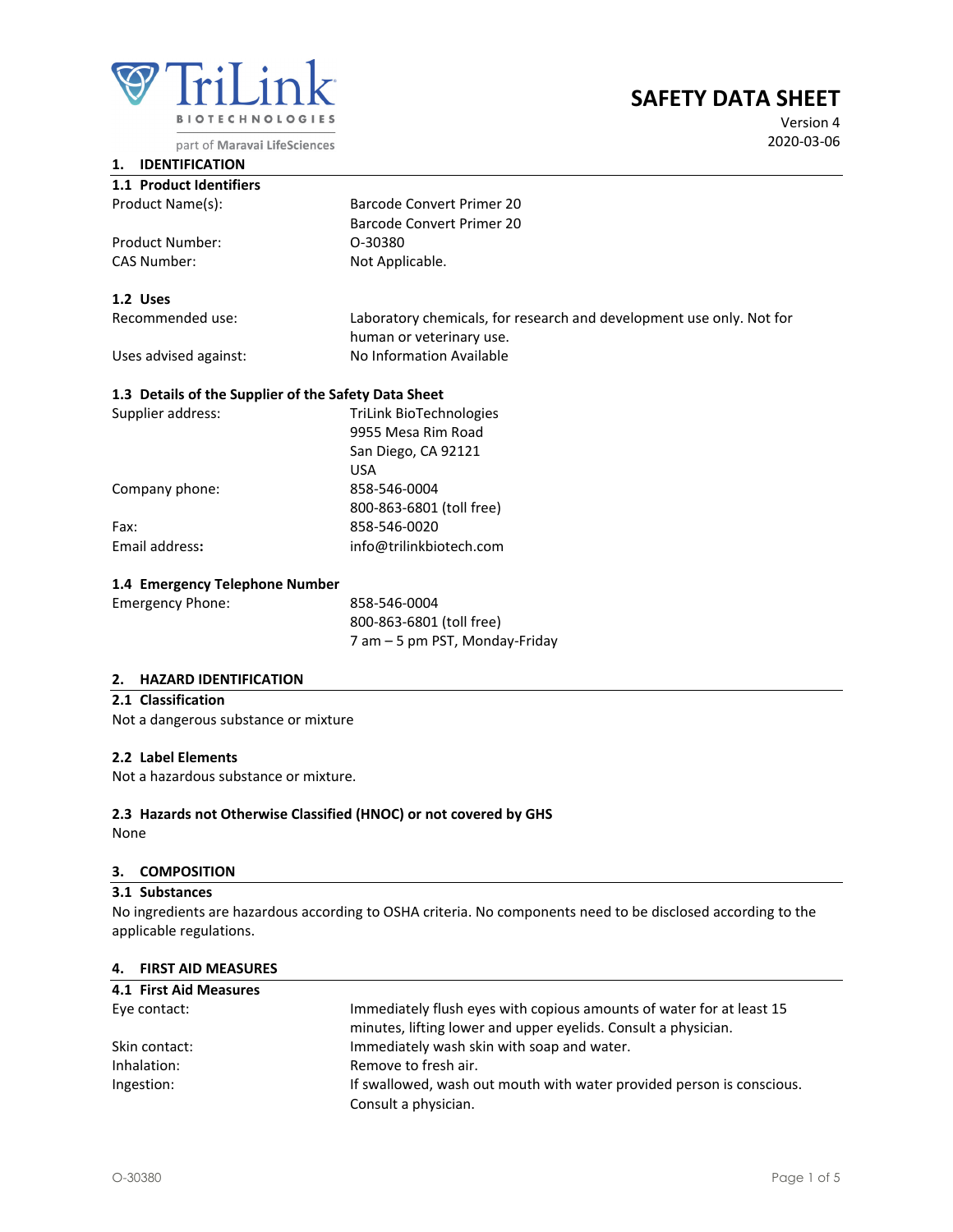No information available.

# **4.3 Indication of any Immediate Medical Attention and Special Treatment Needed**

No information available.

#### **5. FIRE‐FIGHTING MEASURE**

#### **5.1 Extinguishing Media**

Suitable Media: Use water spray, alcohol-resistant foam, dry chemical or carbon dioxide.

#### **5.2 Special Hazards Arising from Product**

No information available.

#### **5.3 Advice for Firefighters**

As in any fire, wear self‐contained breathing apparatus pressure‐demand, MSHA/NIOSH (approved or equivalent) and full protective gear.

#### **6. ACCIDENTAL RELEASE MEASURES**

#### **6.1 Personal Precautions, Protective Equipment and Emergency Procedures**

Ensure adequate ventilation. Avoid breathing vapors, mists or gas. See Section 8 for personal protection.

#### **6.2 Environmental Precautions**

See Section 12 for additional ecological information.

#### **6.3 Methods and Materials for Containment and Clean Up**

Prevent further leakage or spillage if safe to do so. Soak up with inert absorbent material. Pick up and transfer to properly labeled containers. This material and its container must be disposed of as hazardous waste.

#### **7. HANDLING & STORAGE**

#### **7.1 Precautions for Safe Handling**

Ensure adequate ventilation. Avoid breathing vapors, mists or gas. See Section 8 for personal protection.

#### **7.2 Conditions for Safe Storage**

Keep/store only in original container. Storage Temperature: At or below ‐20°C.

#### **7.3 Incompatibilities**

None known based on information supplied.

#### **8. EXPOSURE CONTROLS/PERSONAL PROTECTION**

#### **8.1 Control Parameters**

This product, as supplied, does not contain any hazardous materials with occupational exposure limits established by the region specific regulatory bodies.

#### **8.2 Appropriate Engineering Controls**

General industrial hygiene practices.

| Eye/Face Protection:           | Wear safety glasses with side shields (or goggles).                    |
|--------------------------------|------------------------------------------------------------------------|
| Skin/Body Protection:          | Wear suitable protective clothing and gloves.                          |
| <b>Respiratory Protection:</b> | Use in well ventilated areas.                                          |
| General:                       | Handle in accordance with good industrial hygiene and safety practice. |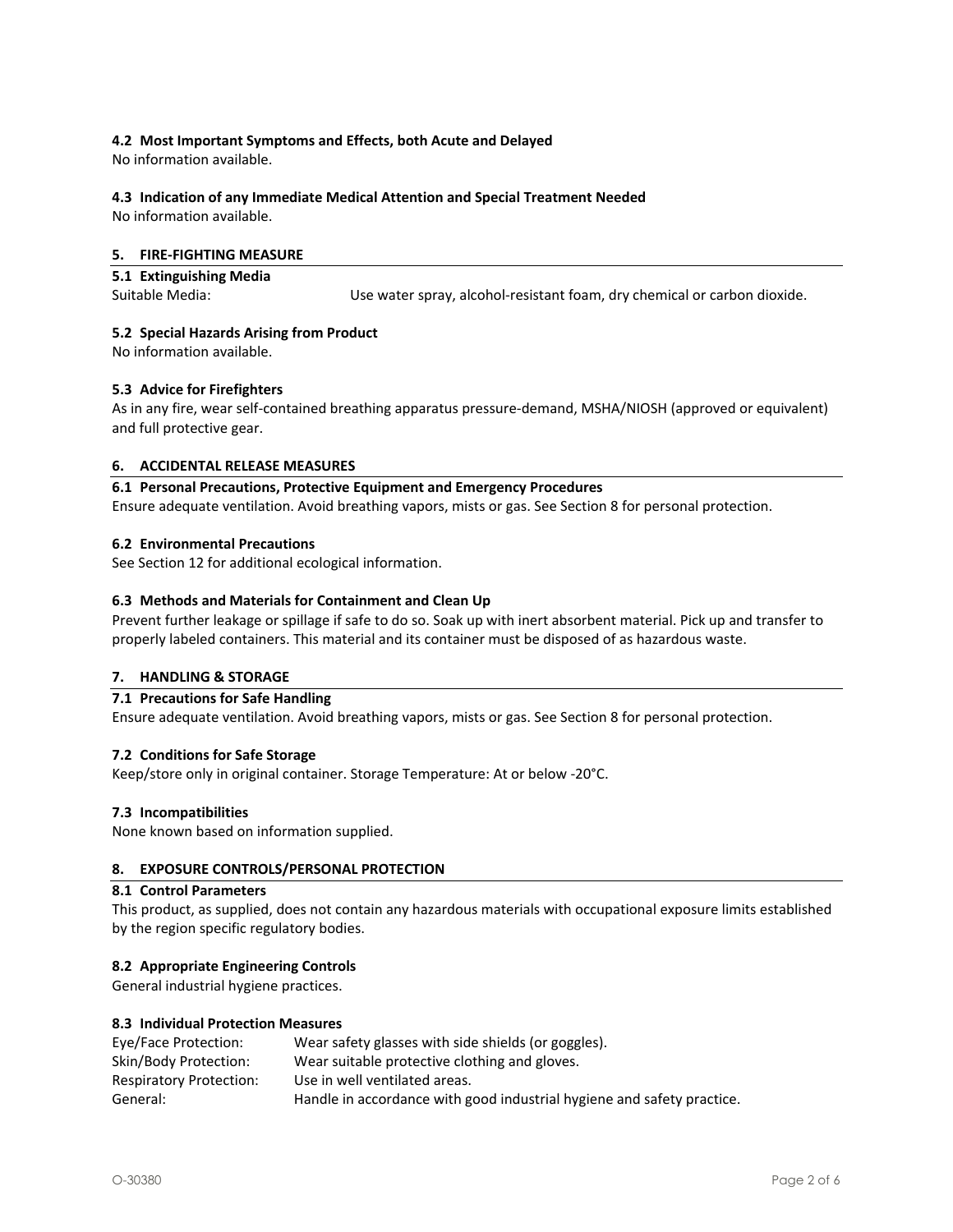| 9.1 Information on Basic Physical and Chemical Properties |                                                       |  |
|-----------------------------------------------------------|-------------------------------------------------------|--|
| Physical state:                                           | liquid                                                |  |
| Appearance:                                               | Colorless                                             |  |
| Odor:                                                     | Mild                                                  |  |
| pH:                                                       | Refer to trilinkbiotech.com for specific information. |  |
| Melting Point/Freezing Point:                             | No information available                              |  |
| <b>Boiling Point/Boiling Range:</b>                       | No information available                              |  |
| Flash Point:                                              | No information available                              |  |
| <b>Evaporation Rate:</b>                                  | No information available                              |  |
| Flammability (solid, gas):                                | No information available                              |  |
| Upper/Lower Flammability Limits:                          | No information available                              |  |
| Vapor Pressure:                                           | No information available                              |  |
| Vapor Density:                                            | No information available                              |  |
| <b>Relative Density:</b>                                  | No information available                              |  |
| Specific Density:                                         | No information available                              |  |
| Water Solubility:                                         | No information available                              |  |
| <b>Partition Coefficient:</b>                             | No information available                              |  |
| Autoignition Temperature:                                 | No information available                              |  |
| Decomposition Temperature:                                | No information available                              |  |
| Viscosity:                                                | No information available                              |  |
| <b>Oxidizing Properties:</b>                              | No information available                              |  |

#### **10. STABILITY AND REACTIVITY**

**10.1 Reactivity** No information available.

#### **10.2 Chemical stability**

Stable under normal conditions.

#### **10.3 Possibility of hazardous reactions**

Can react briskly with oxidizers, danger of explosion.

#### **10.4 Conditions to avoid**

Incompatible materials. Ignition sources. Heat.

#### **10.5 Incompatible materials**

Strong oxidizing agents.

#### **10.6 Hazardous decomposition products**

Thermal decomposition can lead to release of irritating and toxic gases and vapors. Carbon monoxide. Carbon dioxide (CO2).

#### **11. TOXICOLOGICAL INFORMATION 11.1 Information on likely routes of exposure**

| <b>II.I</b> INDITION ON THEIR TOULES OF EXPOSURE |                                                                             |
|--------------------------------------------------|-----------------------------------------------------------------------------|
| Inhalation                                       | Avoid breathing vapors or mists. May cause irritation of respiratory tract. |
| Eye contact                                      | Redness. May cause slight irritation.                                       |
| Skin contact                                     | Prolonged contact may cause redness and irritation. Repeated exposure may   |
|                                                  | cause skin dryness or cracking.                                             |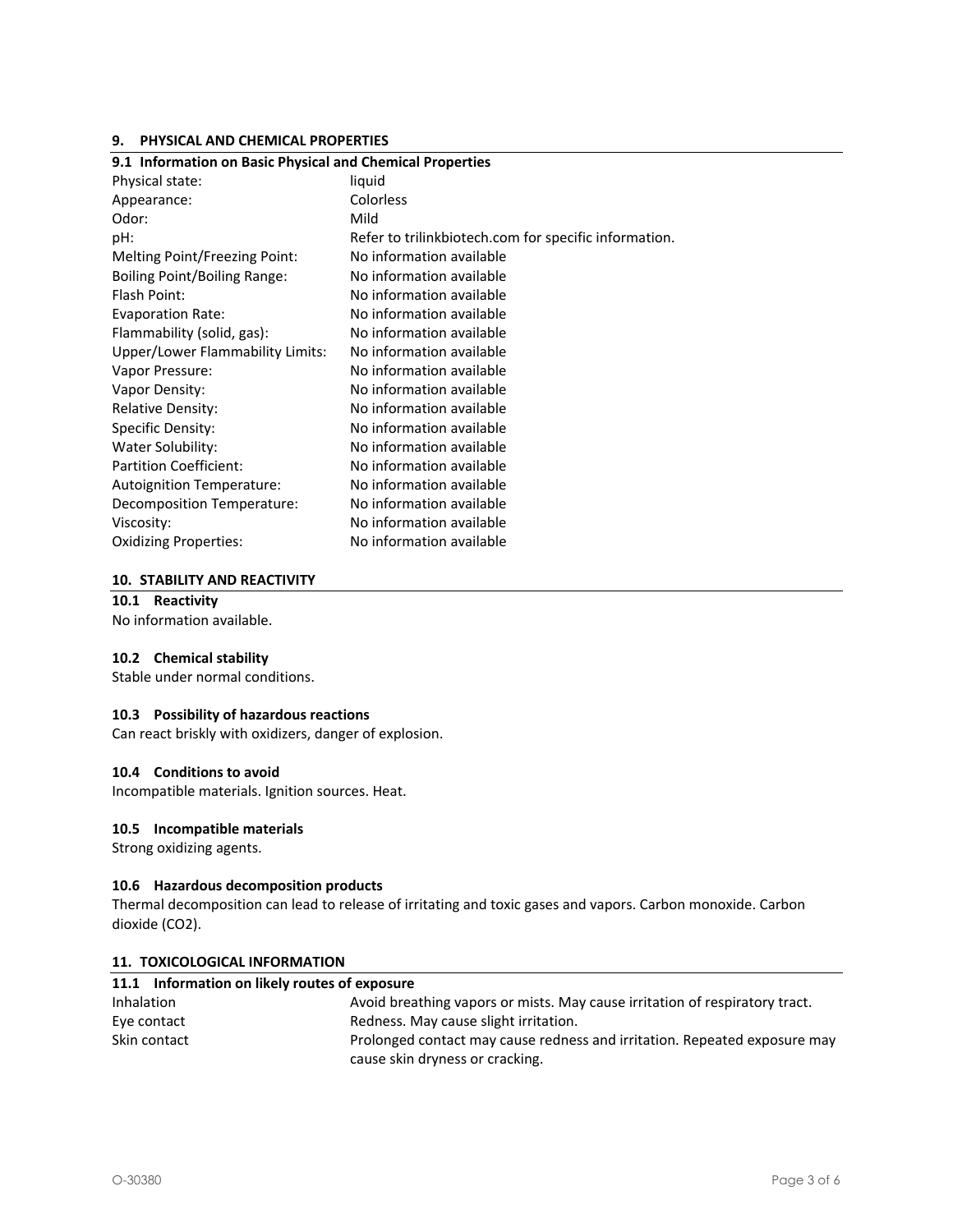#### **11.2 Information on toxicological effects**

| Symptoms | No information available. |
|----------|---------------------------|
|          |                           |

#### **11.3 Delayed and immediate effects as well as chronic effects from short and long‐term exposure**

| Mild                                    |
|-----------------------------------------|
| Mild                                    |
|                                         |
| No information available                |
| No information available                |
| No information available                |
| No information available                |
| No information available                |
| No information available                |
| No information available                |
| No information available                |
| Kidneys, eyes, skin, respiratory system |
| No information available                |
| No information available                |
| No information available                |
| No information available                |
| No information available                |
|                                         |

#### **12. ECOLOGICAL INFORMATION**

#### **12.1 Marine pollutant**

No information available

#### **12.2 Ecotoxicity**

No information available

#### **12.3 Persistence and degradability**

No information available

#### **12.4 Bioaccumulation**

No information available

#### **12.5 Mobility**

No information available

# **12.6 Other adverse effects** Ozone Depletion Potential: No information available

No information available

#### **13. DISPOSAL CONSIDERATIONS**

#### **13.1 Waste treatment methods**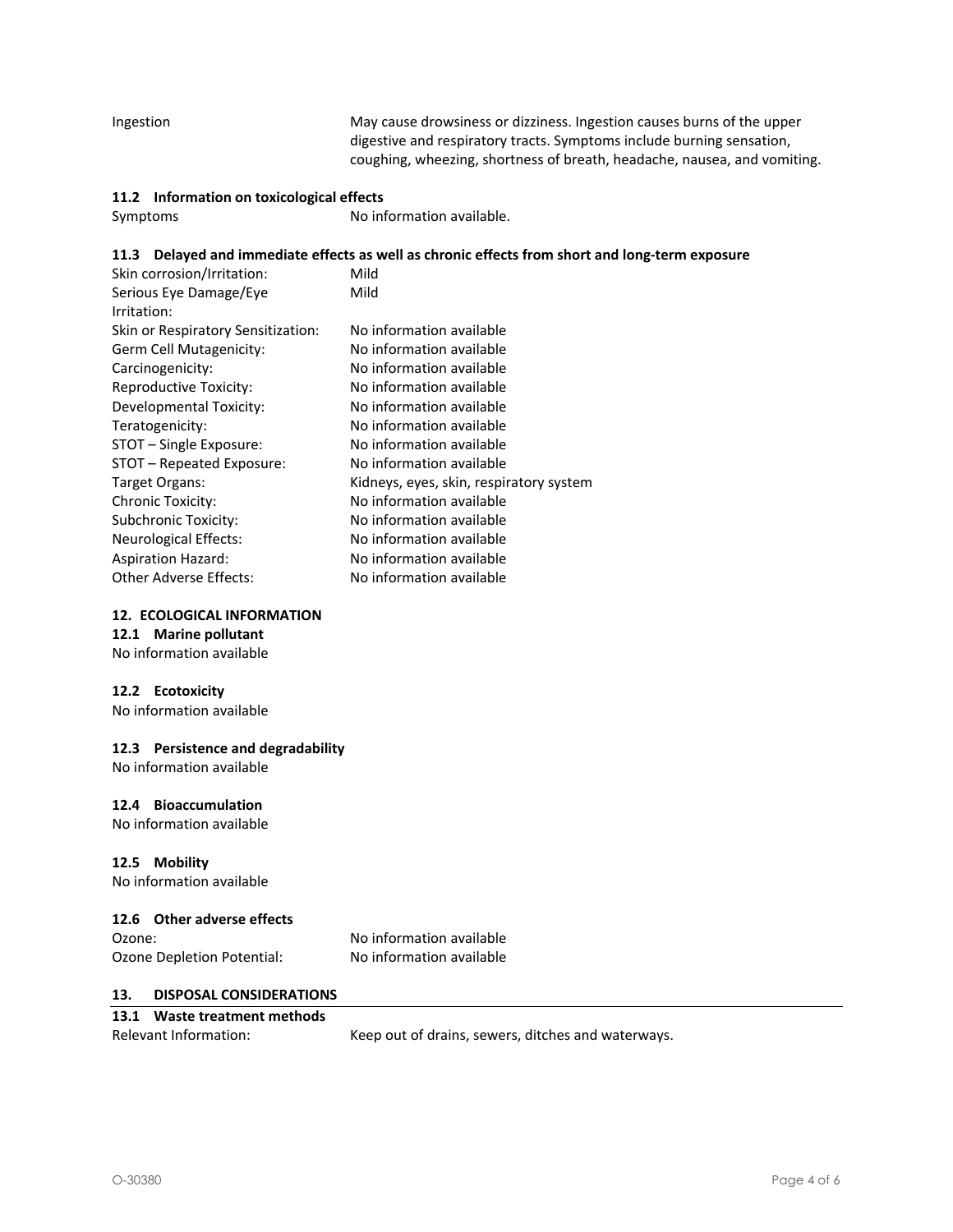| Disposal Method:   |                                                                                                                                                                      | Use a licensed professional waste disposal service to dispose of this product.<br>Product may be dissolved in a combustible solvent or absorbed onto a<br>combustible material and burned by a chemical incinerator.                                                                                                                                                                                                   |  |
|--------------------|----------------------------------------------------------------------------------------------------------------------------------------------------------------------|------------------------------------------------------------------------------------------------------------------------------------------------------------------------------------------------------------------------------------------------------------------------------------------------------------------------------------------------------------------------------------------------------------------------|--|
|                    | <b>Contaminated Packaging:</b>                                                                                                                                       | Dispose of as unused product.                                                                                                                                                                                                                                                                                                                                                                                          |  |
| 14.                | <b>TRANSPORT INFORMATION</b>                                                                                                                                         |                                                                                                                                                                                                                                                                                                                                                                                                                        |  |
| Dot:               |                                                                                                                                                                      | Not dangerous goods.                                                                                                                                                                                                                                                                                                                                                                                                   |  |
| 15.                | <b>REGULATORY INFORMATION</b>                                                                                                                                        |                                                                                                                                                                                                                                                                                                                                                                                                                        |  |
|                    | 15.1 US Federal Regulations                                                                                                                                          |                                                                                                                                                                                                                                                                                                                                                                                                                        |  |
|                    | Clean Water Act (CWA):<br>This product does not contain any substances regulated as pollutants<br>pursuant to the Clean Water Act (40 CFR 122.21 and 40 CFR 122.42). |                                                                                                                                                                                                                                                                                                                                                                                                                        |  |
| <b>CERCLA:</b>     |                                                                                                                                                                      | This material, as supplied, does not contain any substances regulated as<br>hazardous substances under the Comprehensive Environmental Response<br>Compensation and Liability Act (CERCLA) (40 CFR 302) or the Superfund<br>Amendments and Reauthorization Act (SARA) (40 CFR 355). There may be<br>specific reporting requirements at the local, regional, or state level pertaining<br>to releases of this material. |  |
|                    | TSCA: Not Hazardous.                                                                                                                                                 |                                                                                                                                                                                                                                                                                                                                                                                                                        |  |
|                    | 15.2 US State Regulations                                                                                                                                            |                                                                                                                                                                                                                                                                                                                                                                                                                        |  |
|                    | <b>California Proposition 65:</b>                                                                                                                                    | This product does not contain any Proposition 65 chemicals.                                                                                                                                                                                                                                                                                                                                                            |  |
| 16.                | <b>OTHER INFORMATION</b>                                                                                                                                             |                                                                                                                                                                                                                                                                                                                                                                                                                        |  |
|                    | 16.1 HMIS Rating                                                                                                                                                     |                                                                                                                                                                                                                                                                                                                                                                                                                        |  |
|                    | Health Hazard:                                                                                                                                                       | 0                                                                                                                                                                                                                                                                                                                                                                                                                      |  |
|                    | Flammability:                                                                                                                                                        | 0                                                                                                                                                                                                                                                                                                                                                                                                                      |  |
|                    | Physical Hazard:                                                                                                                                                     | 0                                                                                                                                                                                                                                                                                                                                                                                                                      |  |
|                    | Chronic Health Hazard:                                                                                                                                               | 0                                                                                                                                                                                                                                                                                                                                                                                                                      |  |
|                    | 16.2 NFPA Rating                                                                                                                                                     |                                                                                                                                                                                                                                                                                                                                                                                                                        |  |
|                    | Health Hazard:                                                                                                                                                       | 0                                                                                                                                                                                                                                                                                                                                                                                                                      |  |
|                    | Fire Hazard:                                                                                                                                                         | 0                                                                                                                                                                                                                                                                                                                                                                                                                      |  |
|                    | Reactivity Hazard:                                                                                                                                                   | 0                                                                                                                                                                                                                                                                                                                                                                                                                      |  |
|                    | 16.3 Preparation Information                                                                                                                                         |                                                                                                                                                                                                                                                                                                                                                                                                                        |  |
|                    | Prepared By:                                                                                                                                                         | TriLink BioTechnologies<br>858-546-0004                                                                                                                                                                                                                                                                                                                                                                                |  |
| <b>Issue Date:</b> |                                                                                                                                                                      | 2020-03-06                                                                                                                                                                                                                                                                                                                                                                                                             |  |
| Version:           |                                                                                                                                                                      | 4                                                                                                                                                                                                                                                                                                                                                                                                                      |  |
|                    |                                                                                                                                                                      |                                                                                                                                                                                                                                                                                                                                                                                                                        |  |

#### **16.4 Further Information**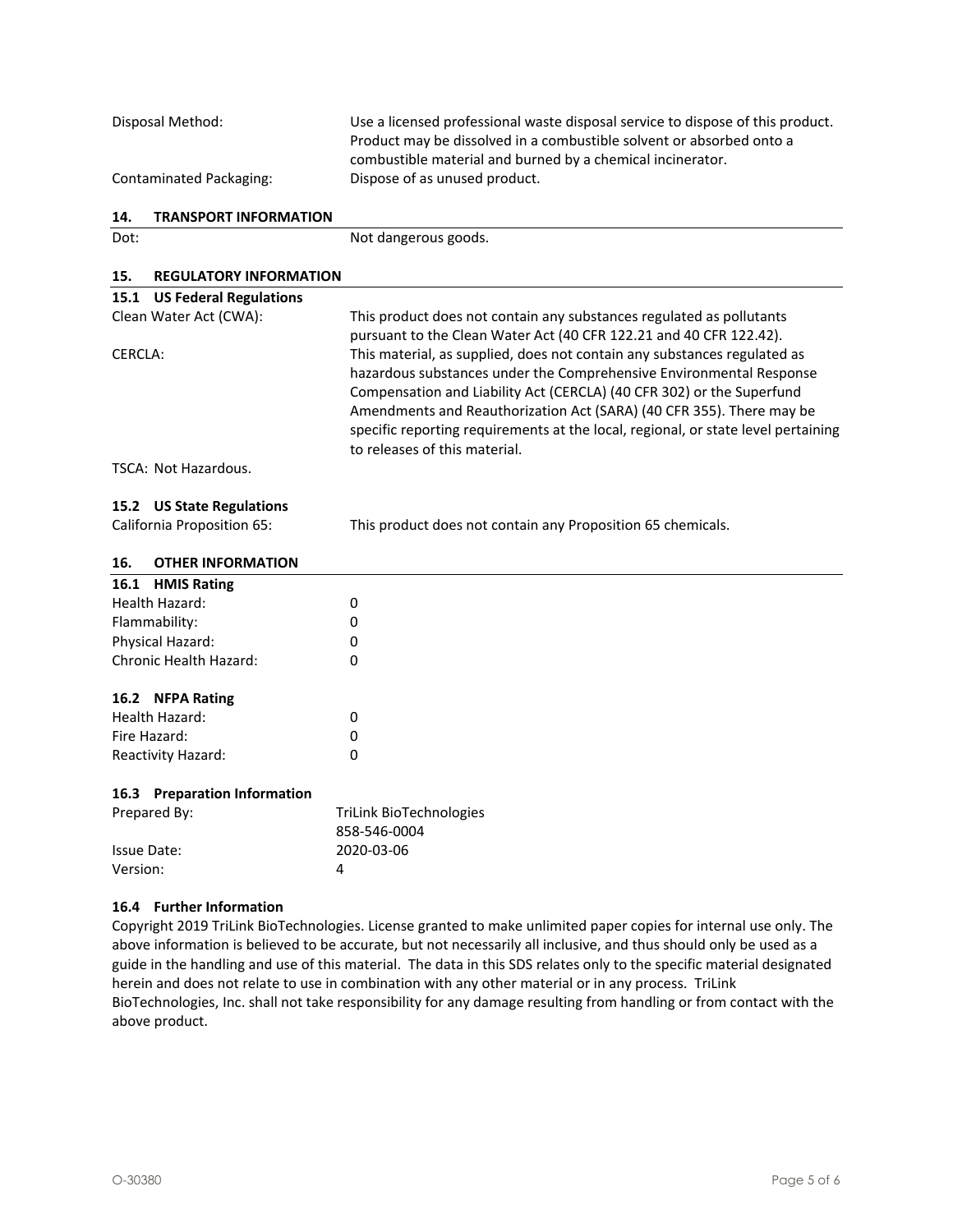

# **SAFETY DATA SHEET**

Version 4 2020‐03‐06

#### **1. IDENTIFICATION**

| 1.1 Product Identifiers                              |                                                                      |
|------------------------------------------------------|----------------------------------------------------------------------|
| Product Name(s):                                     | Barcode Convert Primer 21                                            |
|                                                      | <b>Barcode Convert Primer 21</b>                                     |
| Product Number:                                      | 0-30381                                                              |
| CAS Number:                                          | Not Applicable.                                                      |
| 1.2 Uses                                             |                                                                      |
| Recommended use:                                     | Laboratory chemicals, for research and development use only. Not for |
|                                                      | human or veterinary use.                                             |
| Uses advised against:                                | No Information Available                                             |
| 1.3 Details of the Supplier of the Safety Data Sheet |                                                                      |
| Supplier address:                                    | TriLink BioTechnologies                                              |
|                                                      | 9955 Mesa Rim Road                                                   |
|                                                      | San Diego, CA 92121                                                  |
|                                                      | USA.                                                                 |
| Company phone:                                       | 858-546-0004                                                         |
|                                                      | 800-863-6801 (toll free)                                             |
| Fax:                                                 | 858-546-0020                                                         |
| Email address:                                       | info@trilinkbiotech.com                                              |
|                                                      |                                                                      |

#### **1.4 Emergency Telephone Number**

Emergency Phone: 858‐546‐0004

 800‐863‐6801 (toll free) 7 am – 5 pm PST, Monday‐Friday

#### **2. HAZARD IDENTIFICATION**

#### **2.1 Classification**

Not a dangerous substance or mixture

#### **2.2 Label Elements**

Not a hazardous substance or mixture.

## **2.3 Hazards not Otherwise Classified (HNOC) or not covered by GHS**

None

#### **3. COMPOSITION**

#### **3.1 Substances**

No ingredients are hazardous according to OSHA criteria. No components need to be disclosed according to the applicable regulations.

| <b>4.1 First Aid Measures</b> |                                                                                                                                        |
|-------------------------------|----------------------------------------------------------------------------------------------------------------------------------------|
| Eye contact:                  | Immediately flush eyes with copious amounts of water for at least 15<br>minutes, lifting lower and upper evelids. Consult a physician. |
| Skin contact:                 | Immediately wash skin with soap and water.                                                                                             |
| Inhalation:                   | Remove to fresh air.                                                                                                                   |
| Ingestion:                    | If swallowed, wash out mouth with water provided person is conscious.                                                                  |
|                               | Consult a physician.                                                                                                                   |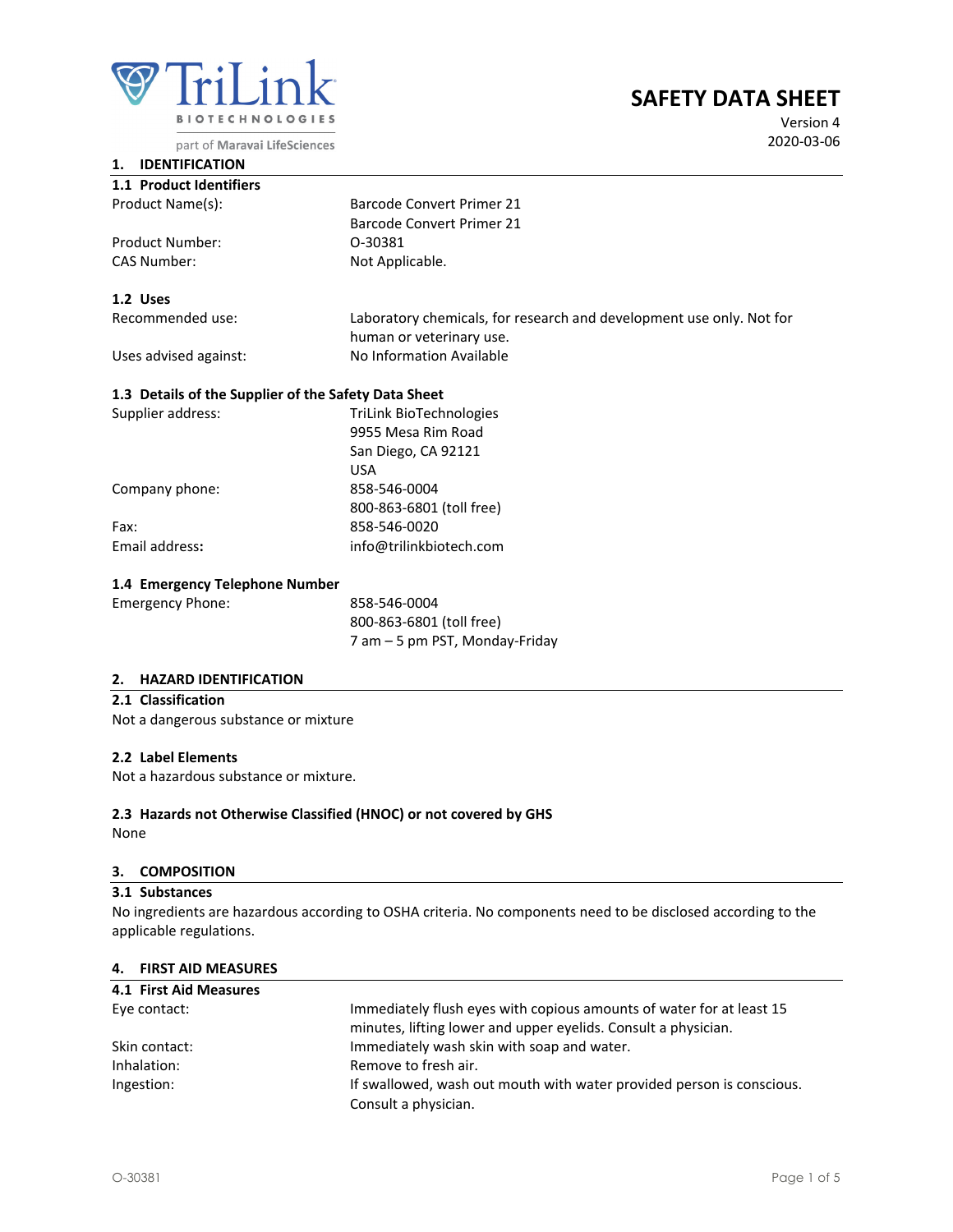No information available.

# **4.3 Indication of any Immediate Medical Attention and Special Treatment Needed**

No information available.

#### **5. FIRE‐FIGHTING MEASURE**

### **5.1 Extinguishing Media**

Suitable Media: Use water spray, alcohol-resistant foam, dry chemical or carbon dioxide.

#### **5.2 Special Hazards Arising from Product**

No information available.

#### **5.3 Advice for Firefighters**

As in any fire, wear self‐contained breathing apparatus pressure‐demand, MSHA/NIOSH (approved or equivalent) and full protective gear.

#### **6. ACCIDENTAL RELEASE MEASURES**

#### **6.1 Personal Precautions, Protective Equipment and Emergency Procedures**

Ensure adequate ventilation. Avoid breathing vapors, mists or gas. See Section 8 for personal protection.

#### **6.2 Environmental Precautions**

See Section 12 for additional ecological information.

#### **6.3 Methods and Materials for Containment and Clean Up**

Prevent further leakage or spillage if safe to do so. Soak up with inert absorbent material. Pick up and transfer to properly labeled containers. This material and its container must be disposed of as hazardous waste.

#### **7. HANDLING & STORAGE**

#### **7.1 Precautions for Safe Handling**

Ensure adequate ventilation. Avoid breathing vapors, mists or gas. See Section 8 for personal protection.

#### **7.2 Conditions for Safe Storage**

Keep/store only in original container. Storage Temperature: At or below ‐20°C.

#### **7.3 Incompatibilities**

None known based on information supplied.

#### **8. EXPOSURE CONTROLS/PERSONAL PROTECTION**

#### **8.1 Control Parameters**

This product, as supplied, does not contain any hazardous materials with occupational exposure limits established by the region specific regulatory bodies.

#### **8.2 Appropriate Engineering Controls**

General industrial hygiene practices.

| Eye/Face Protection:           | Wear safety glasses with side shields (or goggles).                    |
|--------------------------------|------------------------------------------------------------------------|
| Skin/Body Protection:          | Wear suitable protective clothing and gloves.                          |
| <b>Respiratory Protection:</b> | Use in well ventilated areas.                                          |
| General:                       | Handle in accordance with good industrial hygiene and safety practice. |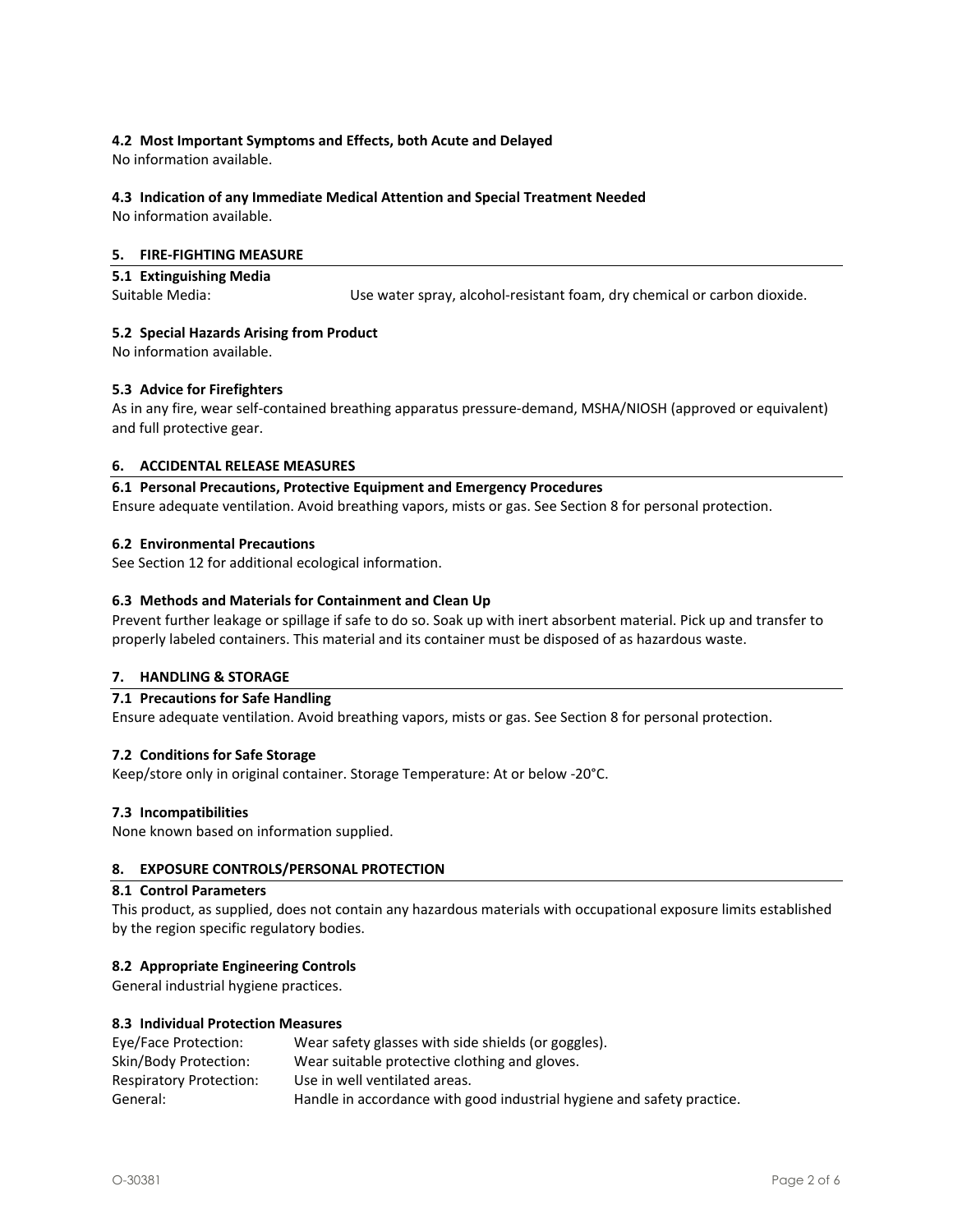| 9.1 Information on Basic Physical and Chemical Properties |                                                       |  |
|-----------------------------------------------------------|-------------------------------------------------------|--|
| Physical state:                                           | liquid                                                |  |
| Appearance:                                               | Colorless                                             |  |
| Odor:                                                     | Mild                                                  |  |
| pH:                                                       | Refer to trilinkbiotech.com for specific information. |  |
| Melting Point/Freezing Point:                             | No information available                              |  |
| <b>Boiling Point/Boiling Range:</b>                       | No information available                              |  |
| Flash Point:                                              | No information available                              |  |
| <b>Evaporation Rate:</b>                                  | No information available                              |  |
| Flammability (solid, gas):                                | No information available                              |  |
| Upper/Lower Flammability Limits:                          | No information available                              |  |
| Vapor Pressure:                                           | No information available                              |  |
| Vapor Density:                                            | No information available                              |  |
| <b>Relative Density:</b>                                  | No information available                              |  |
| Specific Density:                                         | No information available                              |  |
| Water Solubility:                                         | No information available                              |  |
| <b>Partition Coefficient:</b>                             | No information available                              |  |
| Autoignition Temperature:                                 | No information available                              |  |
| Decomposition Temperature:                                | No information available                              |  |
| Viscosity:                                                | No information available                              |  |
| <b>Oxidizing Properties:</b>                              | No information available                              |  |

#### **10. STABILITY AND REACTIVITY**

**10.1 Reactivity** No information available.

#### **10.2 Chemical stability**

Stable under normal conditions.

#### **10.3 Possibility of hazardous reactions**

Can react briskly with oxidizers, danger of explosion.

#### **10.4 Conditions to avoid**

Incompatible materials. Ignition sources. Heat.

#### **10.5 Incompatible materials**

Strong oxidizing agents.

#### **10.6 Hazardous decomposition products**

Thermal decomposition can lead to release of irritating and toxic gases and vapors. Carbon monoxide. Carbon dioxide (CO2).

## **11.1 Information on likely routes of exposure** Inhalation **Avoid breathing vapors or mists. May cause irritation of respiratory tract.** Eye contact **Redness.** May cause slight irritation. Skin contact **Prolonged contact may cause redness and irritation**. Repeated exposure may cause skin dryness or cracking.

#### **11. TOXICOLOGICAL INFORMATION**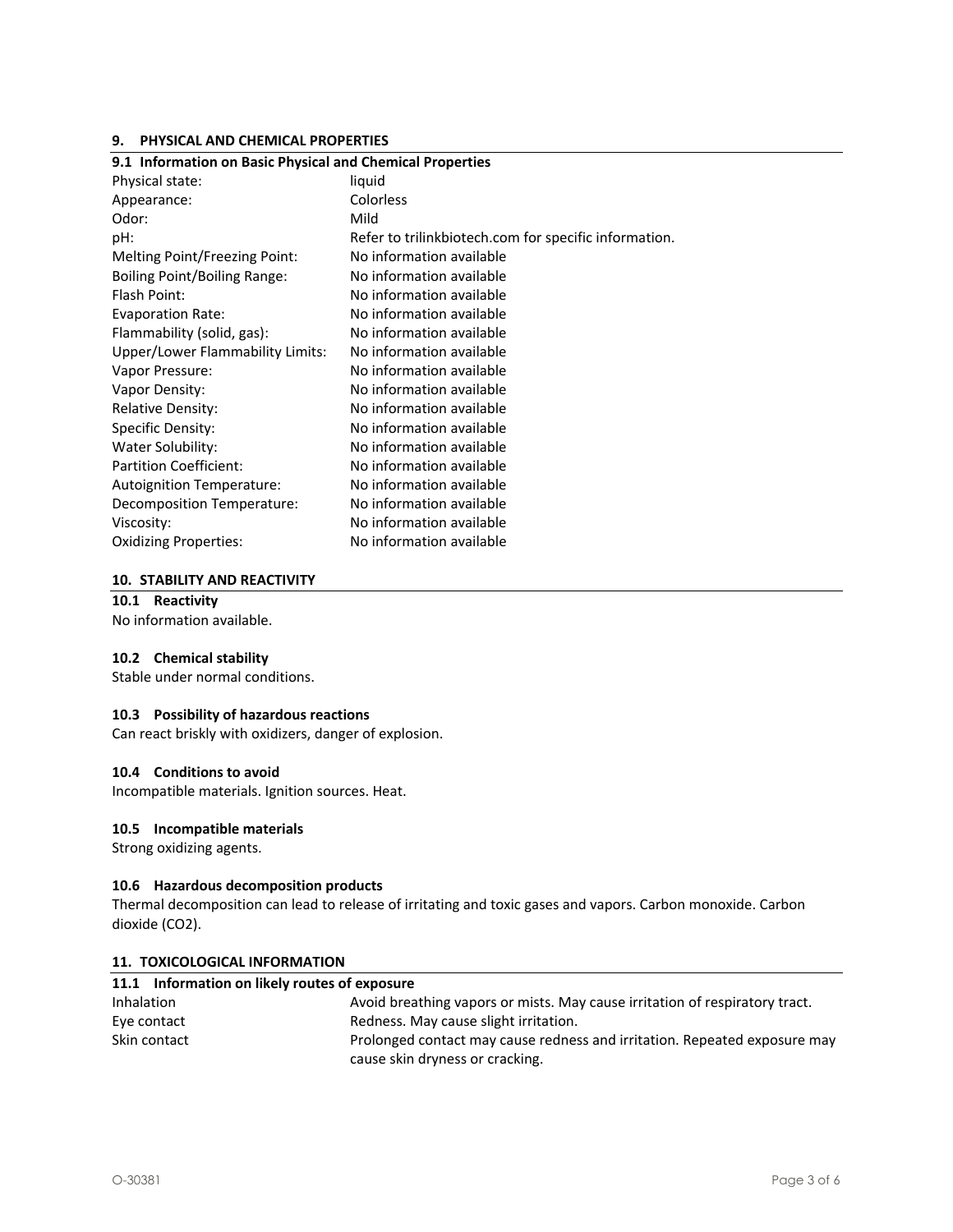#### **11.2 Information on toxicological effects**

| Symptoms | No information available. |
|----------|---------------------------|
|          |                           |

#### **11.3 Delayed and immediate effects as well as chronic effects from short and long‐term exposure**

| Skin corrosion/Irritation:         | Mild                                    |
|------------------------------------|-----------------------------------------|
| Serious Eye Damage/Eye             | Mild                                    |
| Irritation:                        |                                         |
| Skin or Respiratory Sensitization: | No information available                |
| Germ Cell Mutagenicity:            | No information available                |
| Carcinogenicity:                   | No information available                |
| <b>Reproductive Toxicity:</b>      | No information available                |
| Developmental Toxicity:            | No information available                |
| Teratogenicity:                    | No information available                |
| STOT - Single Exposure:            | No information available                |
| STOT - Repeated Exposure:          | No information available                |
| Target Organs:                     | Kidneys, eyes, skin, respiratory system |
| <b>Chronic Toxicity:</b>           | No information available                |
| <b>Subchronic Toxicity:</b>        | No information available                |
| <b>Neurological Effects:</b>       | No information available                |
| <b>Aspiration Hazard:</b>          | No information available                |
| <b>Other Adverse Effects:</b>      | No information available                |
|                                    |                                         |

#### **12. ECOLOGICAL INFORMATION**

#### **12.1 Marine pollutant**

No information available

#### **12.2 Ecotoxicity**

No information available

#### **12.3 Persistence and degradability**

No information available

#### **12.4 Bioaccumulation**

No information available

#### **12.5 Mobility**

No information available

# **12.6 Other adverse effects** Ozone Depletion Potential: No information available

No information available

#### **13. DISPOSAL CONSIDERATIONS**

#### **13.1 Waste treatment methods**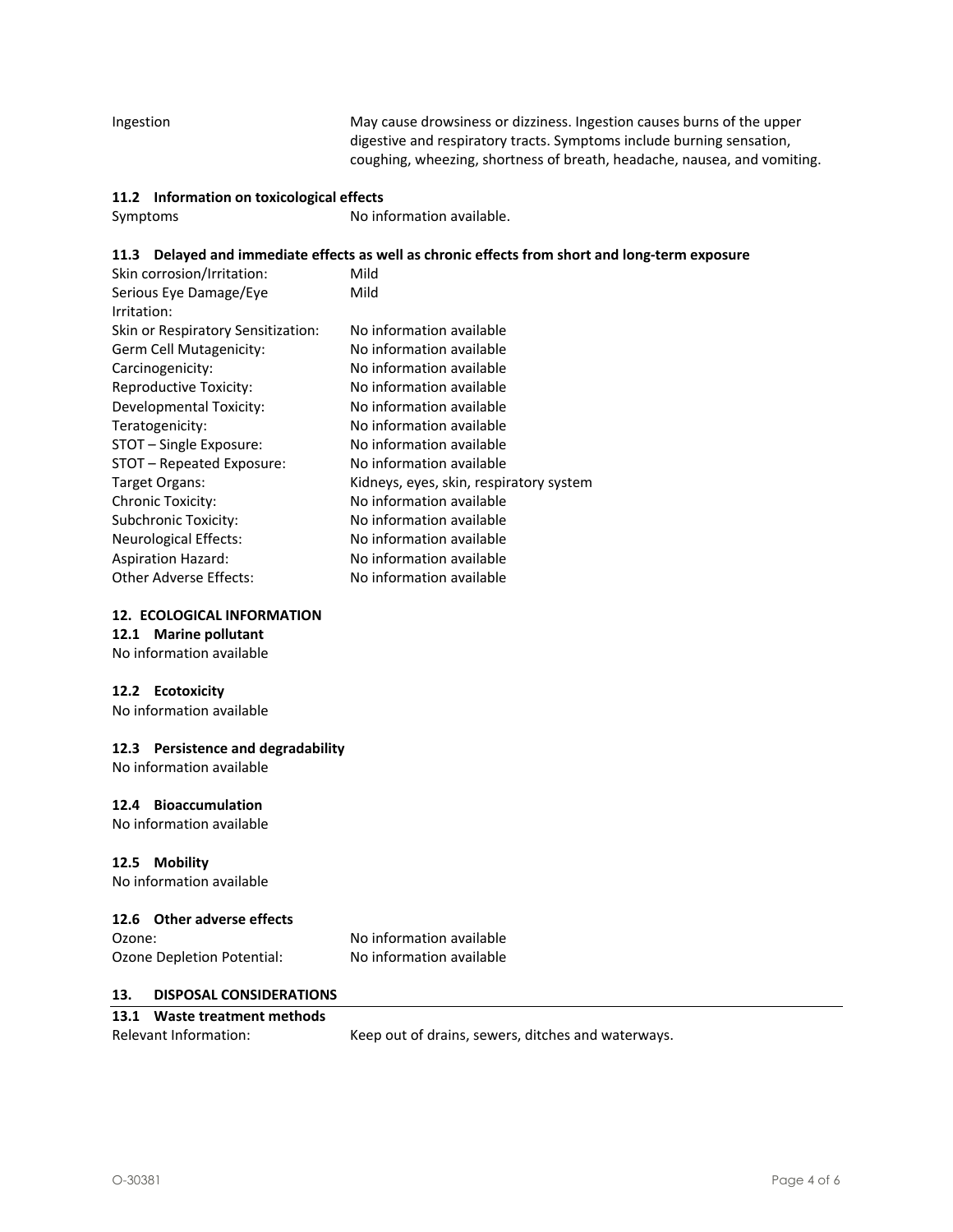|                | Disposal Method:                  | Use a licensed professional waste disposal service to dispose of this product.<br>Product may be dissolved in a combustible solvent or absorbed onto a<br>combustible material and burned by a chemical incinerator.                                                                                                                                                                                                   |
|----------------|-----------------------------------|------------------------------------------------------------------------------------------------------------------------------------------------------------------------------------------------------------------------------------------------------------------------------------------------------------------------------------------------------------------------------------------------------------------------|
|                | <b>Contaminated Packaging:</b>    | Dispose of as unused product.                                                                                                                                                                                                                                                                                                                                                                                          |
| 14.            | <b>TRANSPORT INFORMATION</b>      |                                                                                                                                                                                                                                                                                                                                                                                                                        |
| Dot:           |                                   | Not dangerous goods.                                                                                                                                                                                                                                                                                                                                                                                                   |
| 15.            | <b>REGULATORY INFORMATION</b>     |                                                                                                                                                                                                                                                                                                                                                                                                                        |
|                | 15.1 US Federal Regulations       |                                                                                                                                                                                                                                                                                                                                                                                                                        |
|                | Clean Water Act (CWA):            | This product does not contain any substances regulated as pollutants<br>pursuant to the Clean Water Act (40 CFR 122.21 and 40 CFR 122.42).                                                                                                                                                                                                                                                                             |
| <b>CERCLA:</b> |                                   | This material, as supplied, does not contain any substances regulated as<br>hazardous substances under the Comprehensive Environmental Response<br>Compensation and Liability Act (CERCLA) (40 CFR 302) or the Superfund<br>Amendments and Reauthorization Act (SARA) (40 CFR 355). There may be<br>specific reporting requirements at the local, regional, or state level pertaining<br>to releases of this material. |
|                | TSCA: Not Hazardous.              |                                                                                                                                                                                                                                                                                                                                                                                                                        |
|                | 15.2 US State Regulations         |                                                                                                                                                                                                                                                                                                                                                                                                                        |
|                | <b>California Proposition 65:</b> | This product does not contain any Proposition 65 chemicals.                                                                                                                                                                                                                                                                                                                                                            |
| 16.            | <b>OTHER INFORMATION</b>          |                                                                                                                                                                                                                                                                                                                                                                                                                        |
|                | 16.1 HMIS Rating                  |                                                                                                                                                                                                                                                                                                                                                                                                                        |
|                | Health Hazard:                    | 0                                                                                                                                                                                                                                                                                                                                                                                                                      |
|                | Flammability:                     | 0                                                                                                                                                                                                                                                                                                                                                                                                                      |
|                | Physical Hazard:                  | 0                                                                                                                                                                                                                                                                                                                                                                                                                      |
|                | <b>Chronic Health Hazard:</b>     | 0                                                                                                                                                                                                                                                                                                                                                                                                                      |
|                | 16.2 NFPA Rating                  |                                                                                                                                                                                                                                                                                                                                                                                                                        |
|                | Health Hazard:                    | 0                                                                                                                                                                                                                                                                                                                                                                                                                      |
|                | Fire Hazard:                      | 0                                                                                                                                                                                                                                                                                                                                                                                                                      |
|                | Reactivity Hazard:                | 0                                                                                                                                                                                                                                                                                                                                                                                                                      |
|                | 16.3 Preparation Information      |                                                                                                                                                                                                                                                                                                                                                                                                                        |
| Prepared By:   |                                   | TriLink BioTechnologies                                                                                                                                                                                                                                                                                                                                                                                                |
|                |                                   | 858-546-0004                                                                                                                                                                                                                                                                                                                                                                                                           |
| Issue Date:    |                                   | 2020-03-06                                                                                                                                                                                                                                                                                                                                                                                                             |
| Version:       | 4                                 |                                                                                                                                                                                                                                                                                                                                                                                                                        |
|                | 16.4 Further Information          |                                                                                                                                                                                                                                                                                                                                                                                                                        |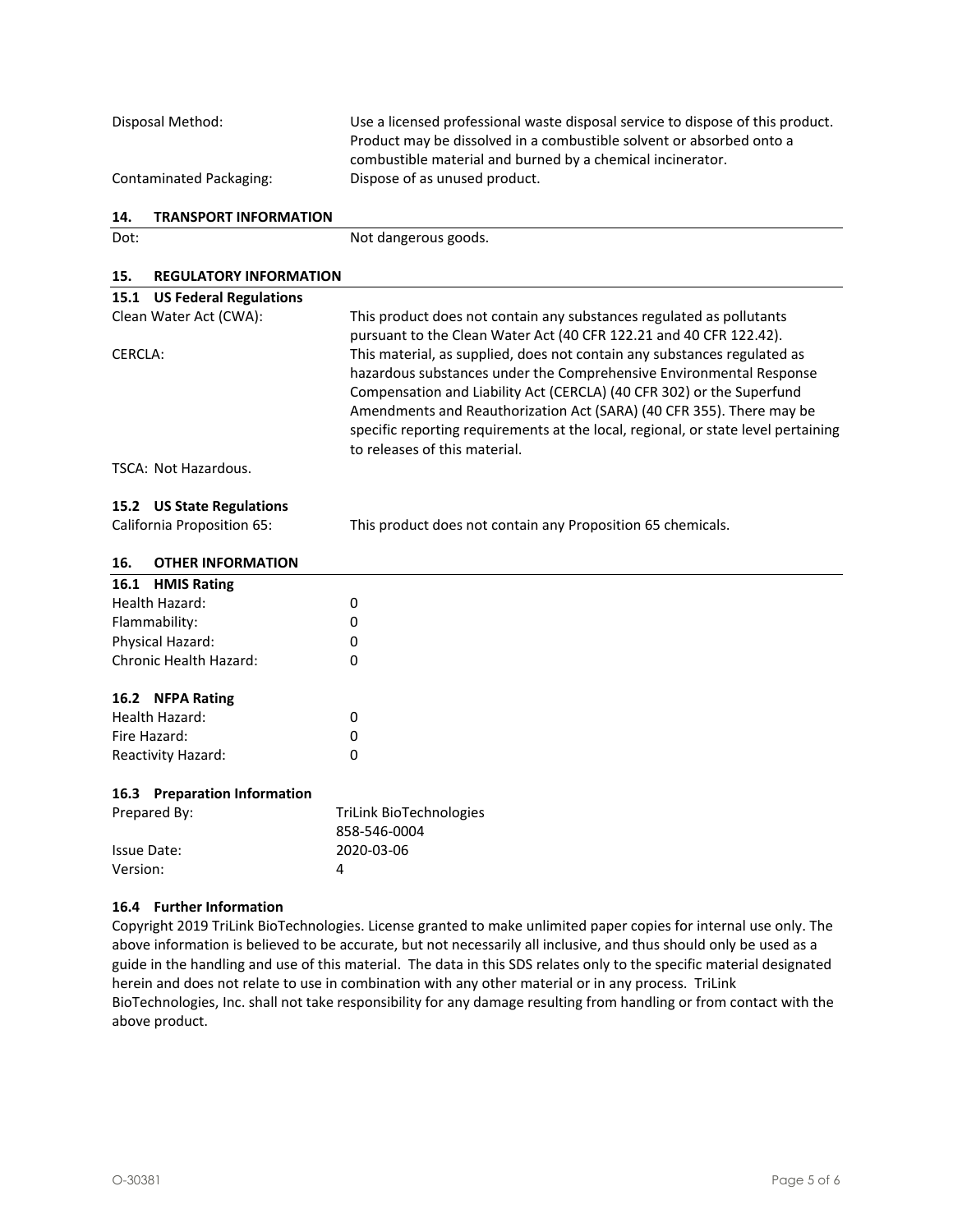

# **SAFETY DATA SHEET**

Version 4 2020‐03‐06

# **1. IDENTIFICATION**

| 1.1 Product Identifiers |                                                      |                                                                      |
|-------------------------|------------------------------------------------------|----------------------------------------------------------------------|
| Product Name(s):        |                                                      | Barcode Convert Primer 22                                            |
|                         |                                                      | Barcode Convert Primer 22                                            |
| Product Number:         |                                                      | 0-30382                                                              |
| <b>CAS Number:</b>      |                                                      | Not Applicable.                                                      |
| 1.2 Uses                |                                                      |                                                                      |
| Recommended use:        |                                                      | Laboratory chemicals, for research and development use only. Not for |
|                         |                                                      | human or veterinary use.                                             |
| Uses advised against:   |                                                      | No Information Available                                             |
|                         | 1.3 Details of the Supplier of the Safety Data Sheet |                                                                      |
| Supplier address:       |                                                      | TriLink BioTechnologies                                              |
|                         |                                                      | 9955 Mesa Rim Road                                                   |
|                         |                                                      | San Diego, CA 92121                                                  |
|                         |                                                      | <b>USA</b>                                                           |
| Company phone:          |                                                      | 858-546-0004                                                         |
|                         |                                                      | 800-863-6801 (toll free)                                             |
| Fax:                    |                                                      | 858-546-0020                                                         |
| Email address:          |                                                      | info@trilinkbiotech.com                                              |
|                         |                                                      |                                                                      |

#### **1.4 Emergency Telephone Number**

Emergency Phone: 858‐546‐0004

 800‐863‐6801 (toll free) 7 am – 5 pm PST, Monday‐Friday

#### **2. HAZARD IDENTIFICATION**

#### **2.1 Classification**

Not a dangerous substance or mixture

#### **2.2 Label Elements**

Not a hazardous substance or mixture.

## **2.3 Hazards not Otherwise Classified (HNOC) or not covered by GHS**

None

#### **3. COMPOSITION**

#### **3.1 Substances**

No ingredients are hazardous according to OSHA criteria. No components need to be disclosed according to the applicable regulations.

| 4.1 First Aid Measures |                                                                                                                                        |
|------------------------|----------------------------------------------------------------------------------------------------------------------------------------|
| Eye contact:           | Immediately flush eyes with copious amounts of water for at least 15<br>minutes, lifting lower and upper evelids. Consult a physician. |
| Skin contact:          | Immediately wash skin with soap and water.                                                                                             |
| Inhalation:            | Remove to fresh air.                                                                                                                   |
| Ingestion:             | If swallowed, wash out mouth with water provided person is conscious.                                                                  |
|                        | Consult a physician.                                                                                                                   |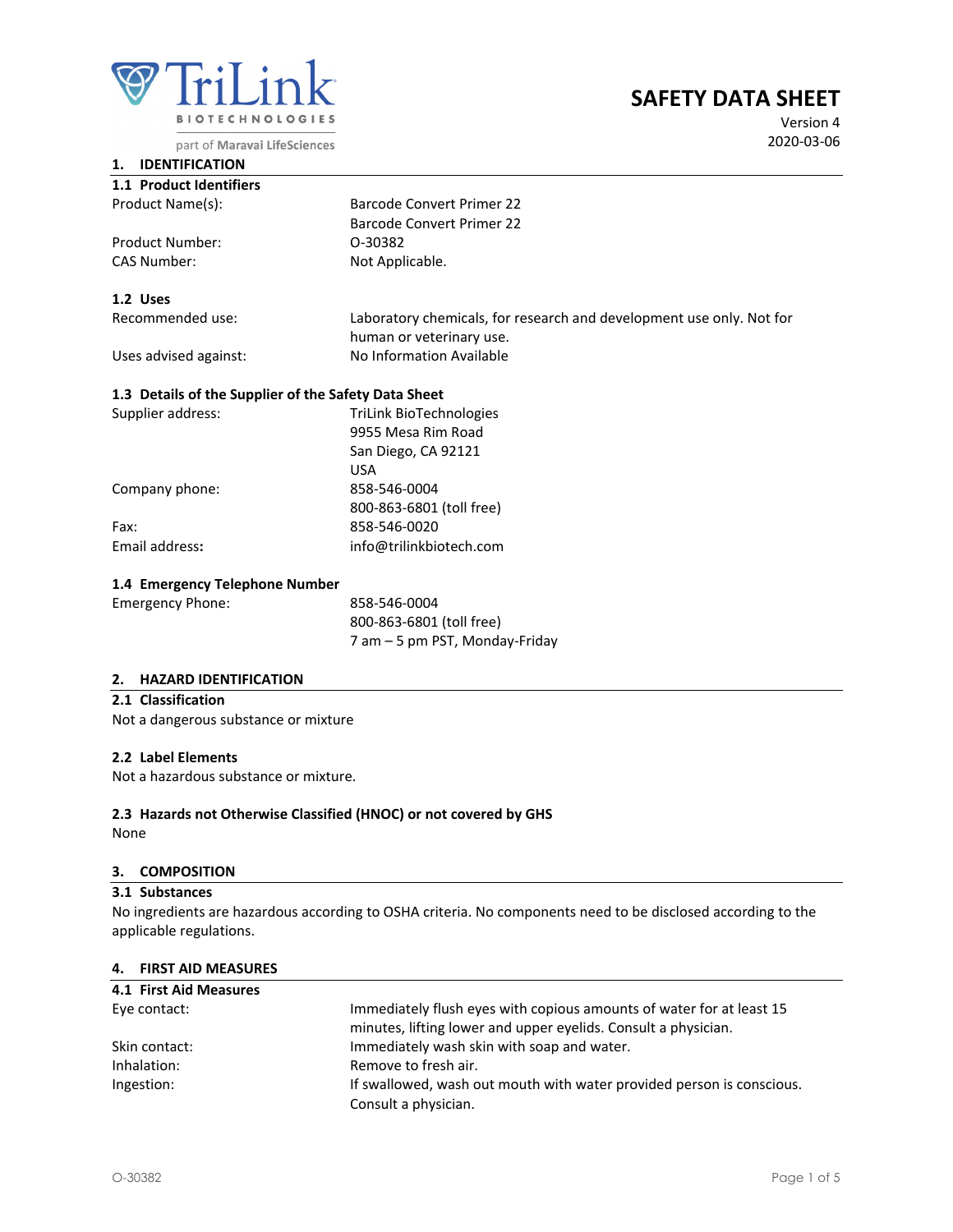No information available.

# **4.3 Indication of any Immediate Medical Attention and Special Treatment Needed**

No information available.

#### **5. FIRE‐FIGHTING MEASURE**

#### **5.1 Extinguishing Media**

Suitable Media: Use water spray, alcohol-resistant foam, dry chemical or carbon dioxide.

#### **5.2 Special Hazards Arising from Product**

No information available.

#### **5.3 Advice for Firefighters**

As in any fire, wear self‐contained breathing apparatus pressure‐demand, MSHA/NIOSH (approved or equivalent) and full protective gear.

#### **6. ACCIDENTAL RELEASE MEASURES**

#### **6.1 Personal Precautions, Protective Equipment and Emergency Procedures**

Ensure adequate ventilation. Avoid breathing vapors, mists or gas. See Section 8 for personal protection.

#### **6.2 Environmental Precautions**

See Section 12 for additional ecological information.

#### **6.3 Methods and Materials for Containment and Clean Up**

Prevent further leakage or spillage if safe to do so. Soak up with inert absorbent material. Pick up and transfer to properly labeled containers. This material and its container must be disposed of as hazardous waste.

#### **7. HANDLING & STORAGE**

#### **7.1 Precautions for Safe Handling**

Ensure adequate ventilation. Avoid breathing vapors, mists or gas. See Section 8 for personal protection.

#### **7.2 Conditions for Safe Storage**

Keep/store only in original container. Storage Temperature: At or below ‐20°C.

#### **7.3 Incompatibilities**

None known based on information supplied.

#### **8. EXPOSURE CONTROLS/PERSONAL PROTECTION**

#### **8.1 Control Parameters**

This product, as supplied, does not contain any hazardous materials with occupational exposure limits established by the region specific regulatory bodies.

#### **8.2 Appropriate Engineering Controls**

General industrial hygiene practices.

| Eye/Face Protection:           | Wear safety glasses with side shields (or goggles).                    |
|--------------------------------|------------------------------------------------------------------------|
| Skin/Body Protection:          | Wear suitable protective clothing and gloves.                          |
| <b>Respiratory Protection:</b> | Use in well ventilated areas.                                          |
| General:                       | Handle in accordance with good industrial hygiene and safety practice. |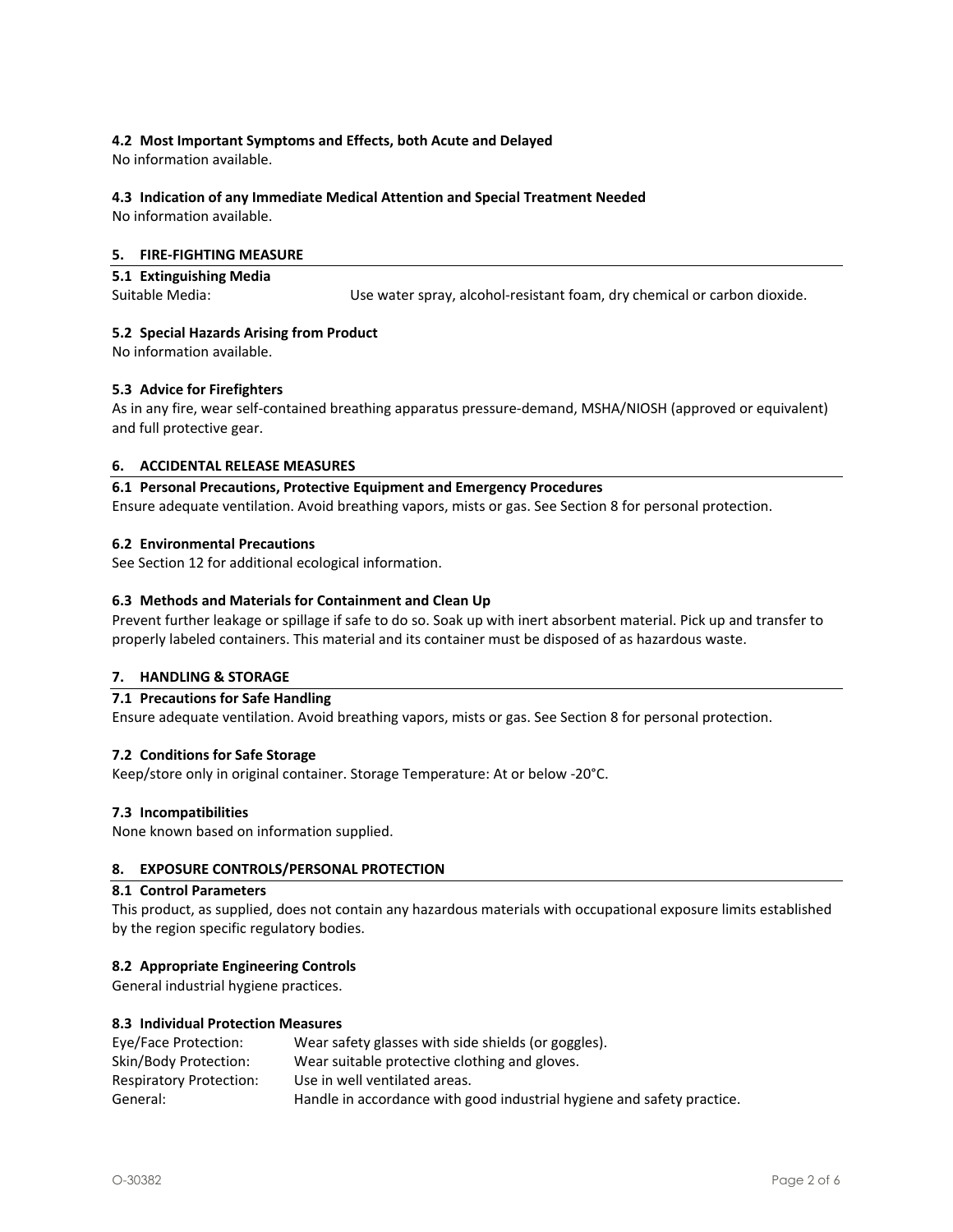| 9.1 Information on Basic Physical and Chemical Properties |                                                       |  |
|-----------------------------------------------------------|-------------------------------------------------------|--|
| Physical state:                                           | liquid                                                |  |
| Appearance:                                               | Colorless                                             |  |
| Odor:                                                     | Mild                                                  |  |
| pH:                                                       | Refer to trilinkbiotech.com for specific information. |  |
| Melting Point/Freezing Point:                             | No information available                              |  |
| <b>Boiling Point/Boiling Range:</b>                       | No information available                              |  |
| Flash Point:                                              | No information available                              |  |
| <b>Evaporation Rate:</b>                                  | No information available                              |  |
| Flammability (solid, gas):                                | No information available                              |  |
| Upper/Lower Flammability Limits:                          | No information available                              |  |
| Vapor Pressure:                                           | No information available                              |  |
| Vapor Density:                                            | No information available                              |  |
| <b>Relative Density:</b>                                  | No information available                              |  |
| Specific Density:                                         | No information available                              |  |
| Water Solubility:                                         | No information available                              |  |
| <b>Partition Coefficient:</b>                             | No information available                              |  |
| Autoignition Temperature:                                 | No information available                              |  |
| Decomposition Temperature:                                | No information available                              |  |
| Viscosity:                                                | No information available                              |  |
| <b>Oxidizing Properties:</b>                              | No information available                              |  |

#### **10. STABILITY AND REACTIVITY**

**10.1 Reactivity** No information available.

#### **10.2 Chemical stability**

Stable under normal conditions.

#### **10.3 Possibility of hazardous reactions**

Can react briskly with oxidizers, danger of explosion.

#### **10.4 Conditions to avoid**

Incompatible materials. Ignition sources. Heat.

#### **10.5 Incompatible materials**

Strong oxidizing agents.

#### **10.6 Hazardous decomposition products**

Thermal decomposition can lead to release of irritating and toxic gases and vapors. Carbon monoxide. Carbon dioxide (CO2).

#### **11. TOXICOLOGICAL INFORMATION 11.1 Information on likely routes of exposure**

| <b>TTIT THISHIMANON ON MACH TOURS OF CAPOSULE</b> |                                                                             |
|---------------------------------------------------|-----------------------------------------------------------------------------|
| Inhalation                                        | Avoid breathing vapors or mists. May cause irritation of respiratory tract. |
| Eye contact                                       | Redness. May cause slight irritation.                                       |
| Skin contact                                      | Prolonged contact may cause redness and irritation. Repeated exposure may   |
|                                                   | cause skin dryness or cracking.                                             |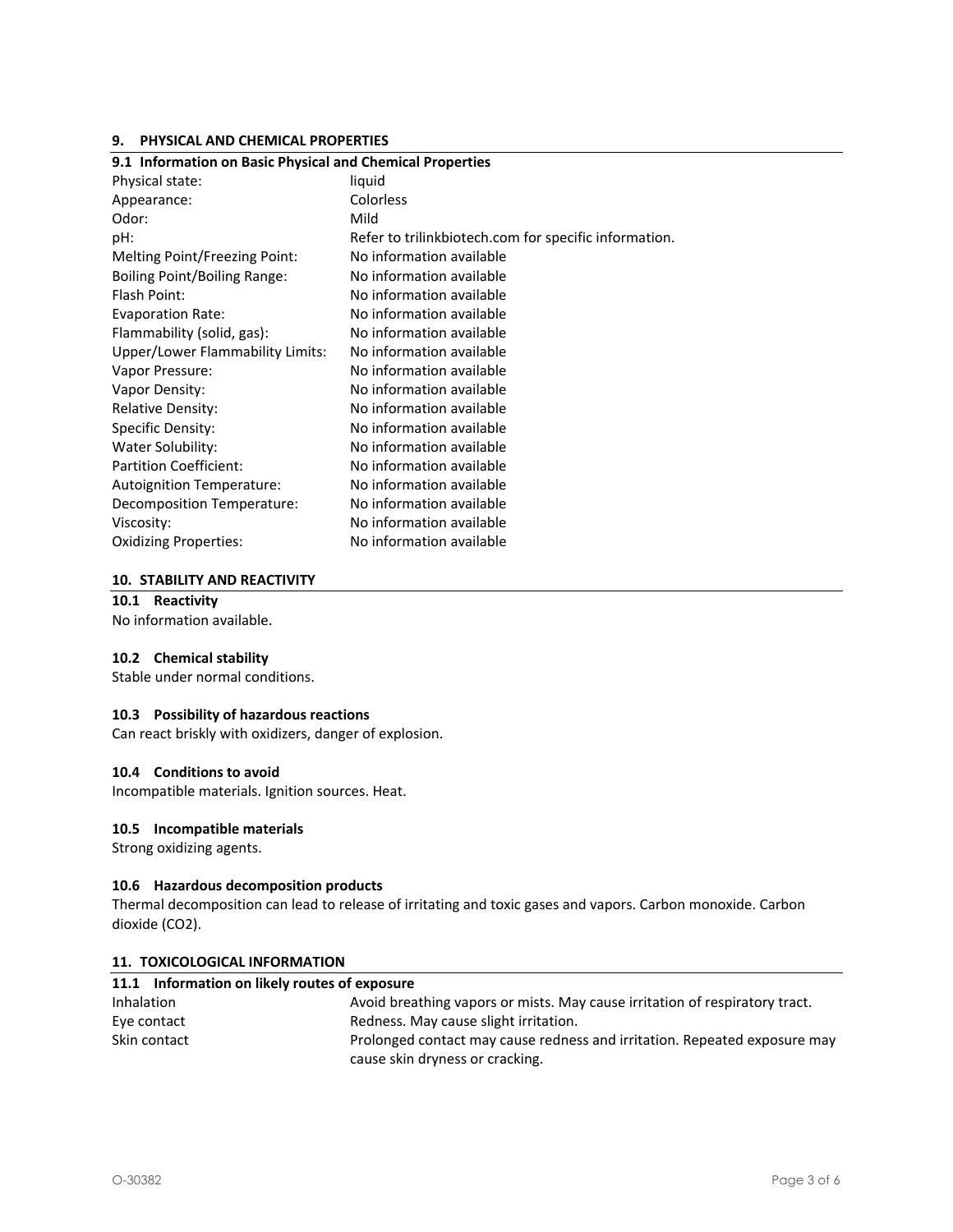#### **11.2 Information on toxicological effects**

| Symptoms | No information available. |
|----------|---------------------------|
|          |                           |

#### **11.3 Delayed and immediate effects as well as chronic effects from short and long‐term exposure**

| Mild                                    |
|-----------------------------------------|
| Mild                                    |
|                                         |
| No information available                |
| No information available                |
| No information available                |
| No information available                |
| No information available                |
| No information available                |
| No information available                |
| No information available                |
| Kidneys, eyes, skin, respiratory system |
| No information available                |
| No information available                |
| No information available                |
| No information available                |
| No information available                |
|                                         |

#### **12. ECOLOGICAL INFORMATION**

#### **12.1 Marine pollutant**

No information available

#### **12.2 Ecotoxicity**

No information available

#### **12.3 Persistence and degradability**

No information available

#### **12.4 Bioaccumulation**

No information available

#### **12.5 Mobility**

No information available

# **12.6 Other adverse effects** Ozone Depletion Potential: No information available

No information available

#### **13. DISPOSAL CONSIDERATIONS**

#### **13.1 Waste treatment methods**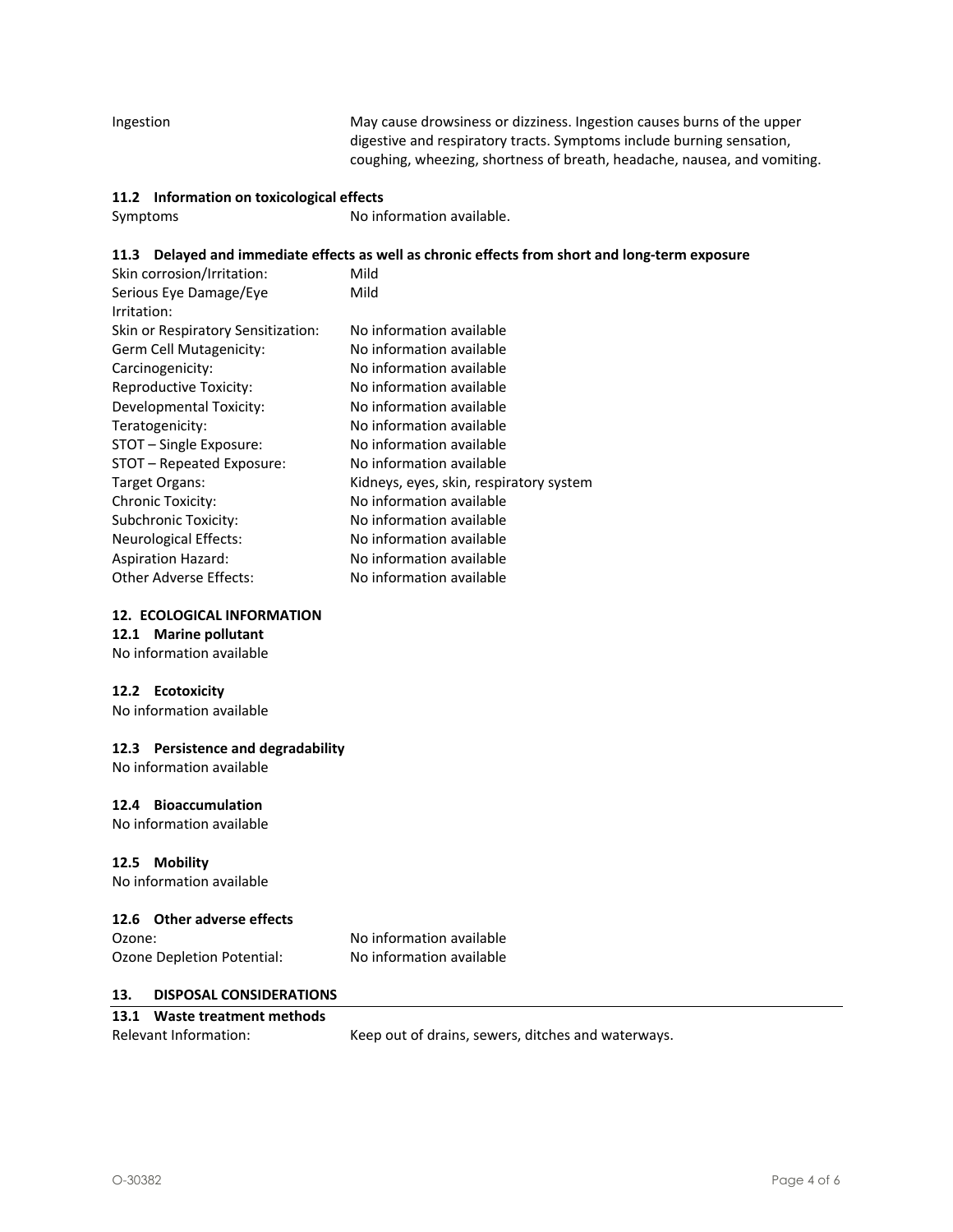|                    | Disposal Method:                  | Use a licensed professional waste disposal service to dispose of this product.<br>Product may be dissolved in a combustible solvent or absorbed onto a<br>combustible material and burned by a chemical incinerator.                                                                                                                                                                                                   |
|--------------------|-----------------------------------|------------------------------------------------------------------------------------------------------------------------------------------------------------------------------------------------------------------------------------------------------------------------------------------------------------------------------------------------------------------------------------------------------------------------|
|                    | <b>Contaminated Packaging:</b>    | Dispose of as unused product.                                                                                                                                                                                                                                                                                                                                                                                          |
| 14.                | <b>TRANSPORT INFORMATION</b>      |                                                                                                                                                                                                                                                                                                                                                                                                                        |
| Dot:               |                                   | Not dangerous goods.                                                                                                                                                                                                                                                                                                                                                                                                   |
| 15.                | <b>REGULATORY INFORMATION</b>     |                                                                                                                                                                                                                                                                                                                                                                                                                        |
|                    | 15.1 US Federal Regulations       |                                                                                                                                                                                                                                                                                                                                                                                                                        |
|                    | Clean Water Act (CWA):            | This product does not contain any substances regulated as pollutants<br>pursuant to the Clean Water Act (40 CFR 122.21 and 40 CFR 122.42).                                                                                                                                                                                                                                                                             |
| <b>CERCLA:</b>     |                                   | This material, as supplied, does not contain any substances regulated as<br>hazardous substances under the Comprehensive Environmental Response<br>Compensation and Liability Act (CERCLA) (40 CFR 302) or the Superfund<br>Amendments and Reauthorization Act (SARA) (40 CFR 355). There may be<br>specific reporting requirements at the local, regional, or state level pertaining<br>to releases of this material. |
|                    | TSCA: Not Hazardous.              |                                                                                                                                                                                                                                                                                                                                                                                                                        |
|                    | 15.2 US State Regulations         |                                                                                                                                                                                                                                                                                                                                                                                                                        |
|                    | <b>California Proposition 65:</b> | This product does not contain any Proposition 65 chemicals.                                                                                                                                                                                                                                                                                                                                                            |
| 16.                | <b>OTHER INFORMATION</b>          |                                                                                                                                                                                                                                                                                                                                                                                                                        |
|                    | 16.1 HMIS Rating                  |                                                                                                                                                                                                                                                                                                                                                                                                                        |
|                    | Health Hazard:                    | 0                                                                                                                                                                                                                                                                                                                                                                                                                      |
|                    | Flammability:                     | 0                                                                                                                                                                                                                                                                                                                                                                                                                      |
|                    | Physical Hazard:                  | 0                                                                                                                                                                                                                                                                                                                                                                                                                      |
|                    | Chronic Health Hazard:            | 0                                                                                                                                                                                                                                                                                                                                                                                                                      |
|                    | 16.2 NFPA Rating                  |                                                                                                                                                                                                                                                                                                                                                                                                                        |
|                    | Health Hazard:                    | 0                                                                                                                                                                                                                                                                                                                                                                                                                      |
|                    | Fire Hazard:                      | 0                                                                                                                                                                                                                                                                                                                                                                                                                      |
|                    | Reactivity Hazard:                | 0                                                                                                                                                                                                                                                                                                                                                                                                                      |
|                    | 16.3 Preparation Information      |                                                                                                                                                                                                                                                                                                                                                                                                                        |
|                    | Prepared By:                      | TriLink BioTechnologies<br>858-546-0004                                                                                                                                                                                                                                                                                                                                                                                |
| <b>Issue Date:</b> |                                   | 2020-03-06                                                                                                                                                                                                                                                                                                                                                                                                             |
| Version:           |                                   | 4                                                                                                                                                                                                                                                                                                                                                                                                                      |
|                    |                                   |                                                                                                                                                                                                                                                                                                                                                                                                                        |

#### **16.4 Further Information**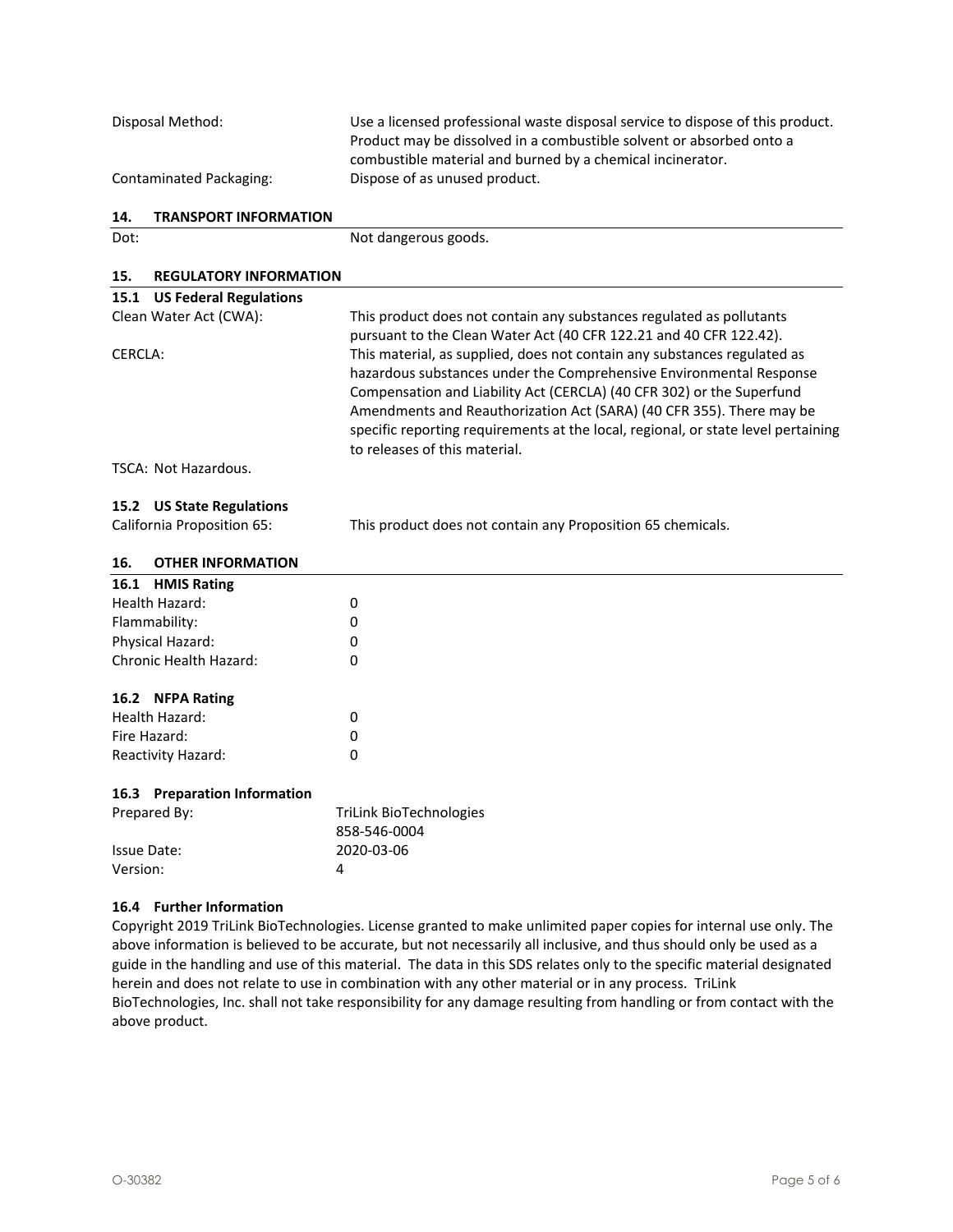

# **SAFETY DATA SHEET**

Version 4 2020‐03‐06

# **1. IDENTIFICATION**

| 1.1 Product Identifiers |                                                                      |
|-------------------------|----------------------------------------------------------------------|
| Product Name(s):        | Barcode Convert Primer 23                                            |
|                         | <b>Barcode Convert Primer 23</b>                                     |
| Product Number:         | 0-30383                                                              |
| <b>CAS Number:</b>      | Not Applicable.                                                      |
| 1.2 Uses                |                                                                      |
| Recommended use:        | Laboratory chemicals, for research and development use only. Not for |
|                         | human or veterinary use.                                             |
| Uses advised against:   | No Information Available                                             |
|                         | 1.3 Details of the Supplier of the Safety Data Sheet                 |
| Supplier address:       | TriLink BioTechnologies                                              |
|                         | 9955 Mesa Rim Road                                                   |
|                         | San Diego, CA 92121                                                  |
|                         | USA.                                                                 |
| Company phone:          | 858-546-0004                                                         |
|                         | 800-863-6801 (toll free)                                             |
| Fax:                    | 858-546-0020                                                         |
| Email address:          | info@trilinkbiotech.com                                              |
|                         |                                                                      |

#### **1.4 Emergency Telephone Number**

Emergency Phone: 858‐546‐0004

 800‐863‐6801 (toll free) 7 am – 5 pm PST, Monday‐Friday

#### **2. HAZARD IDENTIFICATION**

#### **2.1 Classification**

Not a dangerous substance or mixture

#### **2.2 Label Elements**

Not a hazardous substance or mixture.

## **2.3 Hazards not Otherwise Classified (HNOC) or not covered by GHS**

None

#### **3. COMPOSITION**

#### **3.1 Substances**

No ingredients are hazardous according to OSHA criteria. No components need to be disclosed according to the applicable regulations.

| <b>4.1 First Aid Measures</b> |                                                                                                                                        |
|-------------------------------|----------------------------------------------------------------------------------------------------------------------------------------|
| Eye contact:                  | Immediately flush eyes with copious amounts of water for at least 15<br>minutes, lifting lower and upper evelids. Consult a physician. |
| Skin contact:                 | Immediately wash skin with soap and water.                                                                                             |
| Inhalation:                   | Remove to fresh air.                                                                                                                   |
| Ingestion:                    | If swallowed, wash out mouth with water provided person is conscious.                                                                  |
|                               | Consult a physician.                                                                                                                   |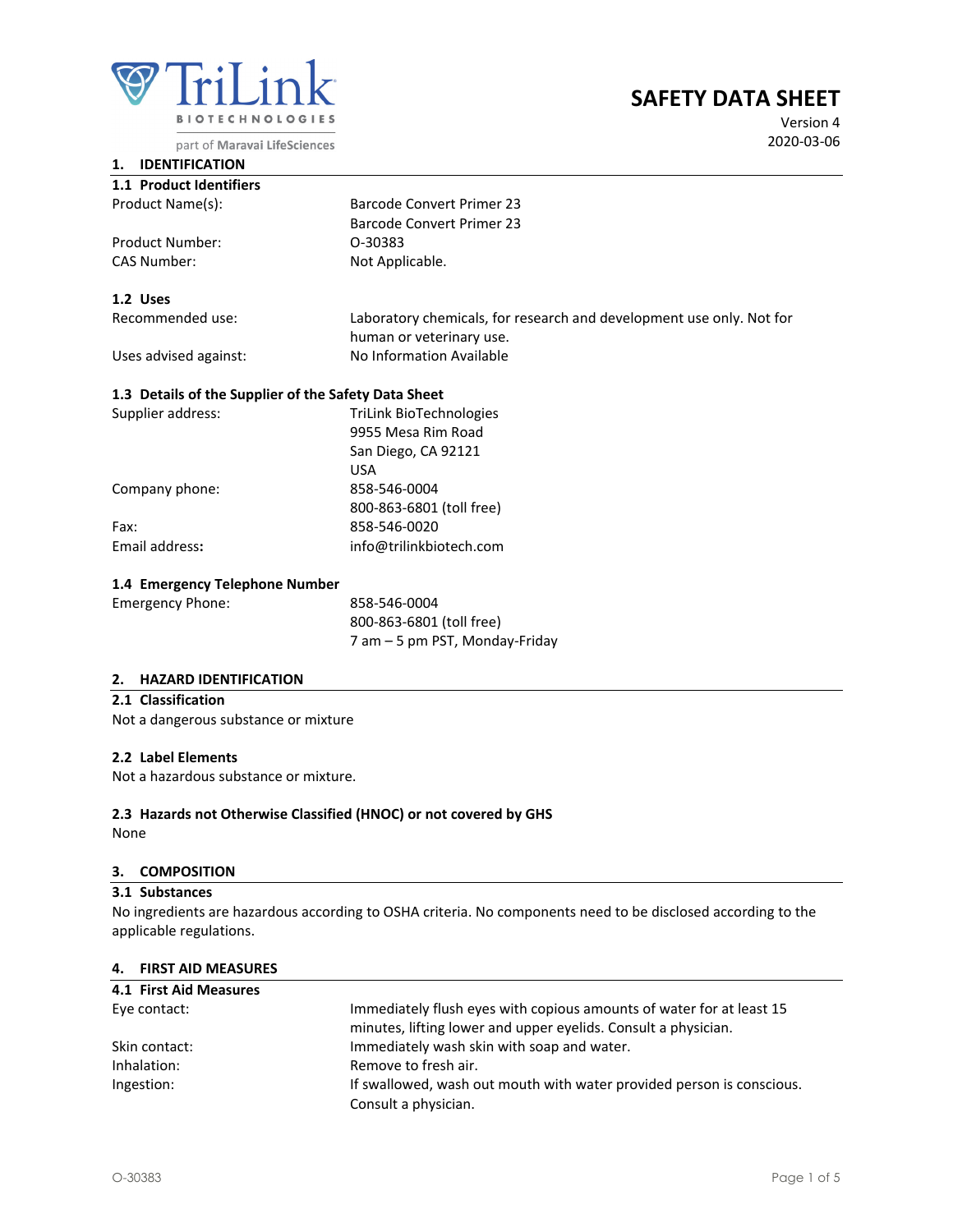No information available.

# **4.3 Indication of any Immediate Medical Attention and Special Treatment Needed**

No information available.

#### **5. FIRE‐FIGHTING MEASURE**

### **5.1 Extinguishing Media**

Suitable Media: Use water spray, alcohol-resistant foam, dry chemical or carbon dioxide.

#### **5.2 Special Hazards Arising from Product**

No information available.

#### **5.3 Advice for Firefighters**

As in any fire, wear self‐contained breathing apparatus pressure‐demand, MSHA/NIOSH (approved or equivalent) and full protective gear.

#### **6. ACCIDENTAL RELEASE MEASURES**

#### **6.1 Personal Precautions, Protective Equipment and Emergency Procedures**

Ensure adequate ventilation. Avoid breathing vapors, mists or gas. See Section 8 for personal protection.

#### **6.2 Environmental Precautions**

See Section 12 for additional ecological information.

#### **6.3 Methods and Materials for Containment and Clean Up**

Prevent further leakage or spillage if safe to do so. Soak up with inert absorbent material. Pick up and transfer to properly labeled containers. This material and its container must be disposed of as hazardous waste.

#### **7. HANDLING & STORAGE**

#### **7.1 Precautions for Safe Handling**

Ensure adequate ventilation. Avoid breathing vapors, mists or gas. See Section 8 for personal protection.

#### **7.2 Conditions for Safe Storage**

Keep/store only in original container. Storage Temperature: At or below ‐20°C.

#### **7.3 Incompatibilities**

None known based on information supplied.

#### **8. EXPOSURE CONTROLS/PERSONAL PROTECTION**

#### **8.1 Control Parameters**

This product, as supplied, does not contain any hazardous materials with occupational exposure limits established by the region specific regulatory bodies.

#### **8.2 Appropriate Engineering Controls**

General industrial hygiene practices.

| Eye/Face Protection:           | Wear safety glasses with side shields (or goggles).                    |
|--------------------------------|------------------------------------------------------------------------|
| Skin/Body Protection:          | Wear suitable protective clothing and gloves.                          |
| <b>Respiratory Protection:</b> | Use in well ventilated areas.                                          |
| General:                       | Handle in accordance with good industrial hygiene and safety practice. |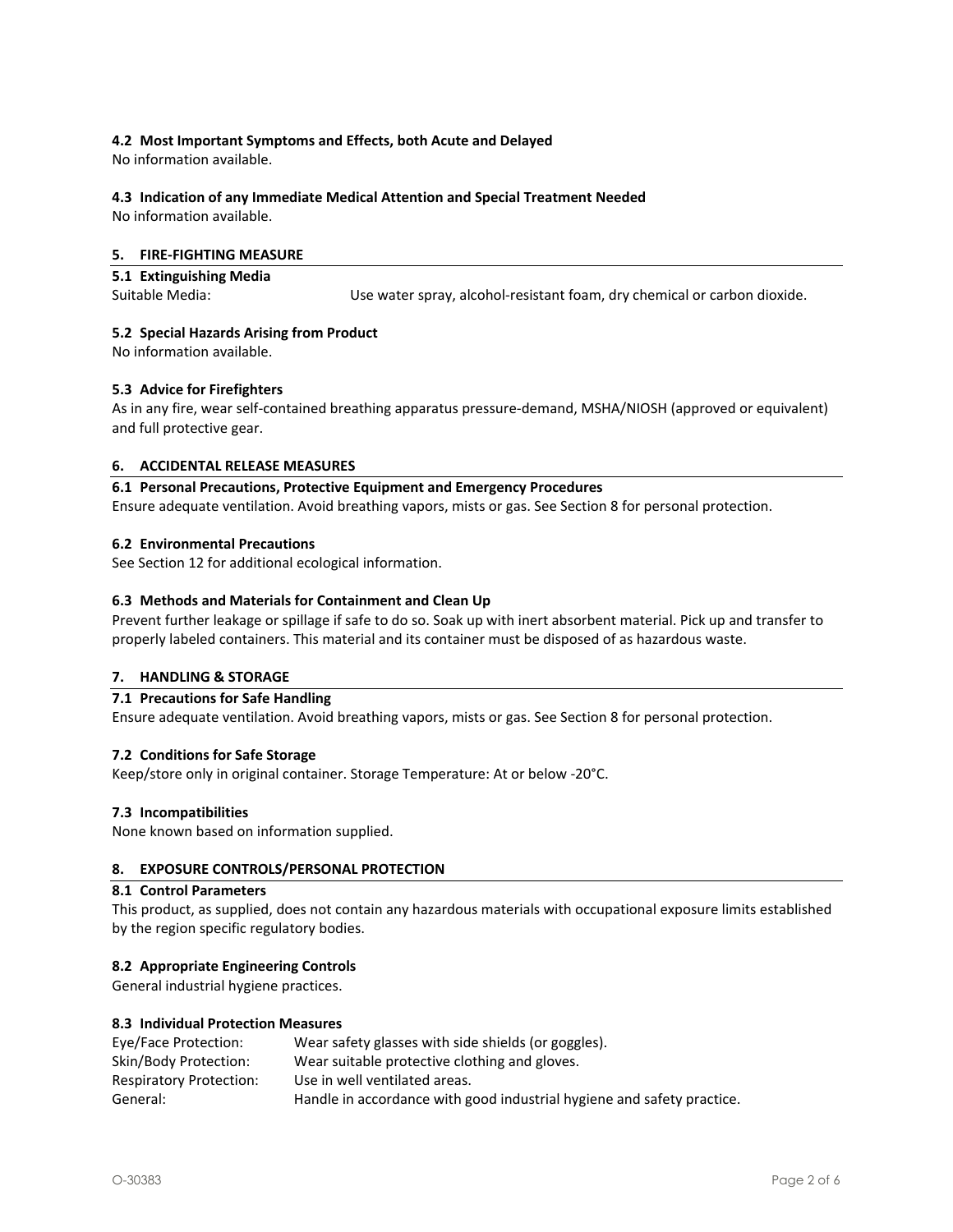| 9.1 Information on Basic Physical and Chemical Properties |                                                       |  |
|-----------------------------------------------------------|-------------------------------------------------------|--|
| Physical state:                                           | liquid                                                |  |
| Appearance:                                               | Colorless                                             |  |
| Odor:                                                     | Mild                                                  |  |
| pH:                                                       | Refer to trilinkbiotech.com for specific information. |  |
| Melting Point/Freezing Point:                             | No information available                              |  |
| <b>Boiling Point/Boiling Range:</b>                       | No information available                              |  |
| Flash Point:                                              | No information available                              |  |
| <b>Evaporation Rate:</b>                                  | No information available                              |  |
| Flammability (solid, gas):                                | No information available                              |  |
| Upper/Lower Flammability Limits:                          | No information available                              |  |
| Vapor Pressure:                                           | No information available                              |  |
| Vapor Density:                                            | No information available                              |  |
| <b>Relative Density:</b>                                  | No information available                              |  |
| Specific Density:                                         | No information available                              |  |
| Water Solubility:                                         | No information available                              |  |
| <b>Partition Coefficient:</b>                             | No information available                              |  |
| Autoignition Temperature:                                 | No information available                              |  |
| Decomposition Temperature:                                | No information available                              |  |
| Viscosity:                                                | No information available                              |  |
| <b>Oxidizing Properties:</b>                              | No information available                              |  |

#### **10. STABILITY AND REACTIVITY**

**10.1 Reactivity** No information available.

#### **10.2 Chemical stability**

Stable under normal conditions.

#### **10.3 Possibility of hazardous reactions**

Can react briskly with oxidizers, danger of explosion.

#### **10.4 Conditions to avoid**

Incompatible materials. Ignition sources. Heat.

#### **10.5 Incompatible materials**

Strong oxidizing agents.

#### **10.6 Hazardous decomposition products**

Thermal decomposition can lead to release of irritating and toxic gases and vapors. Carbon monoxide. Carbon dioxide (CO2).

#### **11. TOXICOLOGICAL INFORMATION 11.1 Information on likely routes of exposure**

| <b>ARABITION INTO THE INTERNATIONAL CAPOSAIC</b> |                                                                             |
|--------------------------------------------------|-----------------------------------------------------------------------------|
| Inhalation                                       | Avoid breathing vapors or mists. May cause irritation of respiratory tract. |
| Eye contact                                      | Redness. May cause slight irritation.                                       |
| Skin contact                                     | Prolonged contact may cause redness and irritation. Repeated exposure may   |
|                                                  | cause skin dryness or cracking.                                             |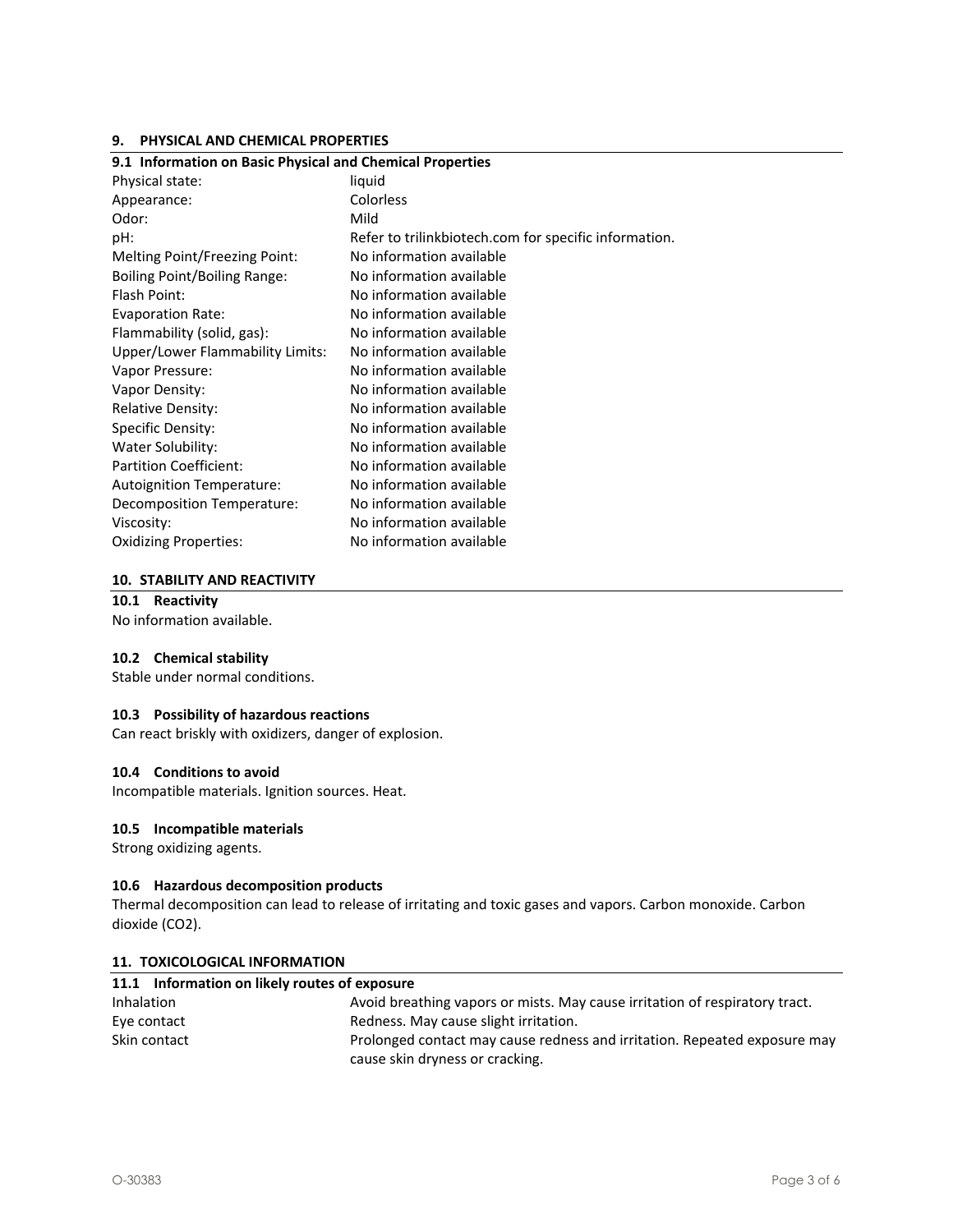#### **11.2 Information on toxicological effects**

| Symptoms | No information available. |
|----------|---------------------------|
|          |                           |

#### **11.3 Delayed and immediate effects as well as chronic effects from short and long‐term exposure**

| Mild                                    |
|-----------------------------------------|
| Mild                                    |
|                                         |
| No information available                |
| No information available                |
| No information available                |
| No information available                |
| No information available                |
| No information available                |
| No information available                |
| No information available                |
| Kidneys, eyes, skin, respiratory system |
| No information available                |
| No information available                |
| No information available                |
| No information available                |
| No information available                |
|                                         |

#### **12. ECOLOGICAL INFORMATION**

### **12.1 Marine pollutant**

No information available

#### **12.2 Ecotoxicity**

No information available

#### **12.3 Persistence and degradability**

No information available

#### **12.4 Bioaccumulation**

No information available

#### **12.5 Mobility**

No information available

# **12.6 Other adverse effects** Ozone Depletion Potential: No information available

No information available

#### **13. DISPOSAL CONSIDERATIONS**

#### **13.1 Waste treatment methods**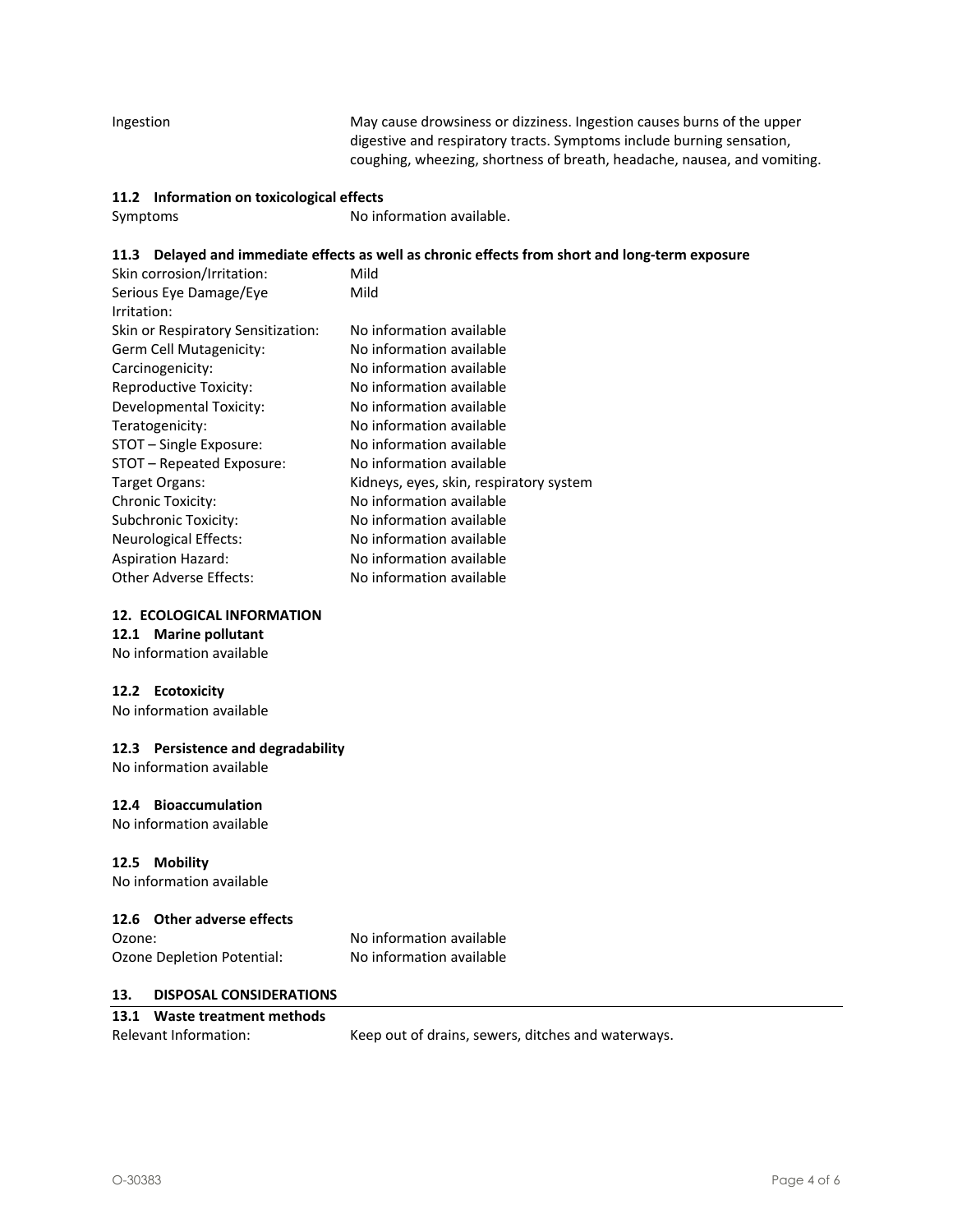|                | Disposal Method:               | Use a licensed professional waste disposal service to dispose of this product.<br>Product may be dissolved in a combustible solvent or absorbed onto a<br>combustible material and burned by a chemical incinerator.                                                                                                                                                                                                   |
|----------------|--------------------------------|------------------------------------------------------------------------------------------------------------------------------------------------------------------------------------------------------------------------------------------------------------------------------------------------------------------------------------------------------------------------------------------------------------------------|
|                | <b>Contaminated Packaging:</b> | Dispose of as unused product.                                                                                                                                                                                                                                                                                                                                                                                          |
| 14.            | <b>TRANSPORT INFORMATION</b>   |                                                                                                                                                                                                                                                                                                                                                                                                                        |
| Dot:           |                                | Not dangerous goods.                                                                                                                                                                                                                                                                                                                                                                                                   |
| 15.            | <b>REGULATORY INFORMATION</b>  |                                                                                                                                                                                                                                                                                                                                                                                                                        |
|                | 15.1 US Federal Regulations    |                                                                                                                                                                                                                                                                                                                                                                                                                        |
|                | Clean Water Act (CWA):         | This product does not contain any substances regulated as pollutants<br>pursuant to the Clean Water Act (40 CFR 122.21 and 40 CFR 122.42).                                                                                                                                                                                                                                                                             |
| <b>CERCLA:</b> |                                | This material, as supplied, does not contain any substances regulated as<br>hazardous substances under the Comprehensive Environmental Response<br>Compensation and Liability Act (CERCLA) (40 CFR 302) or the Superfund<br>Amendments and Reauthorization Act (SARA) (40 CFR 355). There may be<br>specific reporting requirements at the local, regional, or state level pertaining<br>to releases of this material. |
|                | TSCA: Not Hazardous.           |                                                                                                                                                                                                                                                                                                                                                                                                                        |
|                | 15.2 US State Regulations      |                                                                                                                                                                                                                                                                                                                                                                                                                        |
|                | California Proposition 65:     | This product does not contain any Proposition 65 chemicals.                                                                                                                                                                                                                                                                                                                                                            |
| 16.            | <b>OTHER INFORMATION</b>       |                                                                                                                                                                                                                                                                                                                                                                                                                        |
|                | 16.1 HMIS Rating               |                                                                                                                                                                                                                                                                                                                                                                                                                        |
|                | Health Hazard:                 | 0                                                                                                                                                                                                                                                                                                                                                                                                                      |
|                | Flammability:                  | 0                                                                                                                                                                                                                                                                                                                                                                                                                      |
|                | Physical Hazard:               | 0                                                                                                                                                                                                                                                                                                                                                                                                                      |
|                | Chronic Health Hazard:         | 0                                                                                                                                                                                                                                                                                                                                                                                                                      |
|                | 16.2 NFPA Rating               |                                                                                                                                                                                                                                                                                                                                                                                                                        |
|                | Health Hazard:                 | 0                                                                                                                                                                                                                                                                                                                                                                                                                      |
|                | Fire Hazard:                   | 0                                                                                                                                                                                                                                                                                                                                                                                                                      |
|                | Reactivity Hazard:             | 0                                                                                                                                                                                                                                                                                                                                                                                                                      |
|                | 16.3 Preparation Information   |                                                                                                                                                                                                                                                                                                                                                                                                                        |
|                | Prepared By:                   | TriLink BioTechnologies                                                                                                                                                                                                                                                                                                                                                                                                |
|                |                                | 858-546-0004                                                                                                                                                                                                                                                                                                                                                                                                           |
| Issue Date:    |                                | 2020-03-06                                                                                                                                                                                                                                                                                                                                                                                                             |
| Version:       |                                | 4                                                                                                                                                                                                                                                                                                                                                                                                                      |
|                | 16.4 Further Information       |                                                                                                                                                                                                                                                                                                                                                                                                                        |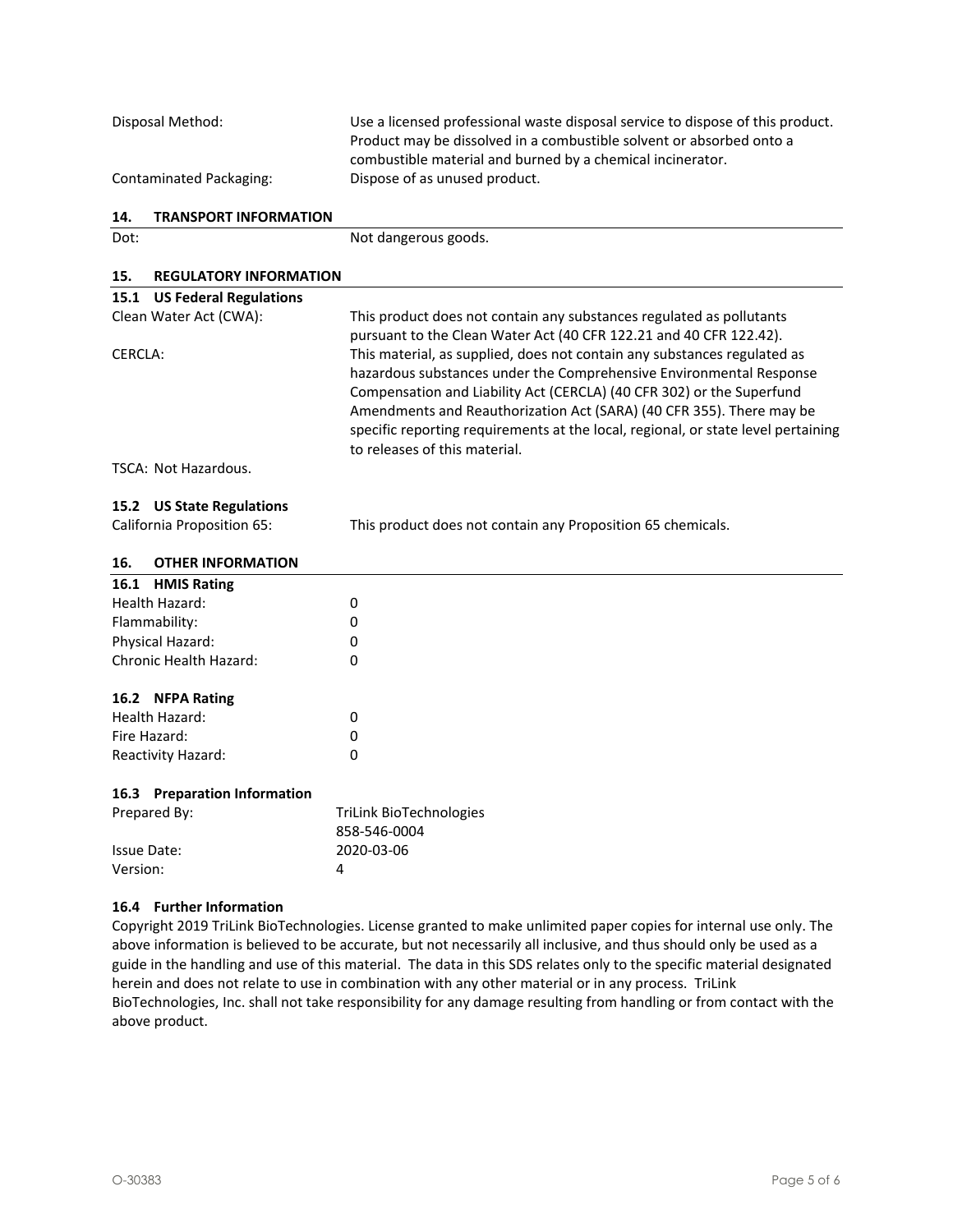

# **1. IDENTIFICATION**

# **SAFETY DATA SHEET**

Version 4 2020‐03‐06

| 1.1 Product Identifiers                              |                                                                      |
|------------------------------------------------------|----------------------------------------------------------------------|
| Product Name(s):                                     | <b>Barcode Convert Primer 24</b>                                     |
|                                                      | Barcode Convert Primer 24                                            |
| <b>Product Number:</b>                               | 0-30384                                                              |
| <b>CAS Number:</b>                                   | Not Applicable.                                                      |
| 1.2 Uses                                             |                                                                      |
| Recommended use:                                     | Laboratory chemicals, for research and development use only. Not for |
|                                                      | human or veterinary use.                                             |
| Uses advised against:                                | No Information Available                                             |
| 1.3 Details of the Supplier of the Safety Data Sheet |                                                                      |
| Supplier address:                                    | TriLink BioTechnologies                                              |
|                                                      | 9955 Mesa Rim Road                                                   |
|                                                      | San Diego, CA 92121                                                  |
|                                                      | <b>USA</b>                                                           |
| Company phone:                                       | 858-546-0004                                                         |
|                                                      | 800-863-6801 (toll free)                                             |
| Fax:                                                 | 858-546-0020                                                         |
| Email address:                                       | info@trilinkbiotech.com                                              |
|                                                      |                                                                      |

#### **1.4 Emergency Telephone Number**

Emergency Phone: 858‐546‐0004

 800‐863‐6801 (toll free) 7 am – 5 pm PST, Monday‐Friday

#### **2. HAZARD IDENTIFICATION**

#### **2.1 Classification**

Not a dangerous substance or mixture

#### **2.2 Label Elements**

Not a hazardous substance or mixture.

### **2.3 Hazards not Otherwise Classified (HNOC) or not covered by GHS**

None

#### **3. COMPOSITION**

#### **3.1 Substances**

No ingredients are hazardous according to OSHA criteria. No components need to be disclosed according to the applicable regulations.

| 4.1 First Aid Measures |                                                                                                                                        |
|------------------------|----------------------------------------------------------------------------------------------------------------------------------------|
| Eye contact:           | Immediately flush eyes with copious amounts of water for at least 15<br>minutes, lifting lower and upper evelids. Consult a physician. |
| Skin contact:          | Immediately wash skin with soap and water.                                                                                             |
| Inhalation:            | Remove to fresh air.                                                                                                                   |
| Ingestion:             | If swallowed, wash out mouth with water provided person is conscious.                                                                  |
|                        | Consult a physician.                                                                                                                   |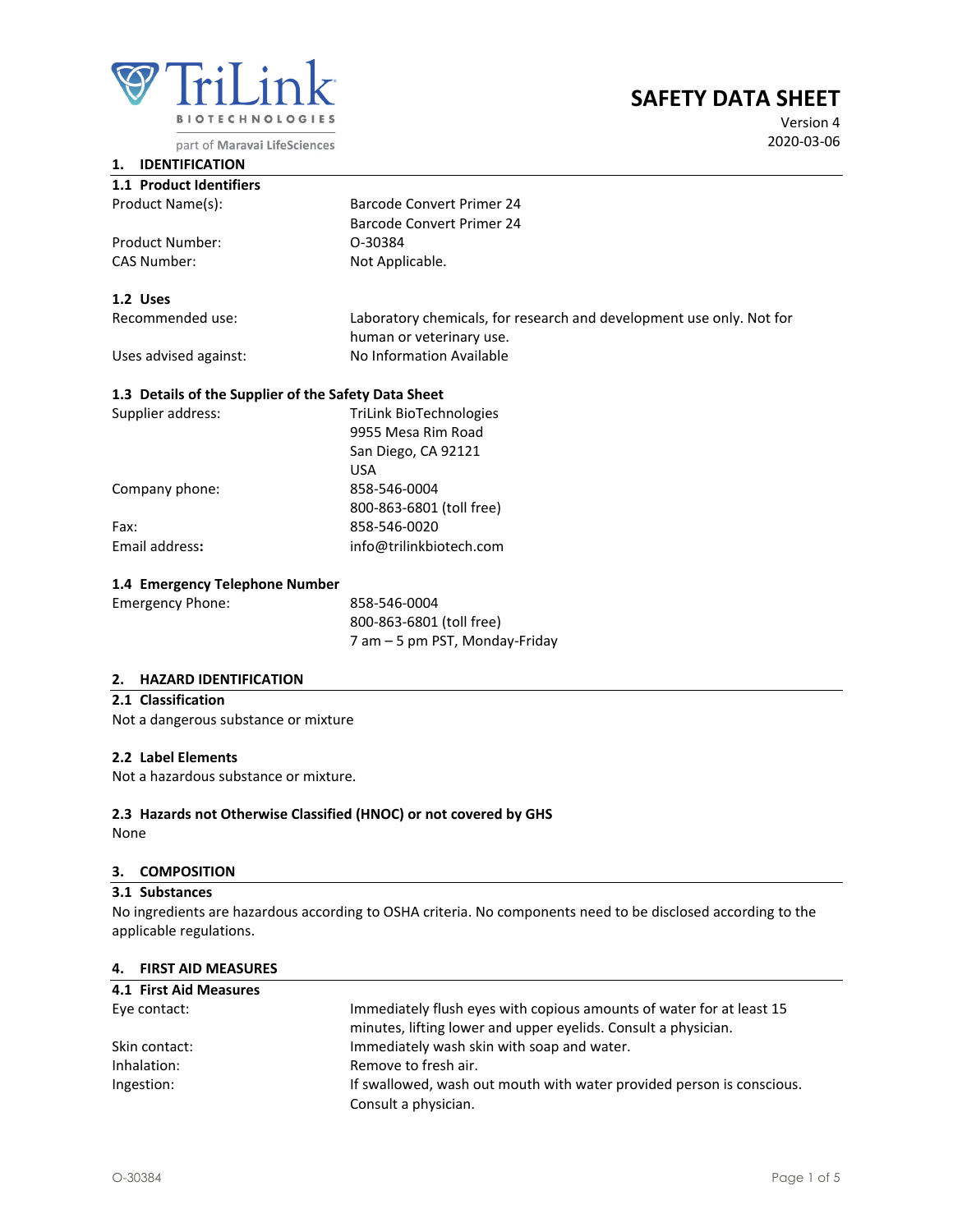No information available.

# **4.3 Indication of any Immediate Medical Attention and Special Treatment Needed**

No information available.

#### **5. FIRE‐FIGHTING MEASURE**

### **5.1 Extinguishing Media**

Suitable Media: Use water spray, alcohol-resistant foam, dry chemical or carbon dioxide.

#### **5.2 Special Hazards Arising from Product**

No information available.

#### **5.3 Advice for Firefighters**

As in any fire, wear self‐contained breathing apparatus pressure‐demand, MSHA/NIOSH (approved or equivalent) and full protective gear.

#### **6. ACCIDENTAL RELEASE MEASURES**

#### **6.1 Personal Precautions, Protective Equipment and Emergency Procedures**

Ensure adequate ventilation. Avoid breathing vapors, mists or gas. See Section 8 for personal protection.

#### **6.2 Environmental Precautions**

See Section 12 for additional ecological information.

#### **6.3 Methods and Materials for Containment and Clean Up**

Prevent further leakage or spillage if safe to do so. Soak up with inert absorbent material. Pick up and transfer to properly labeled containers. This material and its container must be disposed of as hazardous waste.

#### **7. HANDLING & STORAGE**

#### **7.1 Precautions for Safe Handling**

Ensure adequate ventilation. Avoid breathing vapors, mists or gas. See Section 8 for personal protection.

#### **7.2 Conditions for Safe Storage**

Keep/store only in original container. Storage Temperature: At or below ‐20°C.

#### **7.3 Incompatibilities**

None known based on information supplied.

#### **8. EXPOSURE CONTROLS/PERSONAL PROTECTION**

#### **8.1 Control Parameters**

This product, as supplied, does not contain any hazardous materials with occupational exposure limits established by the region specific regulatory bodies.

#### **8.2 Appropriate Engineering Controls**

General industrial hygiene practices.

| Eye/Face Protection:           | Wear safety glasses with side shields (or goggles).                    |
|--------------------------------|------------------------------------------------------------------------|
| Skin/Body Protection:          | Wear suitable protective clothing and gloves.                          |
| <b>Respiratory Protection:</b> | Use in well ventilated areas.                                          |
| General:                       | Handle in accordance with good industrial hygiene and safety practice. |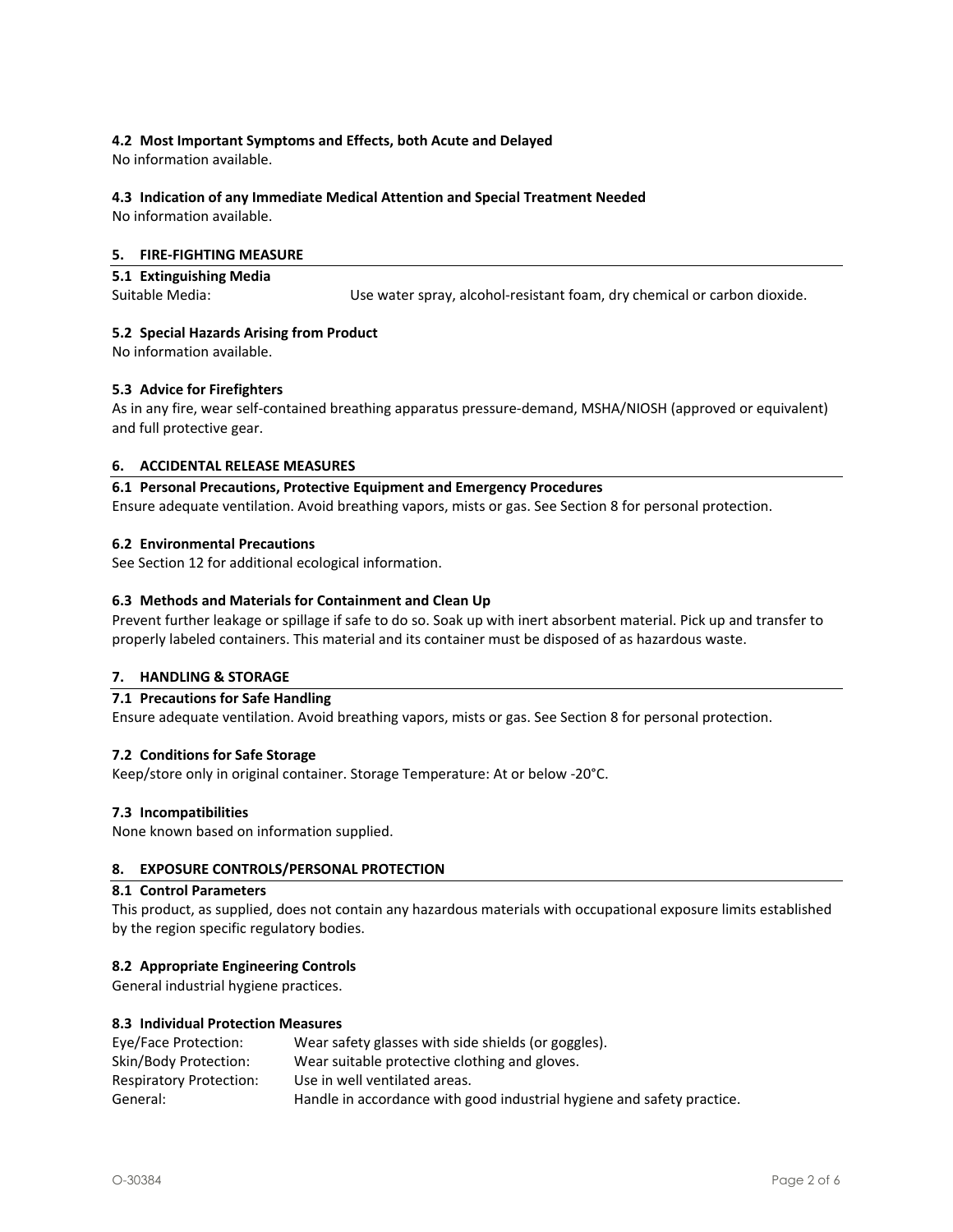| 9.1 Information on Basic Physical and Chemical Properties |                                                       |  |
|-----------------------------------------------------------|-------------------------------------------------------|--|
| Physical state:                                           | liquid                                                |  |
| Appearance:                                               | Colorless                                             |  |
| Odor:                                                     | Mild                                                  |  |
| pH:                                                       | Refer to trilinkbiotech.com for specific information. |  |
| Melting Point/Freezing Point:                             | No information available                              |  |
| <b>Boiling Point/Boiling Range:</b>                       | No information available                              |  |
| Flash Point:                                              | No information available                              |  |
| <b>Evaporation Rate:</b>                                  | No information available                              |  |
| Flammability (solid, gas):                                | No information available                              |  |
| Upper/Lower Flammability Limits:                          | No information available                              |  |
| Vapor Pressure:                                           | No information available                              |  |
| Vapor Density:                                            | No information available                              |  |
| <b>Relative Density:</b>                                  | No information available                              |  |
| Specific Density:                                         | No information available                              |  |
| Water Solubility:                                         | No information available                              |  |
| <b>Partition Coefficient:</b>                             | No information available                              |  |
| Autoignition Temperature:                                 | No information available                              |  |
| Decomposition Temperature:                                | No information available                              |  |
| Viscosity:                                                | No information available                              |  |
| <b>Oxidizing Properties:</b>                              | No information available                              |  |

#### **10. STABILITY AND REACTIVITY**

**10.1 Reactivity** No information available.

#### **10.2 Chemical stability**

Stable under normal conditions.

#### **10.3 Possibility of hazardous reactions**

Can react briskly with oxidizers, danger of explosion.

#### **10.4 Conditions to avoid**

Incompatible materials. Ignition sources. Heat.

#### **10.5 Incompatible materials**

Strong oxidizing agents.

#### **10.6 Hazardous decomposition products**

Thermal decomposition can lead to release of irritating and toxic gases and vapors. Carbon monoxide. Carbon dioxide (CO2).

## **11.1 Information on likely routes of exposure** Inhalation **Avoid breathing vapors or mists. May cause irritation of respiratory tract.** Eye contact **Redness.** May cause slight irritation. Skin contact **Prolonged contact may cause redness and irritation**. Repeated exposure may cause skin dryness or cracking.

#### **11. TOXICOLOGICAL INFORMATION**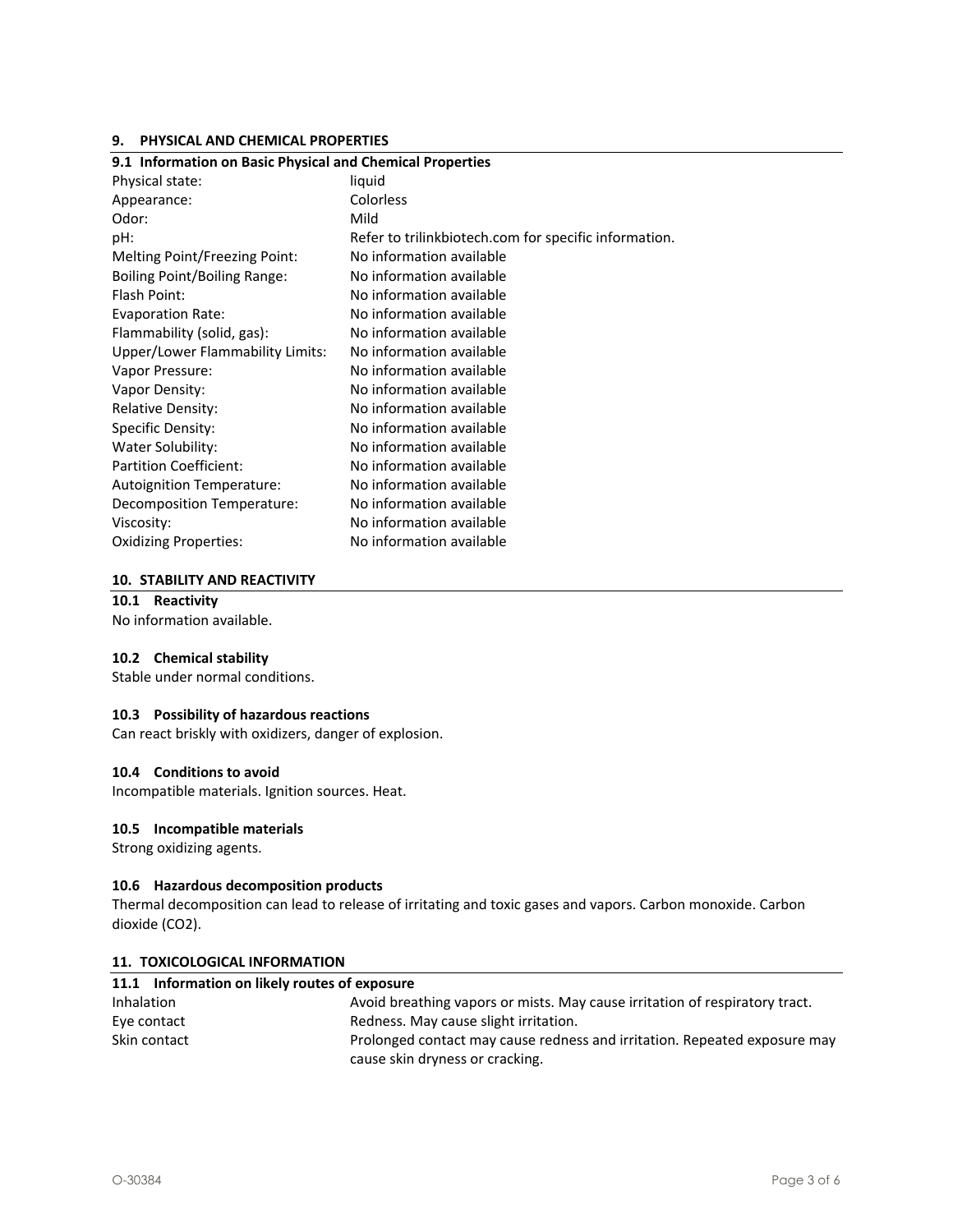#### **11.2 Information on toxicological effects**

| Symptoms | No information available. |
|----------|---------------------------|
|          |                           |

#### **11.3 Delayed and immediate effects as well as chronic effects from short and long‐term exposure**

| Mild                                    |
|-----------------------------------------|
| Mild                                    |
|                                         |
| No information available                |
| No information available                |
| No information available                |
| No information available                |
| No information available                |
| No information available                |
| No information available                |
| No information available                |
| Kidneys, eyes, skin, respiratory system |
| No information available                |
| No information available                |
| No information available                |
| No information available                |
| No information available                |
|                                         |

#### **12. ECOLOGICAL INFORMATION**

#### **12.1 Marine pollutant**

No information available

#### **12.2 Ecotoxicity**

No information available

#### **12.3 Persistence and degradability**

No information available

#### **12.4 Bioaccumulation**

No information available

#### **12.5 Mobility**

No information available

# **12.6 Other adverse effects** Ozone Depletion Potential: No information available

No information available

### **13. DISPOSAL CONSIDERATIONS**

### **13.1 Waste treatment methods**